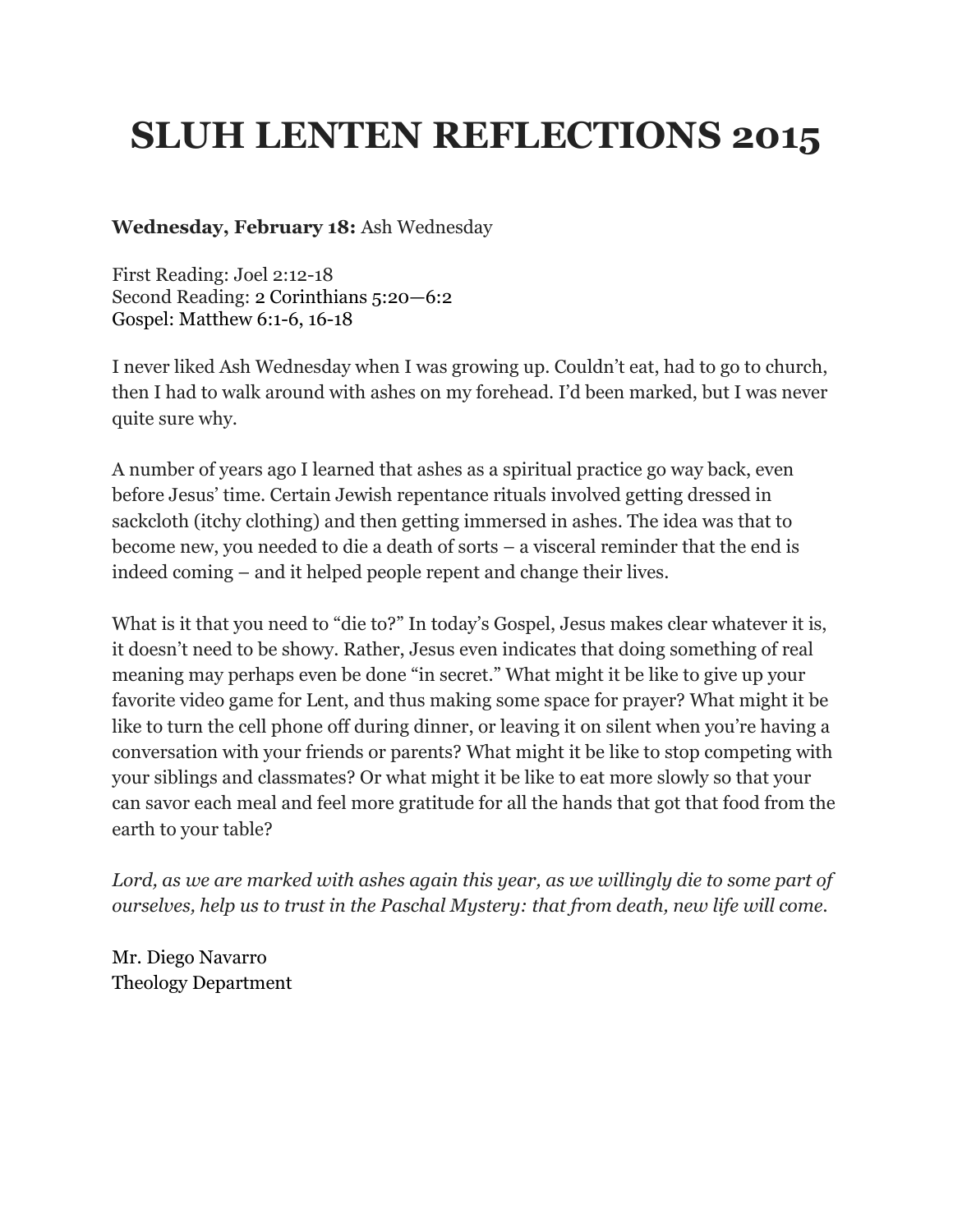#### **Thursday, February 19:** Thursday after Ash Wednesday

First Reading: Deuteronomy 30:1520 Gospel: Luke 9:22-25

Jesus delivers a crucial part of our faith in today's Gospel: we will suffer, but the promise of heaven awaits. This reading also sends us the fundamental teachings of Lent. Christ calls us to follow his example and take up our crosses every day in order to truly be called his followers, to sacrifice our comfort for the promise of greater good.

God made us to love and live with him in eternal happiness in heaven; the world we live in is only temporary. God knows the world we live in is full of harm and suffering, which is why he sent Jesus to die for us. God gave us a way to deal with the pain of suffering so that we can come to know, follow, and serve him. Once we love and trust him, despite all the pain and suffering we experience, we can truly appreciate his presence and fill our humanly desires with the Infinite.

Jesus says that to lose our life means to bear our own cross. The way to bear your cross is to embrace your own talents and gifts, and accept the pain that comes along with it. Don't be obsessed with materials of this world or being who you think people want you to be, because you weren't made for that. Look at yourself honestly and ask: what does God want to do with me? How can I do that? An honest answer to this question takes a lot of courage.

The answers don't always come easily. Prayer never hurt no one. Even if you don't "feel anything," pray everyday and ask God what you can do bear your own cross. Most importantly, place trust in God along the way.

I'm going to go out on a limb and say that chocolate is one of the top five things given up every Lent. It may seem trivial to give up chocolate or something similar, but it's a good way to try and imitate Christ in our lives. For whenever our sacrifice brings us more aware of God at work in us, our struggle and suffering can be united with Christ's. Sometimes it feels like a tired tradition, but we urge us as a community to reinvigorate this practice in our individual lives and strive to find Christ in our sacrifices, big or small.

Will Martel and Manny de Legarreta, '16 Junior Pastoral Team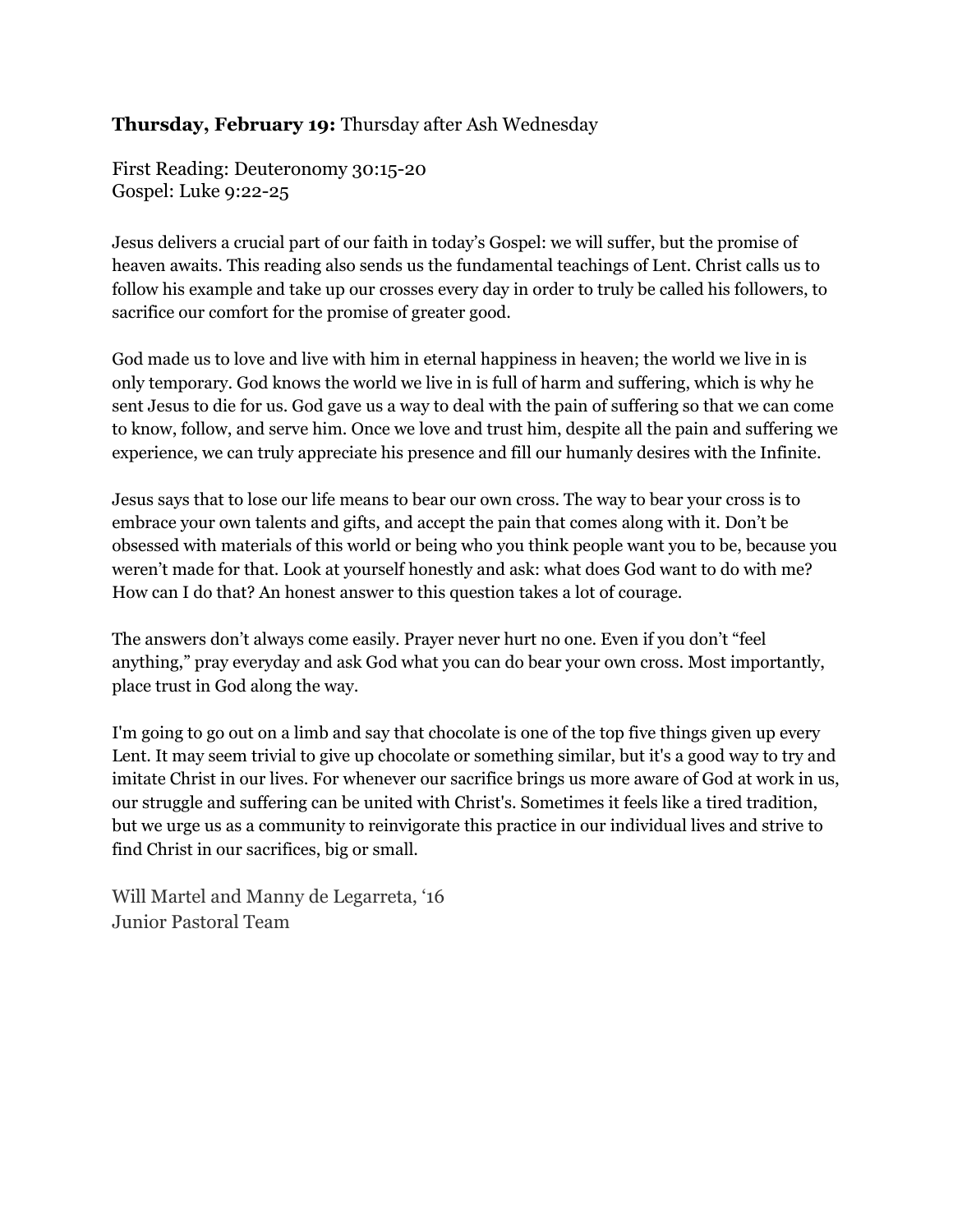#### **Friday, February 20:** Friday after Ash Wednesday

First Reading: Isaiah 58:19A Gospel: Matthew 9:14-15

In today's first reading, God says that the house of Jacob should be reminded of their sins. The same reminder should sometimes be told to us. But despite our sinfulness, God forgives us and gives us grace to live in his love. Although God will always forgive, we must realize what we do against him, and this is why it's good for us to be reminded.

Our sins, by definition, shatter a part of our relationship with God. Repeated offenses break more and more, and we may sin so much that eventually our relationship with God may hang by a thread. God may forgive us no matter what we do, but both venial and mortal sins are devastating to our relationship with God. To combat our sins against God, there are actions that we can take to help heal those broken bridges. Fasting is one of those actions. As both the first reading and Gospel indicate, fasting heals.

That is one of the main aspects of Lent, and fasting from meat on Fridays isn't the only fasting that we do. When we give something up, we fast. Lent gives us a great opportunity to spiritually clean in our lives, a "spring cleaning" of the soul from the dirt and grime of sin. Even after Lent is over, we shouldn't stop that cleaning. It should remain in our lives, minds, and souls for days, weeks, months, and years to come.

In the Gospel, we once again see contrast between the Pharisees and Jesus. The Pharisees may have valued tradition and the Old Testament ways, but Jesus was the Son of God, the renewer, redeemer, the fulfillment of the Old Testament. In his own analogy, Jesus is the bridegroom. The wife is the Church, and Jesus' union to the Church is seen through his words.

In Lent, we prepare for what is to come. What is said in the first reading gets reiterated here: we are doing a spiritual cleaning by fasting. Fasting not only forces us to better manage our temptations, but it also heals us throughout Lent. The healing factor prepares us for Easter, where Jesus wins our salvation.

And that's the exciting part about it! We should be excited for what happens during Lent because Easter immediately follows. Celebrate your weaknesses and find joy in your sins; for in them resides the presence of God.

Sam Chechik and Joe Laughlin, '17 Sophomore Pastoral Team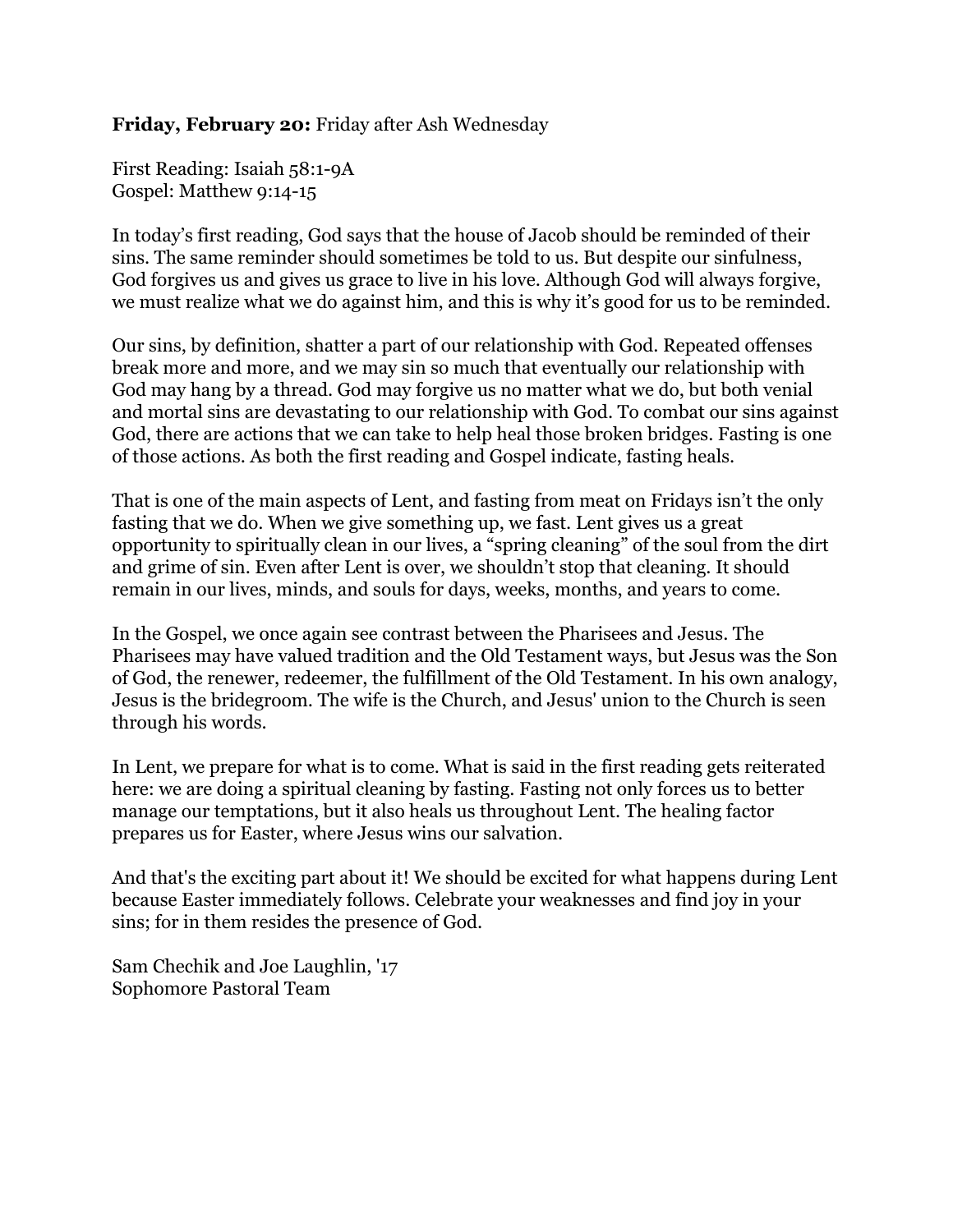#### **Saturday, February 21:** Saturday after Ash Wednesday

First Reading: Isaiah 58: 9A-14 Gospel: Luke 5:27-32

In the First Reading, Isaiah proclaims to the people that if they stop their foul ways of language, malice, and oppression, then God will again bless them as his people and guide the Israelites throughout their trials.

Like the Israelites, we should learn to stop our bad habits and control our language towards one another. Bad language and bullying are huge problems today, and often we just stand there and watch as things grow worse and worse. If we can all take a step this Lenten season to check ourselves and even say something to our friends about stopping these things when they come up, then little by little we can improve things.

Because it won't be easy, God will be there to help us every step of the way, just as he helped the Israelites through all the unfaithful displays they put on in the desert. He calls all of us to repent during Lent, and checking how we treat others is a good place to start.

In the Gospel, Jesus calls Levi to come and follow him. Jesus then eats with sinners and tax collectors, and says that he has called the sinners to repent, as well.

During Lent, we strive to repent like these sinners. We can always take our sins to God and he will be there for us. We need to show that we are truly sorry and we want to improve ourselves. Also, we should strive to follow God no matter what, just like Levi does in this Gospel. It can sometimes be hard for us because we have a test to study for or a game that day, and we sometimes feel like there is no time for God. During Lent, we should strive to do everything for God. Do our sports, academics, drama, and all activities for the greater glory of God.

God has called us, especially during the season of Lent, to repent our sins and ask for forgiveness. God has given us a chance to renew ourselves again, as he always does. Let us strive to improve upon our spiritual lives and make God a more focal part of our lives during Lent.

Max Kriegshauser and Riley McEnery, '18 Freshman Pastoral Team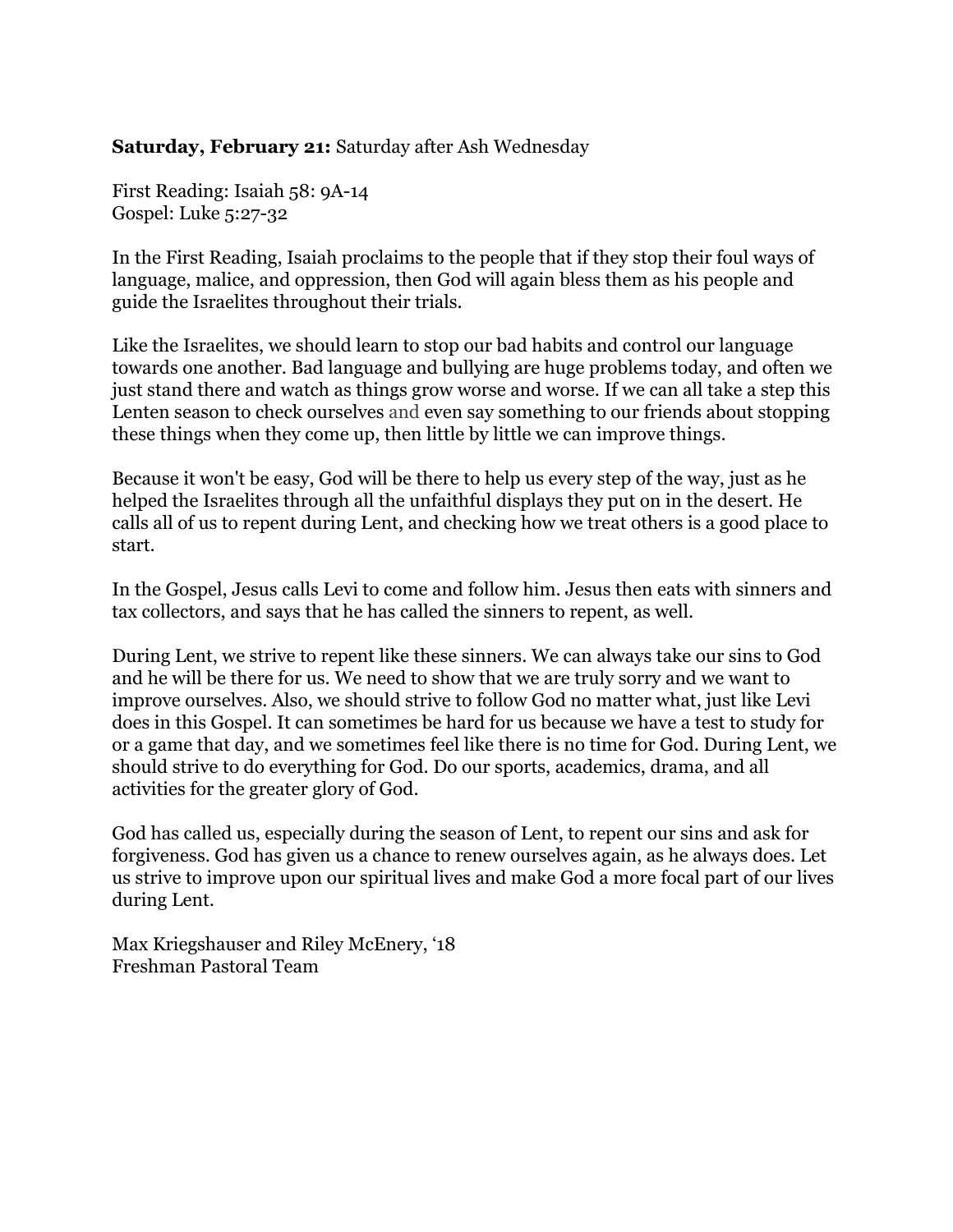#### **Sunday, February 22:** First Sunday of Lent

First Reading: Genesis 9:8-15 Second Reading: 1 Peter 3:18-22 Gospel: Mark 1:12-15

*The Spirit drove Jesus out into the desert, and he remained in the desert for forty days, tempted by Satan.* MK 1:12

Mark is a man of few words, but there are actually two more he used in this passage: "at once." Jesus had just been baptized in the Jordan. As he rose from the water, he'd been given a benediction by the Father and received grace from the Holy Spirit. Here was God's Son and this was the beginning.

*At oncethe Spirit drove Jesus out into the desert* and the confrontation with evil began. How long had the devil been waiting there in anticipation? Had he come out that morning, knowing that Jesus was on his way? Or had he been there since the child Jesus was found in the temple, since Bethlehem, since his own fall from grace? And now here was the Son of God, a mortal being! Vulnerable at last!

*Jesus remained in the desert for forty days, tempted by Satan.* For forty days and forty nights the battle raged; the demon from hell against Jesus. Jesus in flesh and blood that needed, desired and feared all of the things that we do. But through it all he remained faithful.

Mark doesn't tell us what the temptations were. He doesn't need to; we know them all too well. But in his gospel, Luke tells us that *"when the devil had finished every temptation, he departed from him for a time."* And after it was over, the angels came and ministered to Jesus.

This Lent, as I journey through my own desert, may I be ever mindful that God is at my side. He understands my struggles and forgives my failings. May I truly follow Jesus' call to repent and believe in the gospel.

Mary Fischer Business Office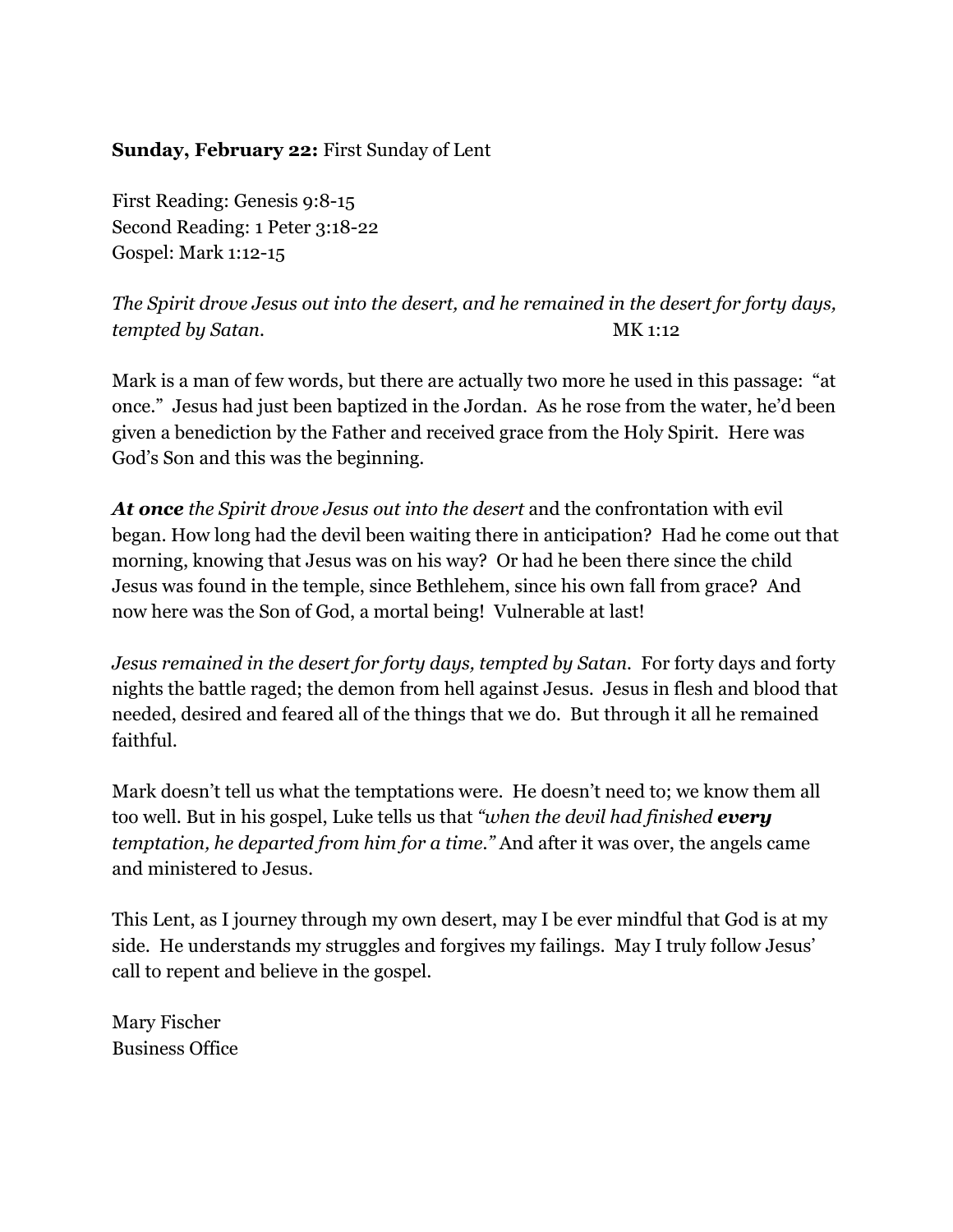# **Monday, February 23**: Monday of the First Week of Lent

First Reading: Leviticus 19:1-2, 11-18 Gospel: Matthew 25:31-46

I've always considered myself a rules guy—maybe it just comes from me being a mathematician. So, you would think I would like the reading from Leviticus that is a list of dos and don'ts.

I find myself more attracted, however, to the responsorial psalm that states, "Your words, Lord, are spirit and life." It's easy in the first reading to skip over the key to the whole reading "Be holy, for I, the Lord, your God, am holy." That sets the tone for the rules that follow, the rules that are spirit and life. It's more than a list of rules; it's like a guidebook for following the Lord, for loving one's neighbor as oneself. It can be read as a manual for holiness.

The Gospel can read as a list of prescriptions as well, yet Jesus is more subtle in what He is requiring us to do. I think the significant idea is in the question, "When did we SEE you. . .?" We have to be awake, to be in tune, to be aware, of those around us who are hungry and thirsty, naked and ill, in prison and a stranger. Jesus can be found in everyone, but how hard do we look and see, search for Him in others?

Let us take this Lent as an opportunity to seek Jesus in all we meet, especially those at the margins of society. May we truly see.

Mr. Craig Hannick Math Department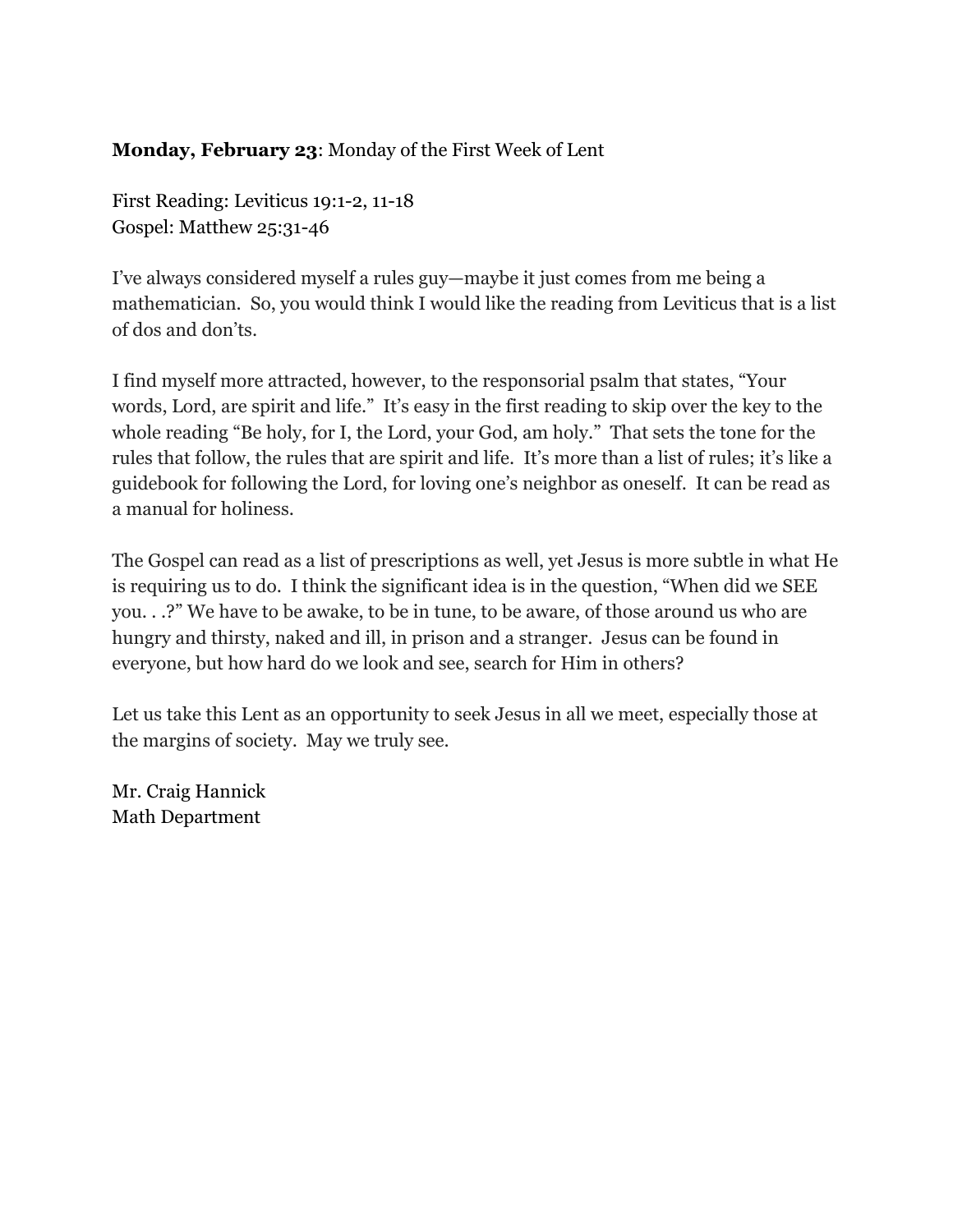#### **Tuesday, February 24:** Tuesday of the First Week of Lent

First Reading: Isaiah 55:10-11 Gospel: Matthew 6:7-15

To reiterate this Gospel, Jesus is talking to his disciples, and he's saying not to pray absent-mindedly. He then instructs them (and us today) how to pray, saying what is now our "Our Father." Finally, at the end of the Gospel, Jesus reminds us that to be true servants of God, we must be willing to cooperate with and forgive one another.

Jesus is saying something spectacular here, and I think we ought to look further into the "Our Father." This prayer thanks God for all he's done, but then we ask him for a bit more (our daily "bread", or needs), as well as for forgiveness for our sins. We then make a promise to God to forgive others and stay away from sin so long as he keeps us on the right path.

Do we take these words seriously and forgive others in our community for their mistakes? This could involve anything in our lives, ranging from something as small as getting that demerit you really didn't deserve or as major to the major local stories that have dominated our news over the past six months. We may have different opinions on these sensitive topics and how they should be handled, but in the midst of it all we cannot lose track of the individual God-given humanity of each and every person involved. Forgiveness, not fear, is what the world needs to see more. Often, we don't realize the impact of a threat, an insult, or even just a simple lie in retaliation for something. Cover up sin with love and forgiveness, not more sin.

Spread the love today, guys. Have a beautiful day. Make someone happy, and I promise you'll receive happiness in return.

Trevor Scott '17 Sophomore Pastoral Team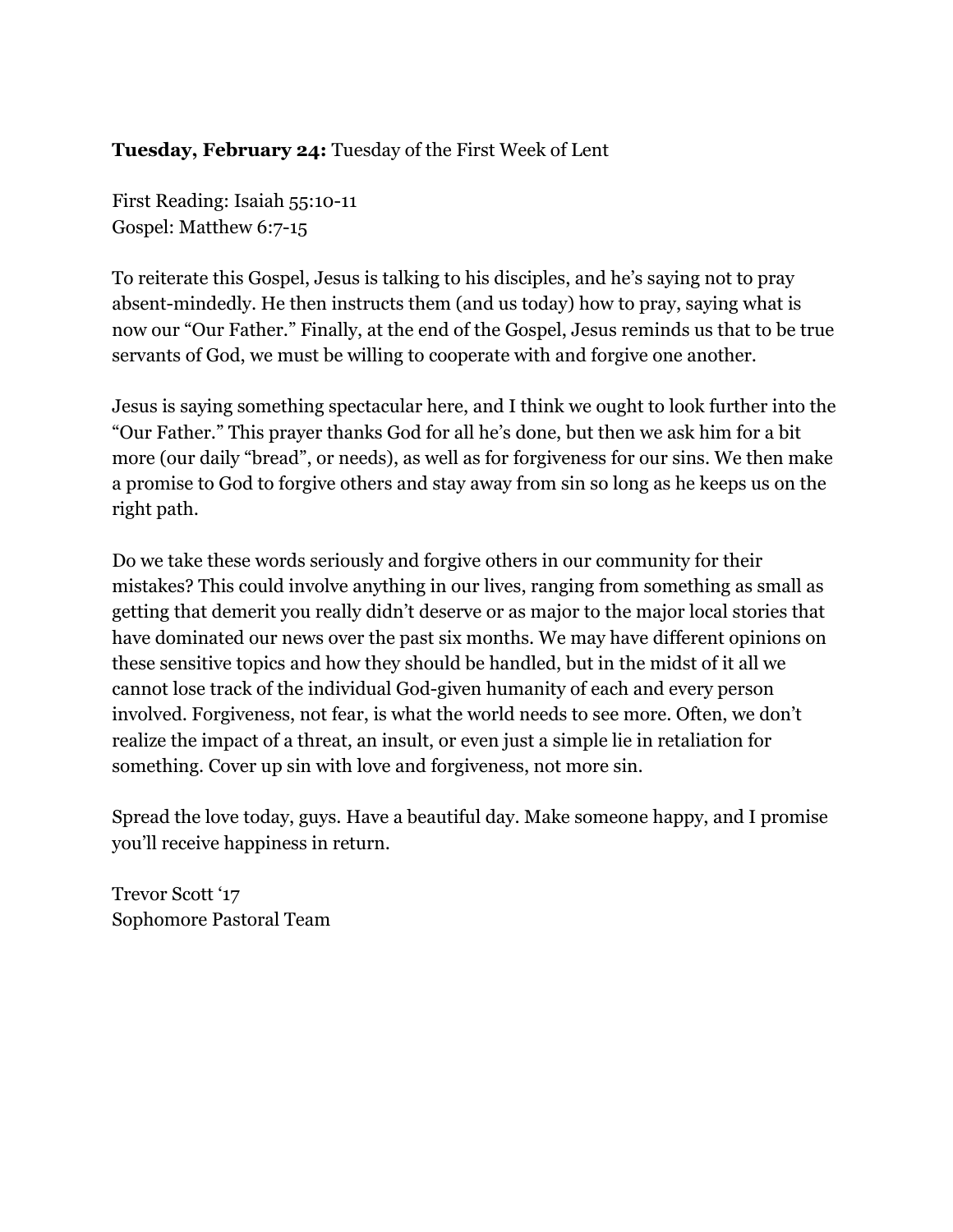#### **Wednesday, February 25:** Wednesday of the First Week of Lent

First Reading: Jonah 3:1-10 Gospel: Luke 11:29-32

The themes of today's readings are clear: sin and repentance.

The first reading recalls Jonah's travels through Nineveh. Jonah proclaims that the city had forty days to repent or they would be destroyed. The king of Nineveh fears God and commands his kingdom to repent. After dressing in sackcloth and fasting, inhabitants of the city are saved. This story of sin and threats, followed by repentance and forgiveness, is very common in the Old Testament. Although the destructive theme recurs in the Gospel when Jesus says that the "queen of the south" will come and condemn the people, this time God himself has come down to plead with his people for change.

In the Gospel, Jesus reproaches his audience for their unrepentance and their evils. He compares this generation of people to the Ninevites of the the story of Jonah in the first reading. Yet Jesus is telling the crowds that the Ninevites repented when a prophet as troubled as Jonah told them of their doom. The people Jesus is addressing are unrepentant, even when there "is something greater here." How bold of Jesus to put the Israelites, God's chosen people, a rank under the Ninevites, a sinning, pagan Assyrian city?

I feel like this Gospel is a mix of things. This is Jesus stirring up the crowds, making them more inclined to listen, and at the same time, him preaching about repentance. For us, in an age when we, too, sin, we must consider that today, Jesus is very much alive and calling us to repent. We are called to repentance every day, and repentance can take on many forms. This Lent, let us remember Jesus's direct call to action, and let us move closer to Him.

Together, the readings show the change from "the old ways" of God's anger, to the "new ways" of forgiveness, which we see in Jesus in the Gospel.

Liam Cler and Luke Thibodeau, '16 Junior Pastoral Team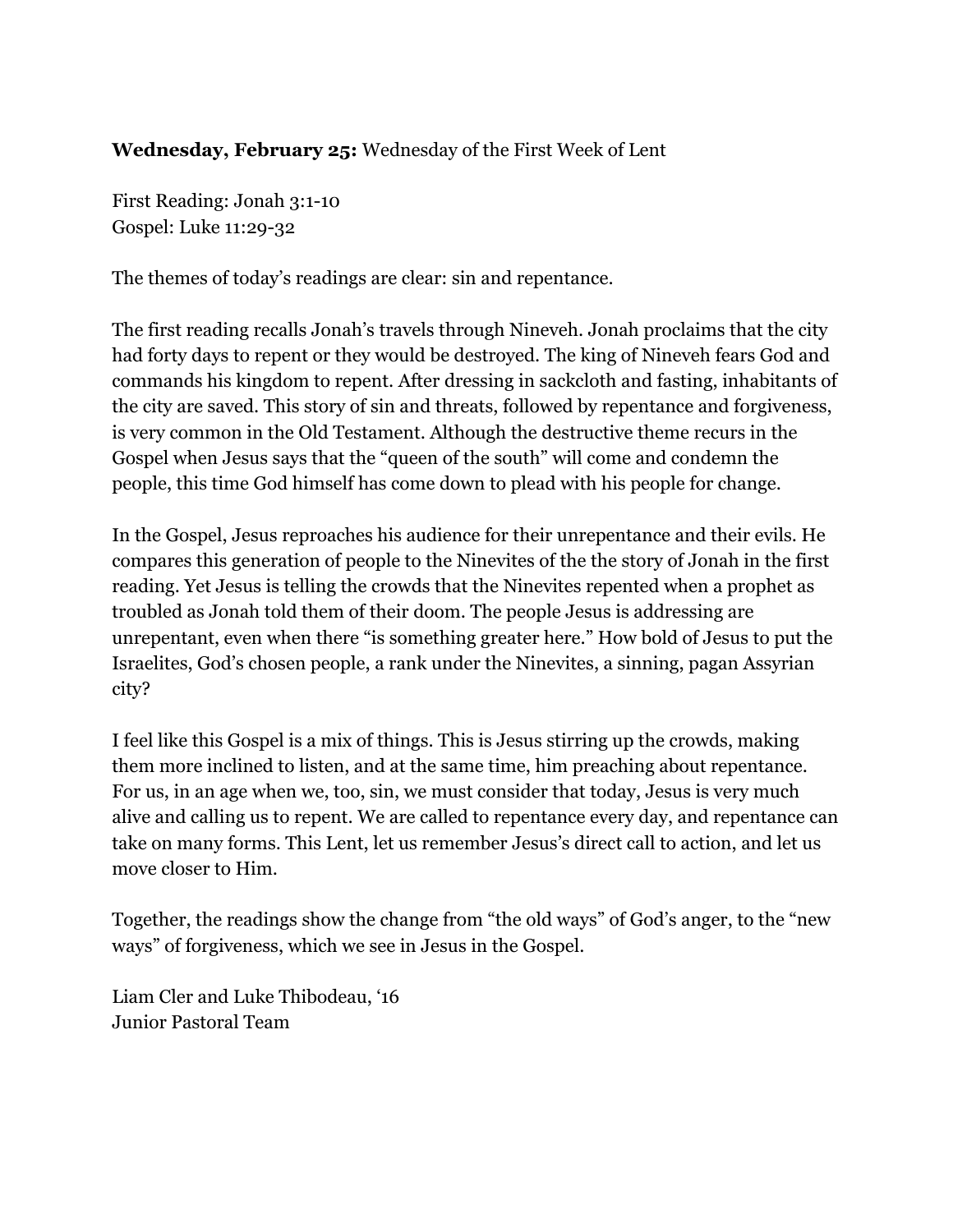# **Thursday, February 26:** Thursday of the First Week of Lent

First Reading: Esther C:12, 14-16, 23-25 Gospel: Matthew 7:7-12

In today's gospel reading from Matthew, Jesus talks to his disciples about giving to others. He proclaims that you should do the same for others as they have done for you, and if you are not giving to those who support you, why would God give you what you ask for?

During this Lenten Season, I think we should all try to give more back to the people who have cared for and supported us, such as our family, friends, and teachers. We should ask ourselves, "what would we do without those who aid us in our everyday lives?" Think about how you can indeed be a man for others and give back to the ones who gave to you.

Also, let us reflect upon how we can open the doors to God throughout Lent. The Lord is always open and listening to us, ready with his love and support. Therefore, throughout Lent, let's remember to take some time out of our day and offer it back to God.

Joe Weber '18 Freshman Pastoral Team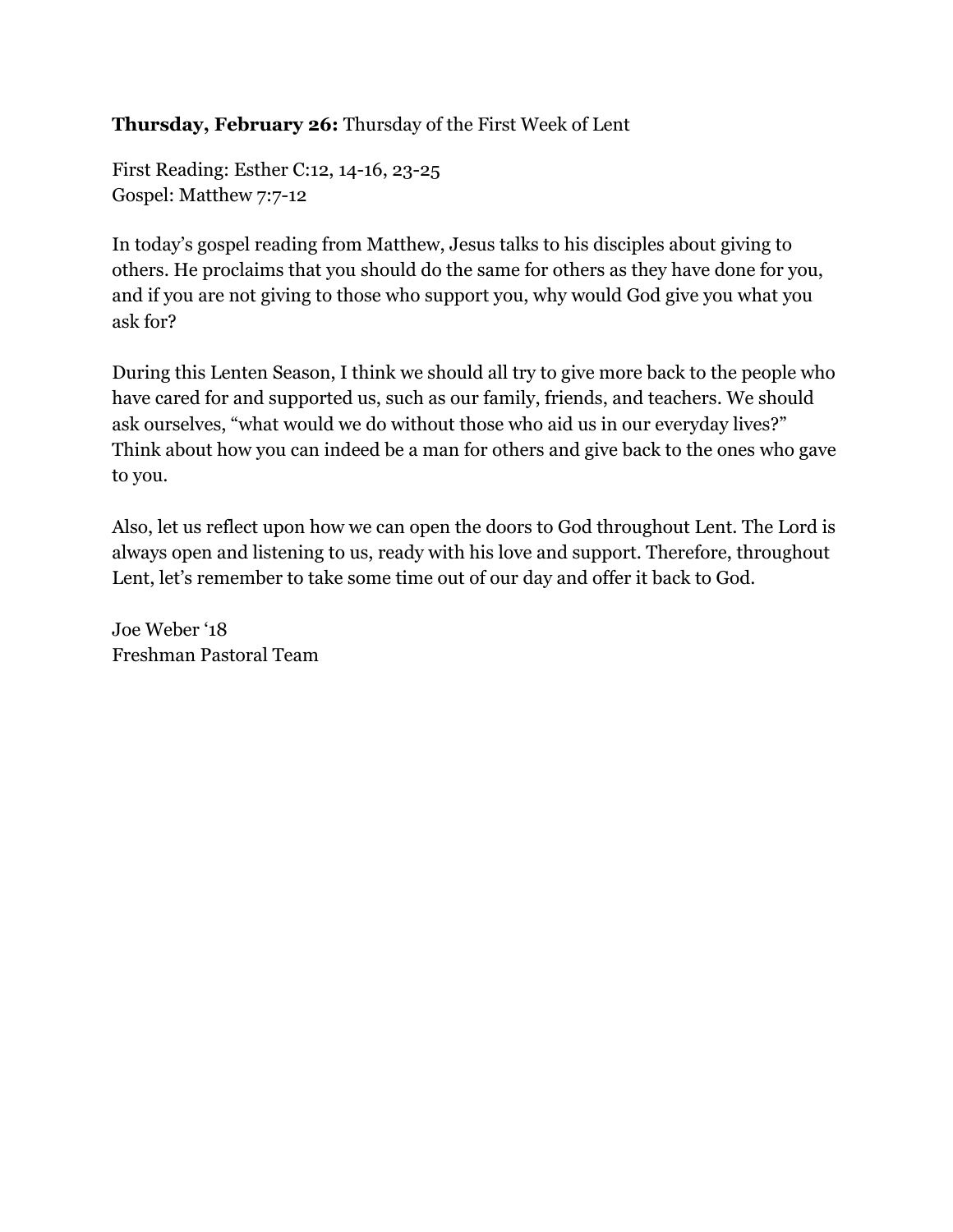#### **Friday, February 27:** Friday of the First Week of Lent

First Reading: Ezekiel 18:21-28 Gospel: Matthew 5:20-26

Sin makes us dead. That was our fate before God sent his son into our world. We were covered in the chains of sin, lost, and left to wallow in fear, anxiety, and other iniquity. The world was "crying out of the depths to God."

When we start to sink deeper in our situations or become overwhelmed by the storms we face, Jesus goes even deeper, becoming the bedrock and foundation of hope upon which we can stand. He reminds us that there's always a "bottom" to all of our problems and that He's there to lift us back up.

Bearing the entire world's sin with Him along the road to Calvary, he took our shame, our fear, worries, and anxieties. His last words on the cross were "It. Is. Finished." The old is over and done with. Jesus is doing something new for us, with us, and through us. He's calling us to a future of hope. In order to rise into this future of hope, there's a "dying," a sacrifice that needs to happen. Lent leads us to this season of sacrifice.

What are the things in our lives that draw us away from truly following and trusting in God? Do I struggle with stress? Anxiety? Fear? Addiction? Is there something materialistic that's drawing me away from fully engaging in my faith? Or maybe ask yourself these questions: Is there something I can sacrifice in order to better myself and also to help people around me? Am I able to sacrifice my time, energy, and effort in order to see to the needs of others?

For many of us, when we make sacrifices, there seems to be a "hole" in our lives that needs filling. But as Christians, we believe that we'll find that "fulfillment" and "wholeness" in Jesus. ("My soul waits for the LORD") In Jesus, we will indeed find new life. As Psalms 118:17 says, "I shall not die, but live to proclaim the wondrous deeds of God."

My prayer for us this Lenten season is that we may be able to freely give of ourselves to others, to give up and turn away from whatever draws away from God, and that we may be fully open to the "life-giving" works of God, trusting in Him with everything that we are.

Scott Nguyen, '15 Senior Pastoral Team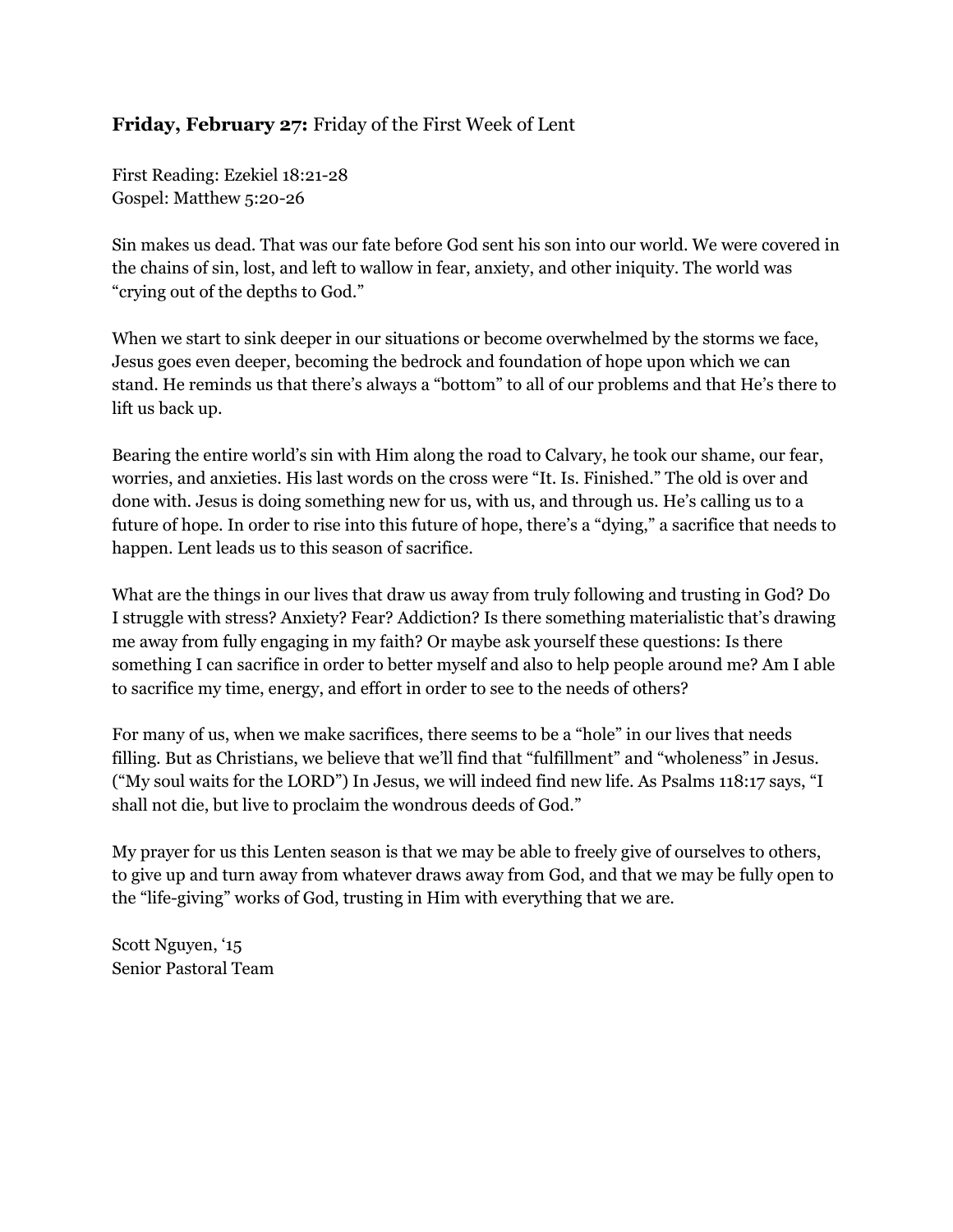#### **Saturday, February 28:** Saturday of the First Week of Lent

First Reading: Deuteronomy 26:1619 Gospel: Matthew 5:43-48

As much as we might be fascinated by the possibility, there's a lot about Jesus of Nazareth we'll never know: Who were his best friends when he was a kid? Did he break any bones? What was his moment embarrassing moment as an adolescent? What did he think of his boss at work before he decided to quit and pursue a gig as an itinerant preacher? All of that is lost to us forever.

But even across 2,000 years it's amazing what we *can* know. He spent the majority of his waking hours outdoors and was very observant about the plants, animals and weather of his day. That quality of rigorous observation extended to other people: he was fascinated by their behavior and inner motivations. And he obviously turned that intense, examining, reflective eye upon his own heart and mind.

But underneath it all, it is indisputable that Jesus of Nazareth was relentlessly searching for God. He had read and reread the Jewish scriptures, not only committing many of his favorite passages to memory, but returning to those passages over and over again to penetrate them to their inner depths. And he would have known, likely by heart, today's passage from Deuteronomy.

Set in the dramatic context of a nation leaving the formative desert experience behind to enter into a more settled agrarian and commercial life, the book is our most ancient biblical text and is at the red-hot center of what god was saying to Israel. Roughly translated, the message was this:

*"You're about to walk into something very new, but don't forget the wisdom I've placed in your* mind and heart out here in the wilderness. We need each other if we're going to build a new and better future. You're going to be tempted to forget me, but I love you and despite all that is to *come, that won't ever change."*

And so, Jesus of Nazareth took long walks into the hills to try not to forget. He battled intensely with that terrible human temptation to think that it was all about what *he* needed, what *he* knew, what *h*e could do on his own, rather than remembering that it was all about *love*, which is to say, all about *us*, together, in *one Spirit*. That was the point of most of the stories he told—tales of faith blossoming unexpectedly from the tiny mustard seed and spectacular virtue practiced by heretics like the Samaritan. It was the message of the Gospel stories like our passage today, stories told about him after he was gone: God's radical acceptance of sinners and our obligation to do the same, the spiritual potential of a traitor turned back to goodness, and the still shocking *command*—no mere suggestion!— to love one's enemies.

Lent is an opportunity for us to remember these challenging, loving truths from the desert wilderness. Jesus himself had to read and reread, learn and relearn them. They will be difficult lessons, because we have forgotten. Many voices in this "promised land" of plenty will tell us that it is all about us. The Jesus we can meet and come to know better this Lent, extends a hand as friend and guide. Let us follow him together.

Mr. Jim Linhares Assistant Principal for Mission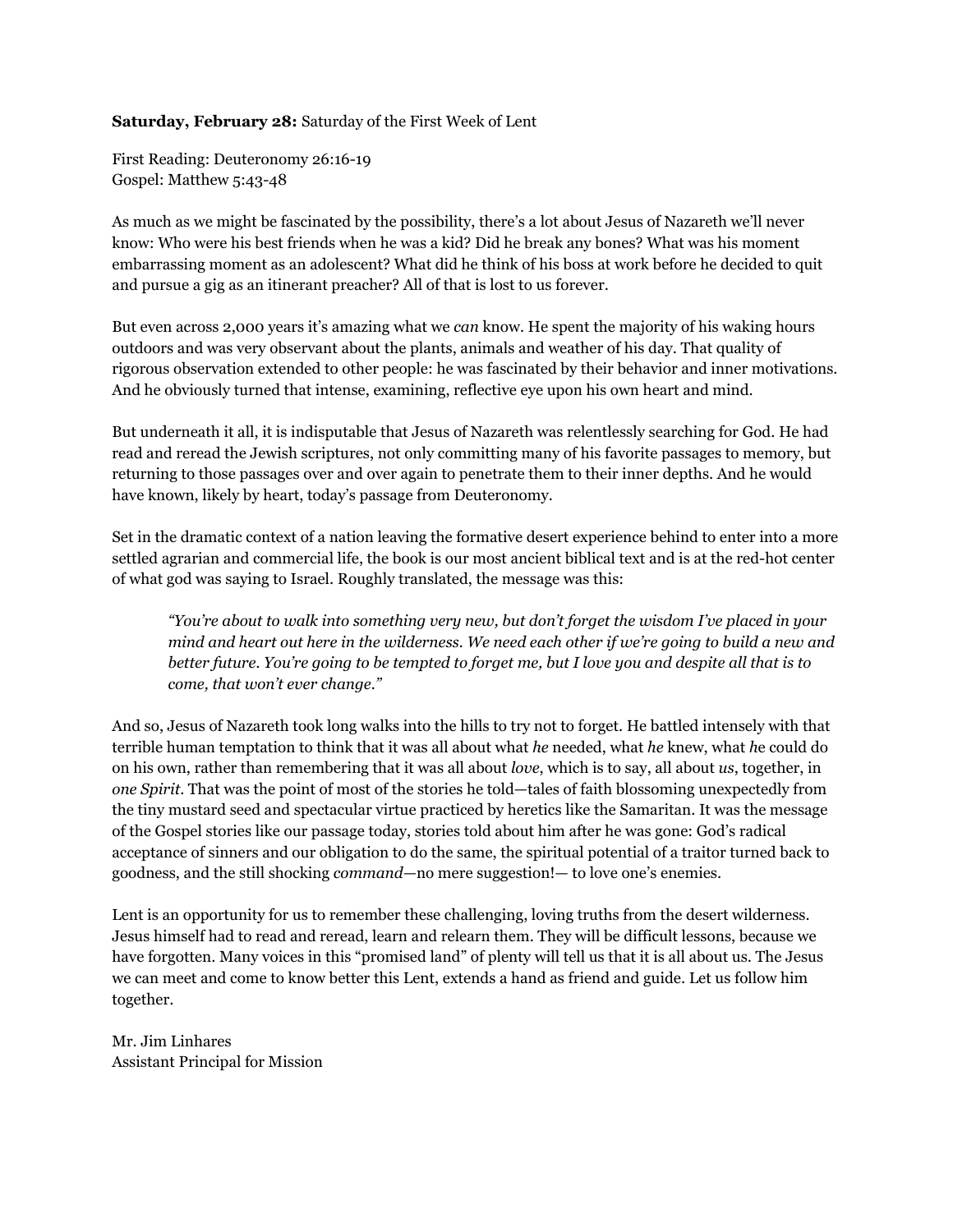#### **Sunday, March 1:**Second Sunday of Lent

First Reading: Genesis 22:1-2, 9A, 10-13, 15-18 Second Reading: Romans 8:31B-34 Gospel: Mark 9:2-10

There are any number of themes within these readings, but after several starts-and-stops, I landed on this line.

# *God called out to Abraham.*

How do we respond to God's call?

One of the messages of today's readings is, I think, to remind us that the call of God is from someone who loves us. Even in the instance of God asking Abraham for the unthinkable, regardless of what God is asking of us, that request comes from a place of love. Just as Isaac was Abraham's beloved son and Jesus is God's beloved son, we too are God's beloved children.

Believing this wholeheartedly can be hard to feel because we don't get hugs from God or presents from Him on our birthday. Knowing this love relies on faith and seeing God in the world around us – in particular, we can get a sense of God's love for us in the love we have for those closest to us.

During this season of Lent, we are called by God to examine those things that are clutter in our life and serve as obstacles to a deeper relationship with God. May we all feel a deeper sense of love from God and be a beacon of love for others during these holy days.

John Penilla, '99 Associate Director of Annual Giving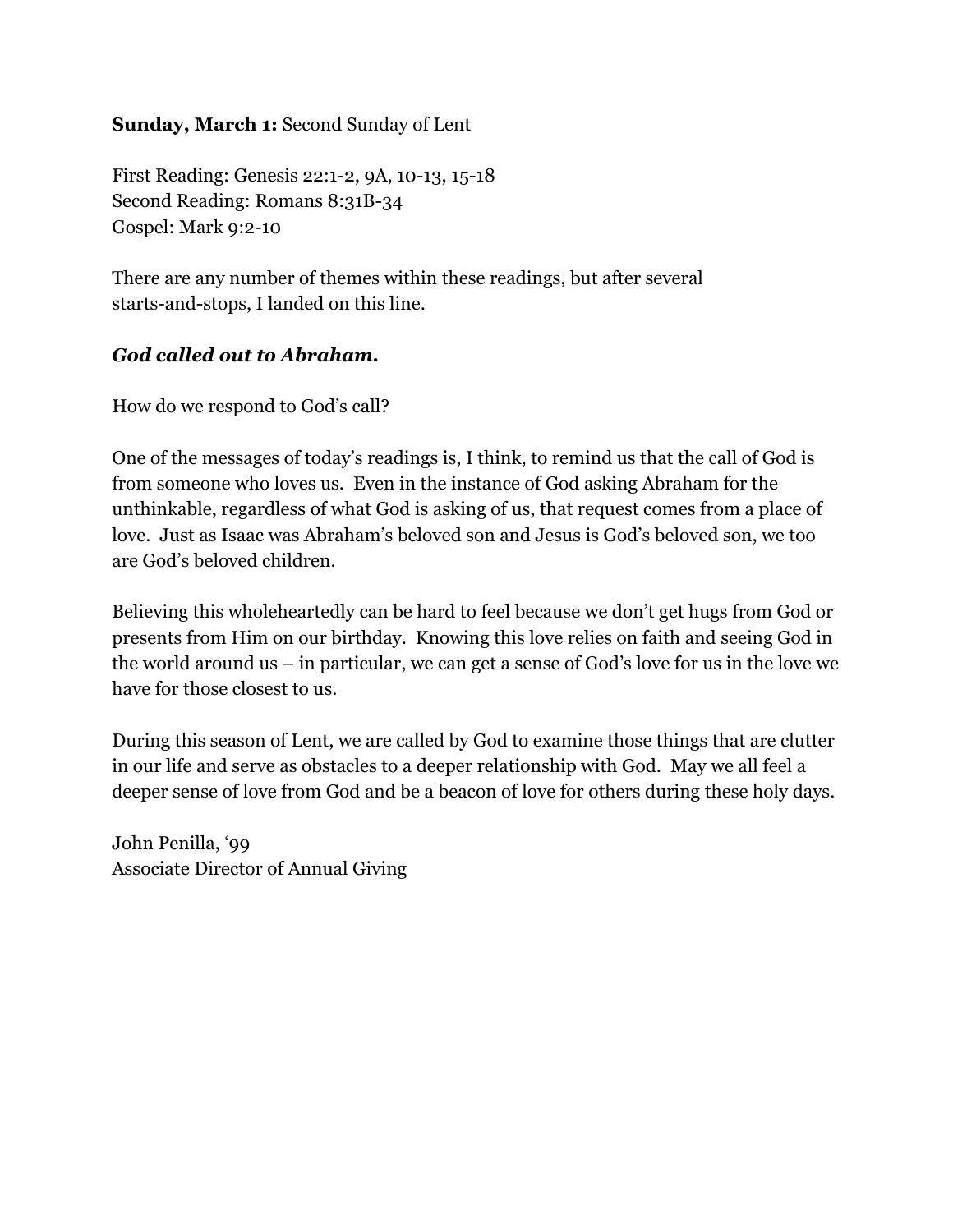#### **Monday, March 2:** Monday of the Second Week of Lent

First Reading: Daniel 9:4B10 Gospel: Luke 6:36-38

One of the main foci of Lent is repentance. This is why the Sacrament of Reconciliation is so prominently "advertised," if you will, during this season of the Liturgical Year. We are called during Lent to bring all of our shortcomings, flaws and mistakes to God so that He may rid us of them in preparation for the glory of Easter.

Today's readings speak of repentance and forgiveness. The first reading narrows in on the forgiveness and compassion of God. For the early part of the Israelites' history, they believed that God was wrathful and would punish the wicked. However, over time, the Israelites came to realize that God is a loving God. Therefore, they can ask Him for forgiveness. This reading is exactly that: a confession to God. The Israelites, just like us and the rest of humanity, "have sinned, been wicked and done evil." They go on to list all of their shortcomings, denials, injustices, and other sins to God, completely pouring out their heart to him. Their confession is a perfect example of how we must handle the sacrament of Reconciliation and the season of Lent. We must come before God and offer our imperfectness to Him. The key that the reading emphasizes is that God loves us and never stops forgiving us. This is something we often forget. Therefore, as we continue through Lent, and whenever we enter a confessional, remember that we are not coming to beg a spiteful God for forgiveness. He has already forgiven us. In Lent and in the Sacrament of Reconciliation, all we need to do is accept it.

In the Gospel, the roles change a bit. Jesus tells us to "Be merciful, just as your Father is merciful." Sometimes, like in the first reading, we all need forgiveness. But sometimes we're the ones who need to forgive. When we judge and condemn others, we are also judged and condemned. The Gospel is very reminiscent of the Golden Rule. Jesus is telling us to love and forgive others so that we ourselves might be loved and forgiven. How we act determines the quality of our relationships, especially our relationship with God. So, by not judging, not condemning, giving and forgiving, we in turn receive great reward from others and from God. The season of Lent serves as a time for us to remember to love as Jesus loved, for when we do, we reap the reward of heaven.

Peter Volmert '15 Senior Pastoral Team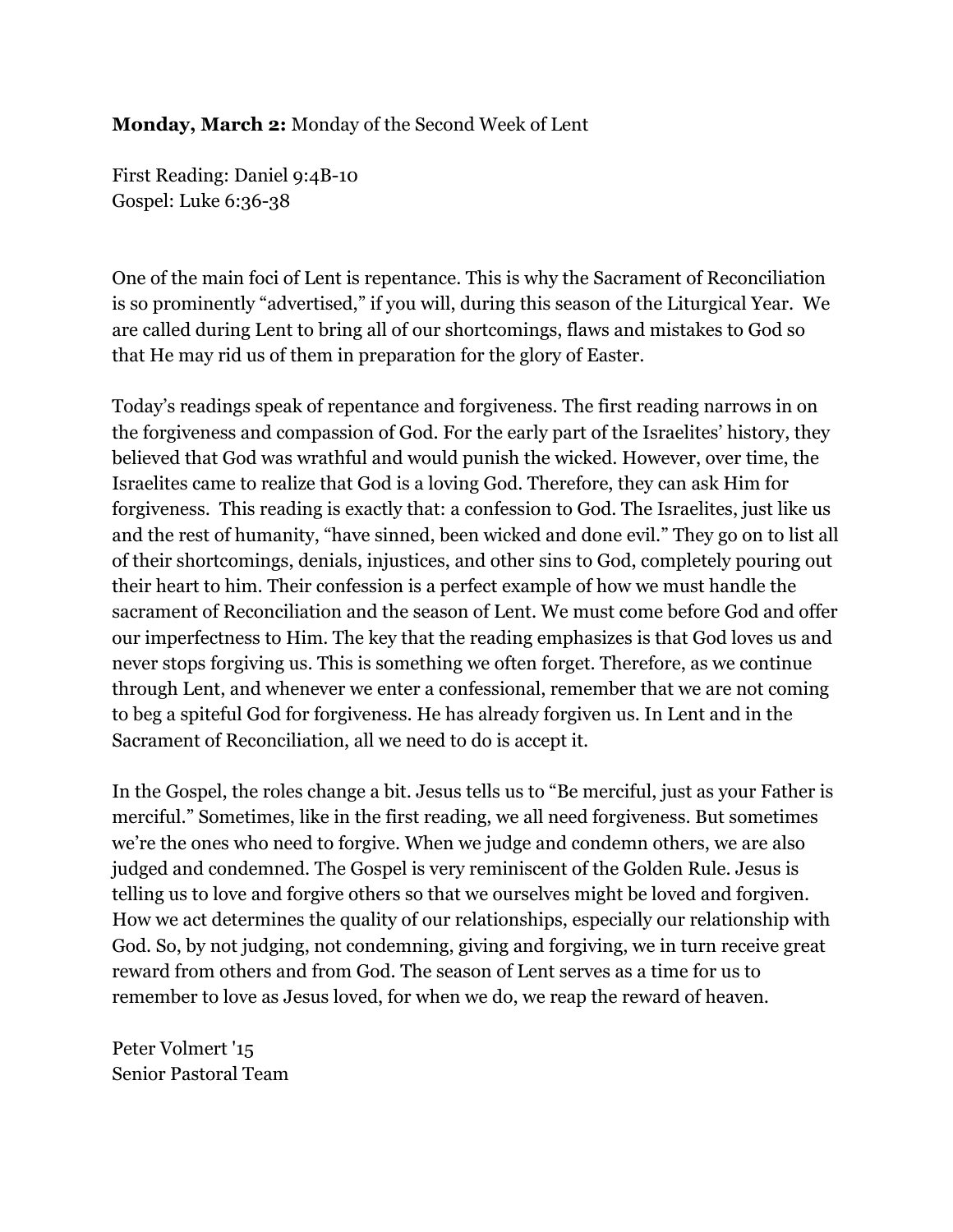#### **Tuesday, March 3:** Tuesday of the Second Week of Lent

First Reading: Isaiah 1:10, 1620 Gospel: Matthew 23:1-12

In the First Reading, Isaiah preaches to the princes of Sodom and the people of Gomorrah. He warns them to put away their evil doings and wash themselves of their sins. He tells them that as scarlet as their sins may be, they may become white and pure as wool once again through repentance.Yet, if they renounce God and continue their evil ways, the Lord will smite them with his sword, for God has warned them.

During Lent, we come to find that our lives need improvement. Or, we are told that our lives need improvement, yet do not make the changes that have been suggested. It is very important that we, as students, faculty, and staff at St. Louis University High School, continue to be open to ways that God and other people in our lives may be leading us.

In the Gospel, Jesus speaks to the Pharisees. He says that theyare obsessed with their authority and put the attention on themselves, instead of God. Jesus tells the people to "observe all things whatsoever they tell you, but do not follow their example." We often hear the phrases "talking the talk" and "walking the walk." Think about it. How are you a leader? Do you give orders, or show by your example? Although both are important and appropriate at certain times, we should use the latter whenever possible.

These two readings give a complex message, yet a very simple one at the same time. We must wash our souls clean and as "pure as wool." As humans we naturally sin and must ask God for forgiveness. As we repent and promise to never do evil again, we must set a good example. Today, show someone Jesus. Let's go out of our way to make him proud.

Luke Wilmes and Matthew Stauder, '18 Freshman Pastoral Team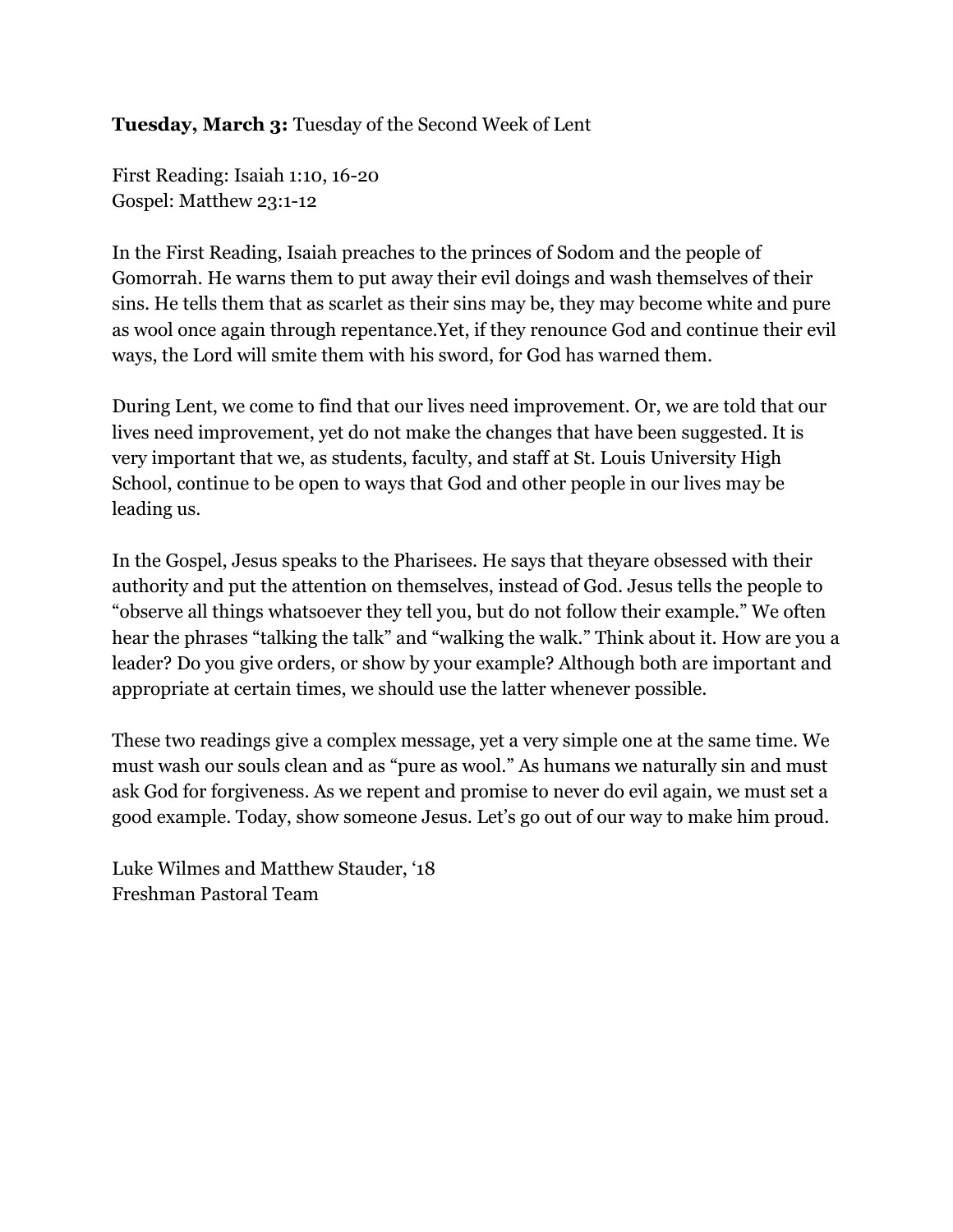**Wednesday, March 4:** Wednesday of the Second Week of Lent

First Reading: Jeremiah 18:18-20 Gospel: Matthew 20:17-28

## "The Son of Man did not come to be served, but to serve and to give his life as ransom *for many."*

Reading the last line of today's Gospel, I was struck. We can apply Matthew's words to our daily lives in many ways. It is so easy to want and pray for things to make our lives easier, or to expect our lives to instantly be better by simply asking without putting forth any effort. I thought to myself: what would we do when asked to serve and not just be served?

So many people serve us in so many ways, from the smallest of tasks to the greatest of sacrifices. I read this and think of so many young people like my uncle Henry who gave their lives to ensure the freedom of others in World War II. He went off to war no older than our seniors and died defending his country. He never complained and was more worried about his family than he was himself. I am reminded of the nurses and doctors who cared for my child all day and night as if he was their own. So many people do exceptional things every day in ordinary jobs and ways, yet they embody what Christ asked and never ask for reward.

Once, on my way to the hospital to visit my son, I stopped at Starbucks. When I got to the window the car in front of me had paid for my coffee. I really wish I could have thanked that person in front of me. Let them know that that random act of kindness was appreciated. That person didn't need to hear my thanks or my story; I made their day simply by being there for them to do something good.

I, too, will pay it forward, especially during Lent. Instead of giving something up, I am going to do something for others without thanks or reward. Hold the door open, thank the person who does so much to make your life easier, give to the less fortunate and know that serving others is a far greater "thank you" than hearing the actual words.

Cortney Schraut Library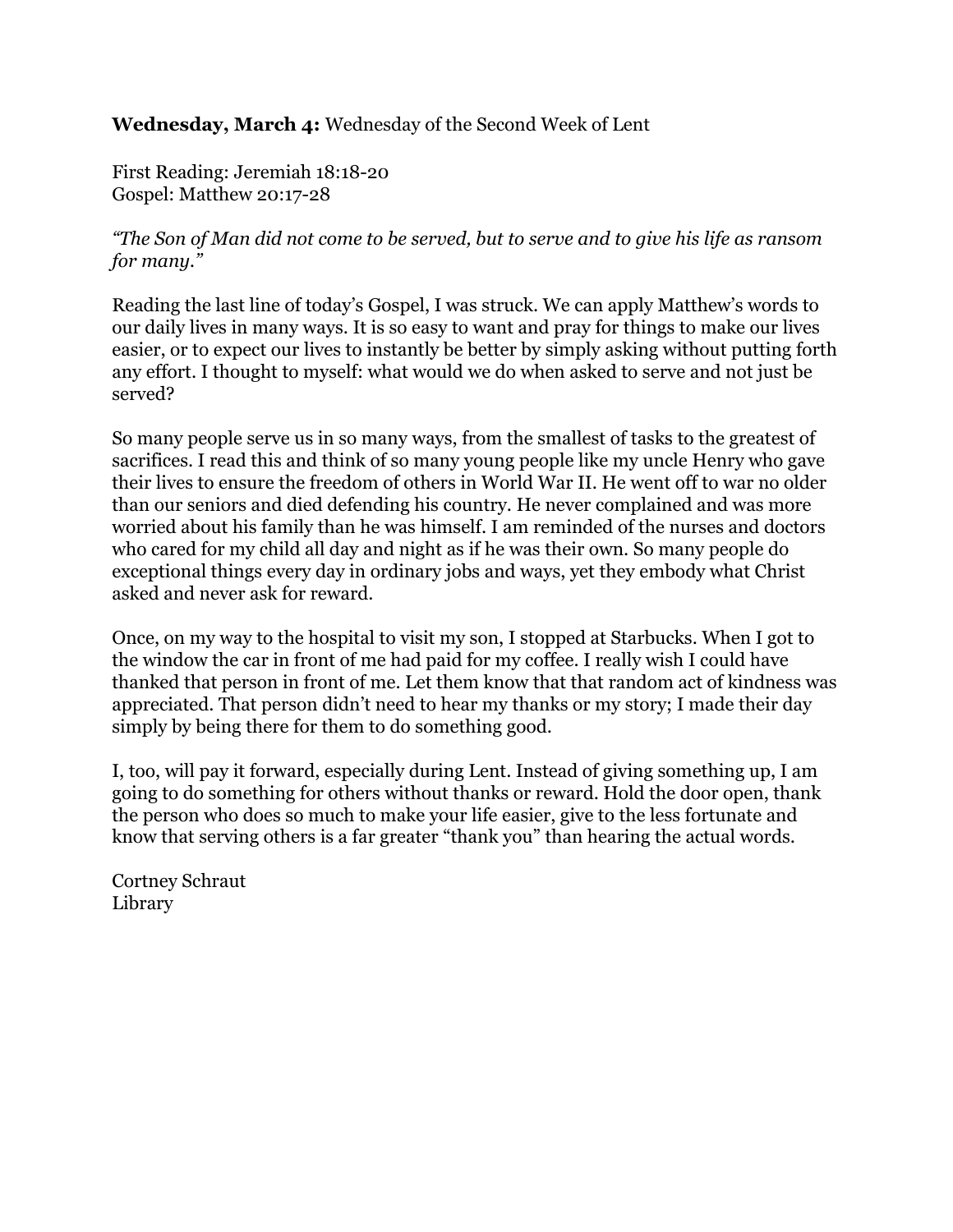**Thursday, March 5**: Thursday of the Second Week of Lent

First Reading: Jeremiah 17:510 Gospel: Luke 16:19-31

*"Blessed is the man who trusts in the LORD, whose hope is the LORD."*

To what do we give our trust? Today, there are many things that people want us to trust in: ads on television, money, the newest iPhone, new and fancy clothes. Our world is full of things that people trust in to make ourselves happy. But do they? Are the rich happy with what they have or do they always want more? Many times, if you look closely, those who are rich are always looking to make more money. What does this mean? It means they are not satisfied with what they have. They know something else is missing in their lives, but it cannot be filled with money and riches.

The first reading carries a metaphor of a tree that plants itself by a stream that allows it to bear good fruit and keep its green leaves. We are the trees and Jesus is the water. Those that trust in Him and put their hearts in Him will flourish and find happiness. That isn't to say that they don't have money or a nice car. However, they understand their ultimate source of happiness is in God, not the materialistic gains of this world.

What kind of person are we? Are we the ones who always desire more, never happy with what we receive? Or are we the ones who are happy with what we receive because we know it comes from the Lord and are thankful for that?

With the Gospel, Jesus uses the story of the rich man and Lazarus to teach us to help the least among us, those whose sores have not yet healed. Jesus' truth is that we cannot claim to be his followers as long as we ignore his teaching of love and compassion to the least in favor of pursuing our own luxuries and pride. And, as Jesus promises us, ignorance of this message is no good excuse.

Tim Juergens, Daniel Lally, & Dan Walsh, '16 Junior Pastoral Team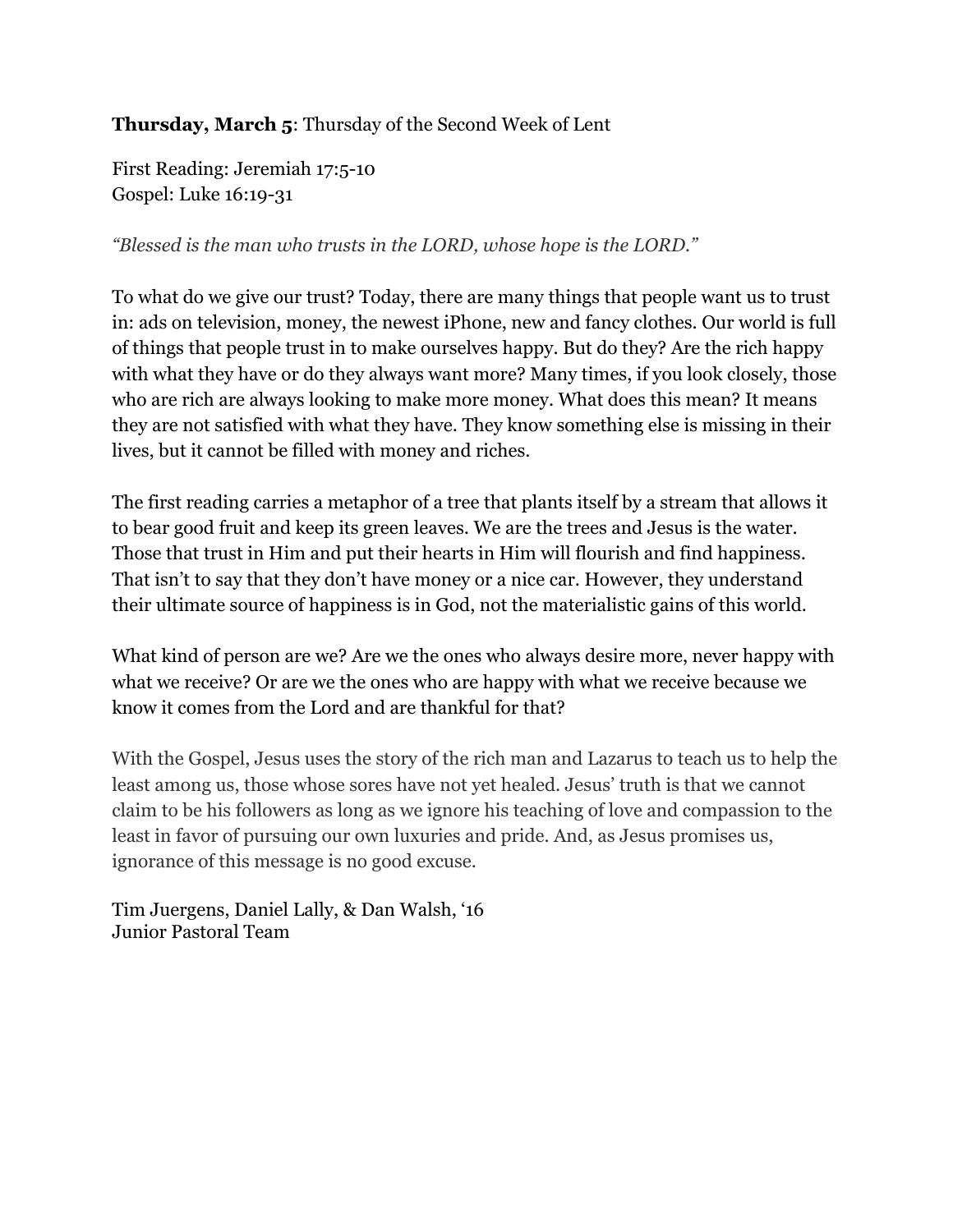**Friday, March 6:**Friday of the Second Week of Lent

First Reading: Genesis 37:3-4, 12-13A, 17B-28A Gospel: Matthew 21:33-43, 45-46

The Gospel of Matthew is revered by some as the most important of the four Gospels. It connects the person of Jesus to his Jewish heritage and contains all the important elements of the early church, beginning with the miraculous birth of Jesus and concluding with the story of the Last Supper.

In chapter 21 we read of Jesus' entry into Jerusalem. This Gospel is a reminder that we must appreciate what we have been given, for it can all be taken away as easily as it was given.

Vineyards are a recurring theme throughout the Bible. Often, Jesus is referenced as the vine and his people as the branches. The landowner created a fertile resource and trusted his tenants with the preservation and development. Sound familiar? As the wishes of the landowner were ignored, his true patience and compassion resonated in the sending of not only more servants but also his very own son; i.e., the Messiah.

The Kingdom of God belongs in the hands of those who will not only appreciate its beauty, but who will take full advantage of its harvest. The reference to the rejected stone becoming the cornerstone is a reminder that even when the outlook is bleak, the future still holds many opportunities for prosperity.

St. Ignatius said it best; "Above all, remember that God looks for solid virtues in us, such as patience, humility, obedience, abnegation of your own will - that is, the good will to serve Him and our neighbor in Him. His providence allows us other devotions only insofar as He sees that they are useful to us."

Tim Wells '99 Alumnus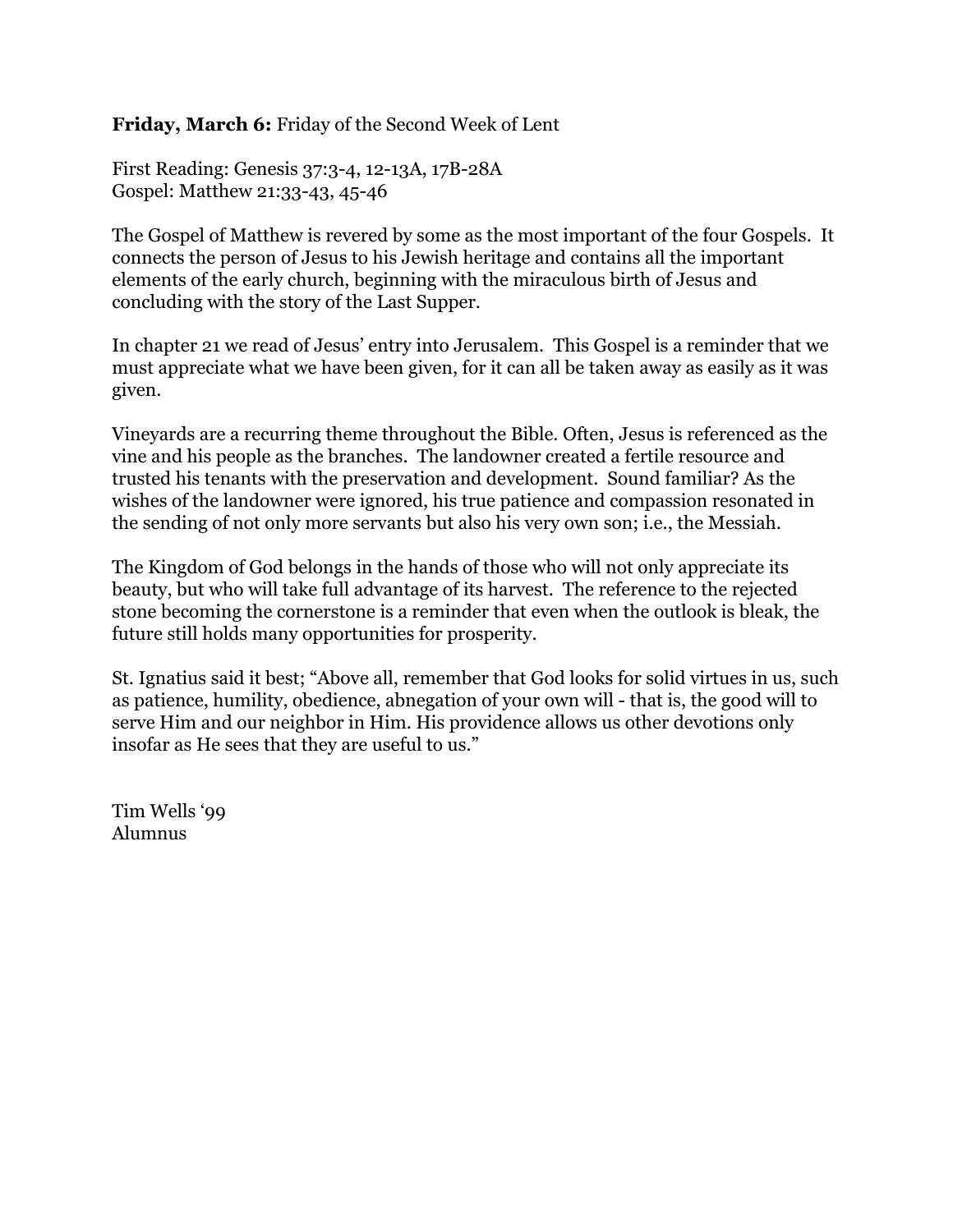# **Saturday, March 7:**Saturday of the Second Week of Lent

First Reading: Micah 7:14-15, 18-20 Gospel: Luke 15:1-3, 11-32

The first reading talks about the protection that God bestows on us, being the only God who forgives and does not stay angry forever. This might sound odd to us today who believe in the one God, but in the cultural moment of this reading, this idea of the one God was revolutionary.

Today, we have to remember that God still forgives us completely. There is no reason for us to be scared. Though we all may sin and feel afraid of the the forces of this world, we know that God forgives and saves us. I know I am not completely free of sin and that I have my faults. But the good news is that God still loves me unconditionally, just as he does everyone else.

Today's gospel reading is the famous reading of the the Prodigal Son. We've heard the story before. The son asks for all of his inheritance from his father and goes off and wastes it in a life of sin. When he realizes the horrible thing he has done, he immediately regrets his decision and goes back to his father and begs for his forgiveness. His loving father immediately forgives him and, overwhelmed with happiness, throws a feast for the return of his son.

Just as the father forgives his son's sins even after he made a terrible decision, God our father also forgives us of all our transgressions. He always is there for us, ready to take us back with loving arms. God never forgets about us and when we turn away from him, he is just waiting for us to ask for forgiveness so that he can lovingly forgive us and accept us back into his arms. God cares for us so much that no matter how bad something is that we do, he is always there, ready to forgive and throw a feast—just like the prodigal son's father.

Thomas Leeker and Joseph Reznikov, '17 Sophomore Pastoral Team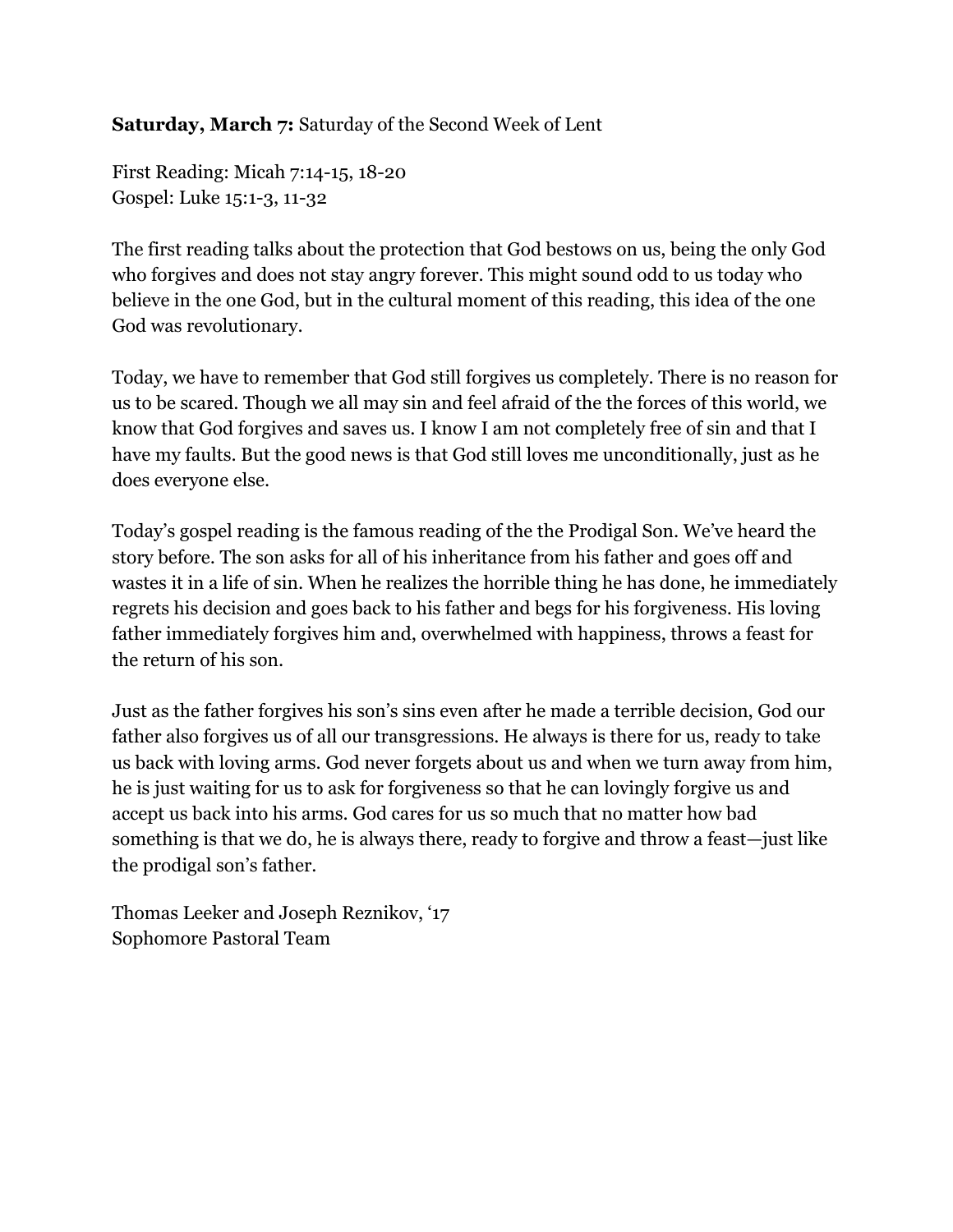#### **Sunday, March 8:**Third Sunday of Lent

First Reading: Exodus 20: 1-17 Second Reading: 1 Corinthians 1:22-25 Gospel: John 2:13-25

Most of us have learned about the Ten Commandments. Despite this, we often forget about them throughout our day. Usually that's okay: most people don't struggle with killing someone or stealing. Even with the many interpretations of these commandments, such as "killing a personality" or depriving someone of happiness, it's typically pretty easy to avoid seriously hurting someone. Despite the Law's goodness, we almost always see it as restrictive. However, it isn't only meant to dissuade sin-- it also encourages us to do good. We don't have to do grand, powerful things, although we should always try live the magis, by asking how we might seek the will of God in a deeper way. Throughout this year we've made a lot of steps in this direction. When we all came together as a school to talk about racism and Ferguson, we showed our care for people and determination to make this world better. Through the comfort of each other about Connor Lewis, we were unified. Every day we must strive for this: to love and support one another.

In this letter, Paul tells the Corinthians that when they preach they should "offer the gospel free of charge" and that "if [someone preaches] the gospel, [it] is no reason for [them] to boast."

At first, this seems very unusual. Paul, an Apostle and one of the most powerful and well-known speakers of his time, is telling us that we should try to stay away from taking recognition for being a good Christian and spreading the Word of God. It's impossible to do something good and not want to have someone know that you have done well. It's part of human nature! So how then should we go about preaching? With humility. Like the parable of the man who prayed in private instead of in the streets, we should try to keep our focus on God instead of our fortune.

In today's Gospel passage, "zeal for [God's] house" consumes Christ as He sternly rebukes merchants and overturns tables. I, like many of us upon first hearing this passage, was surprised by this passion. We usually consider Jesus to be mild-mannered and calm, given His loving words and actions in other parts of the Gospel. Yet Jesus' anger in this situation is just. Perhaps the shock comes not from an act that seems uncharacteristic but rather from a misconception of what peace truly is. I suspect that few people who give it a bit of serious thought would regard peacemaking as weak or passive. But often we forget what I heard on the Teach-In last November and what leaders like Dr. King and Ghandi knew: peace is strong, and peace is dangerous to hate and injustice. I feel Christ within me when I consider the injustices happening near and far and feel the passion and the inspiration to do something bold, something that challenges, something that will help build lasting peace.

Salvatore Vitellaro, Kevin Gerstner, and Edward Gartner, '17 Sophomore Pastoral Team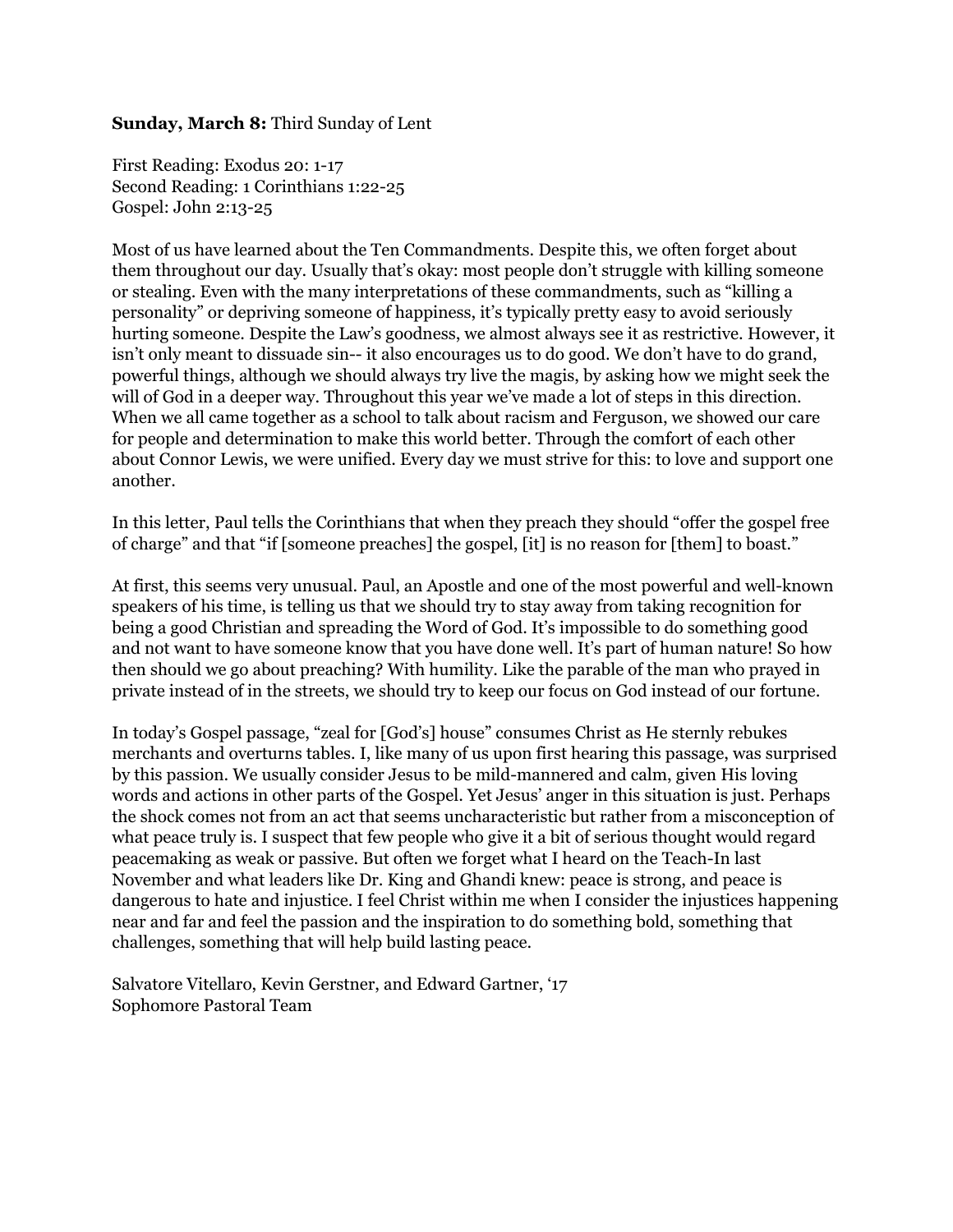#### **Monday, March 9:**Monday of the Third Week of Lent

First Reading: 2 Kings 5:1-15AB Gospel: Luke 4:23-30

In the first reading today, we learn of a man, Naaman, who was cleansed of his leprosy in the Jordan River. Naaman was a man in search of God. By believing what a prophet told him, he was able to cure himself of his lifelong disease. Naaman sought God, and found healing in the cleansing waters of the Jordan.

The Responsorial Psalm continues the theme introduced in the first reading.

"Athirst is my soul for the living God. When shall I go and behold the face of God?"

We must search for the living God in our life, just like Naaman. The Israelites had a desire to find God in their lives as is shown in the last line of the Psalm: "When shall I go and behold the face of God?"

The Israelites set an example for us. One of the basic principles of a Jesuit education is to find God in all things. By finding God in even the smallest things, we behold the face of God. Searching for God does not require a pilgrimage to the Jordan, as shown by Naaman. It requires a pilgrimage into our hearts; a chance to truly see and understand the living God in our lives.

In the Gospel, Jesus returns to the story of Naaman. He tells the crowd gathered around him that there were many lepers in the time of Elisha, but God sent Elisha to Naaman- a foreigner from Syria. Likewise, there were many widows in the time of Elijah, yet God sent Elijah to a woman, a foreigner from Zidon. In both instances occurring after the prophets had been rejected in their hometown, Israel.

In both of these instances God sent one of his prophets to *foreigners*. This story reminds of the parable of the Good Samaritan. The priest did not help the poor, beaten man. The Levite did not help the man. But the Samaritan, the one hated by the Jews, bandaged him up and took him into his home.

Jesus is letting it be known that everyone is welcome in the Kingdom of God, nobody gets forgotten. In this season of Lent, let us remember those that are often looked down upon in society. Let us remember the poor and homeless the people who can't give up chocolate for Lent because they have no food. The children who are unable to give up video games because they have no TV, or home for that matter. Let us open our arms to everyone as Elisha and Elijah did.

John Burke and James Pollard, '18 Freshman Pastoral Team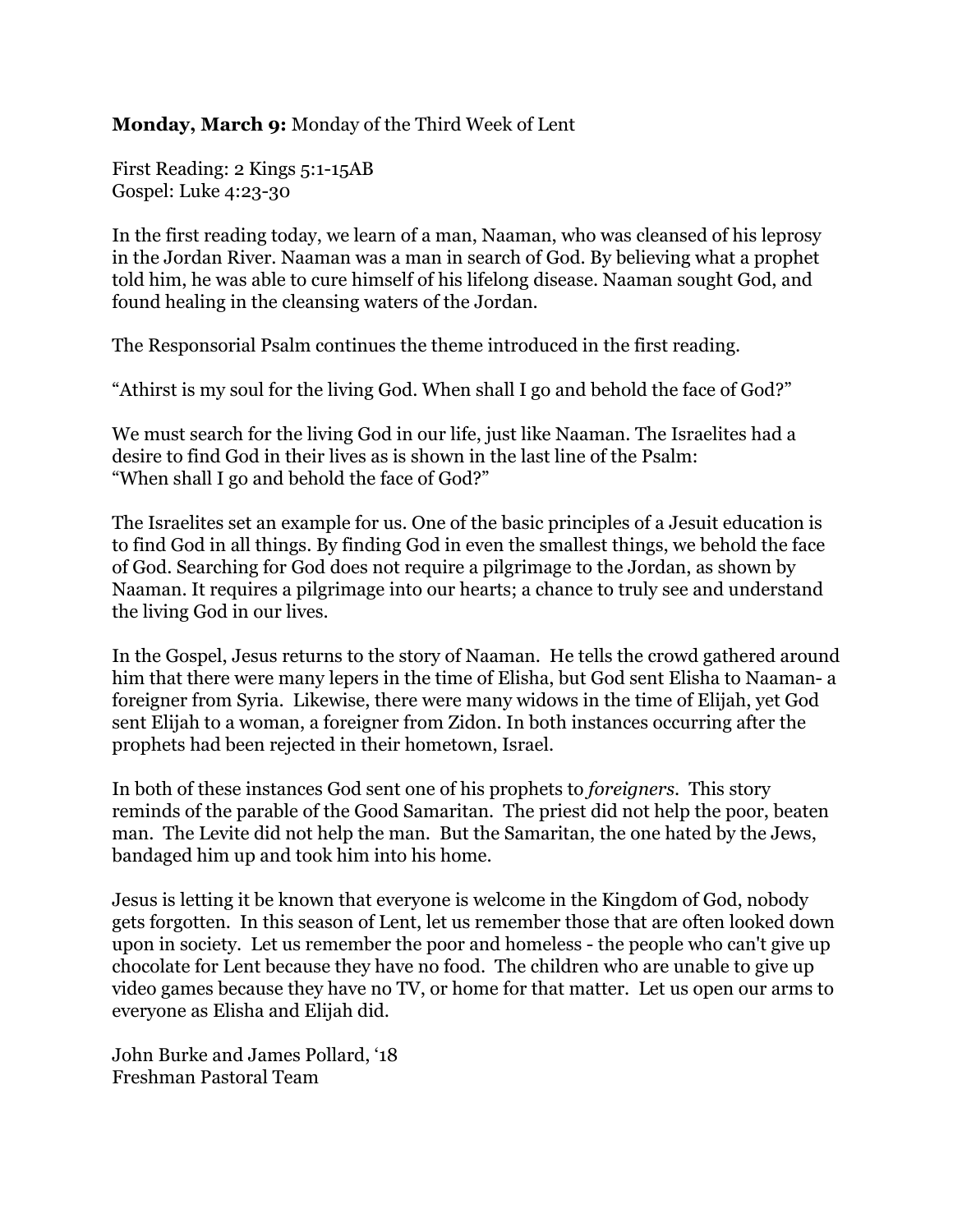#### **Tuesday, March 10:**Tuesday of the Third Week of Lent

First Reading: Daniel 3:25, 34-43 Gospel: Matthew 18:21-35

As a Catholic, the question I am always asked during Lent is, "What are you giving up this year?" There are your typical answers – chocolate, candy, some other favorite food item, Facebook, Instagram, etc. Then there are your not so typical answers – a boy in my grade school class once claimed to have given up bathing for Lent. Thankfully that only lasted a few days before his mother forced him to return to his normal hygiene habits. In my twenty-some-odd Lenten seasons, I regularly find myself questioning the point of my sacrifices. How is not eating that brownie going to strengthen my relationship with Christ? I am not positive I see the connection. If I am not wasting time on social media during Lent, am I using that time to pray and grow in my faith? Not usually.

The Gospel today offers an alternative solution to the tradition of "giving up" things for Lent. Peter asks Jesus if it is enough to forgive seven times, to which Jesus replies that we should forgive not seven times, but seventy-seven times (or seventy times seven times, depending on the translation you use). Either way, Jesus is really telling us that we should *always* forgive those that sin against us. As we continue this season of Lent, we can work to let go of grudges and bitterness, forgive those that offend us, and be gracious and merciful to those who normally cause us stress. By striving to act this way, we can work towards becoming more like Jesus, in whose image we were created. As the Psalm today says, "Your ways, O Lord, make known to me; teach me your paths." And so let us ask Jesus to give us the strength this Lent to learn to forgive our brothers and sisters just as He continually forgives us.

Tracy Lyons Math Department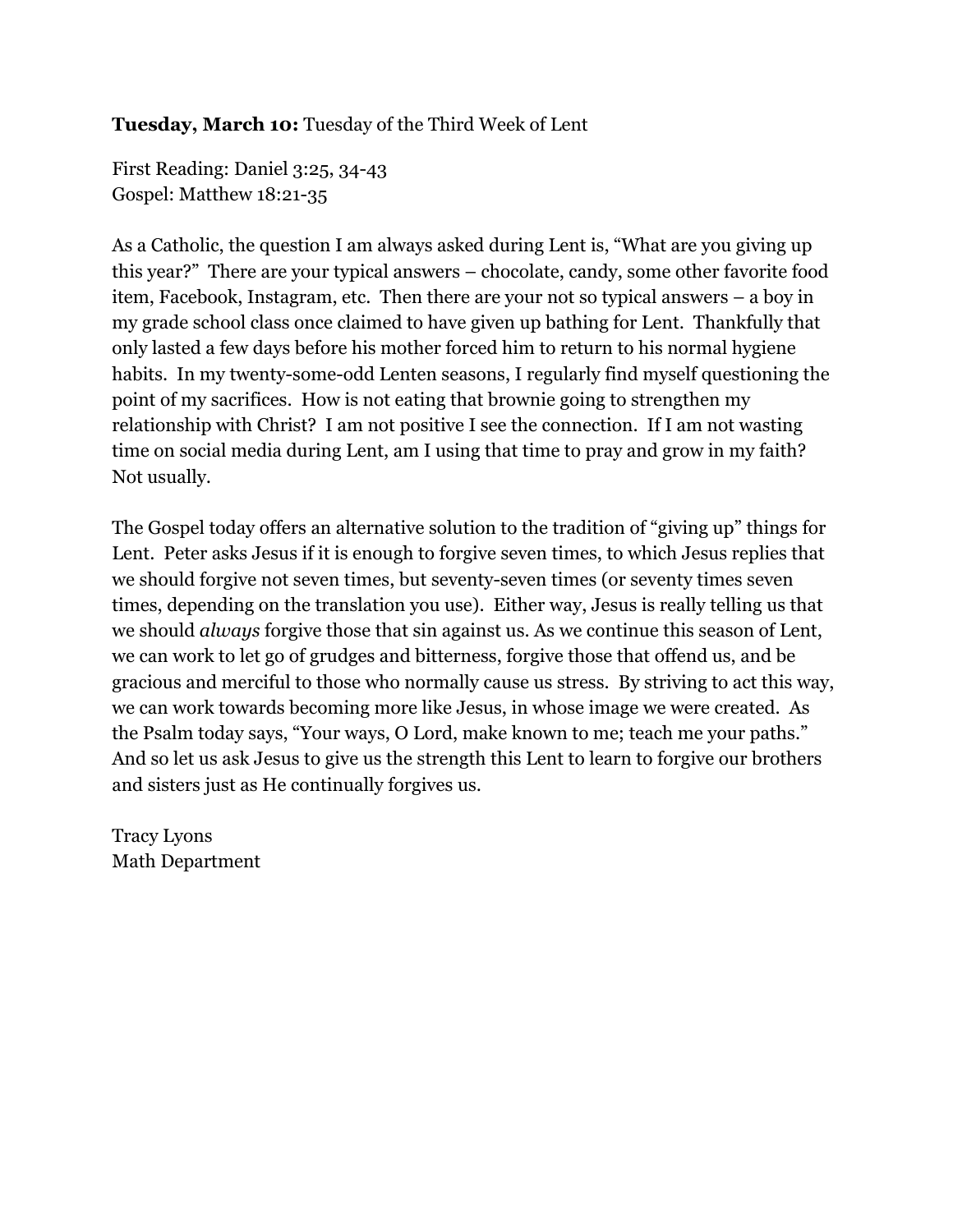#### **Wednesday, March 11**: Wednesday of the Third Week of Lent

First Reading: Deuteronomy 4:1, 5-9 Gospel: Matthew 5:17-19

Today, Moses speaks to the Israelites traveling through Egypt. He encourages them to hear and listen to the Lord in their journey to the holy land. He reminds them that they are a "truly wise and intelligent people" who are lucky to have a God that loves them so much. Moses reminds the Israelites of God's power, challenging them to preserve the faith, "guard(ing) not to forget the things which (their) own eyes have seen," and then to pass it on.

His challenge speaks of our responsibility to help others grow closer to God. To do this, we build community. We form relationships with others that are meaningful and based on truth, faith, and love, even though there will be bumps along the way. Once we have built a community, we use it to bring ourselves closer to God and to follow where he may lead us.

The second job of the community is to serve and build up others. We need to bring the whole community to God, not just ourselves. We bring along the stragglers and trust the help of others, being vulnerable to their love. Realizing all the great things God does for us, we pass it on to others, which will in turn help us grow closer to him.

The Gospel emphasizes the importance of God's law. Although some of Jesus' time may have believed that he came to replace the Old Testament law, Jesus refutes this. Instead, Jesus came to fulfill the law by challenging us all to not only obey God's law but to teach and lead others in following them as well.

Moreover, God gives us rules so we can reach heaven and be in union with him. He would not steer us on the wrong path. God sends Jesus to deliver this message for our own good. Not only is he asking us to follow the rules but also to spread it. We need to help others succeed and find God's grace as well. That is God's message to us. He tells us the way to do this is help each other and follow the commandments he has provided for us and we will be able to succeed.

Patrick Schuler, Sergio Goodwin, and Matthew Jansen, '16 Junior Pastoral Team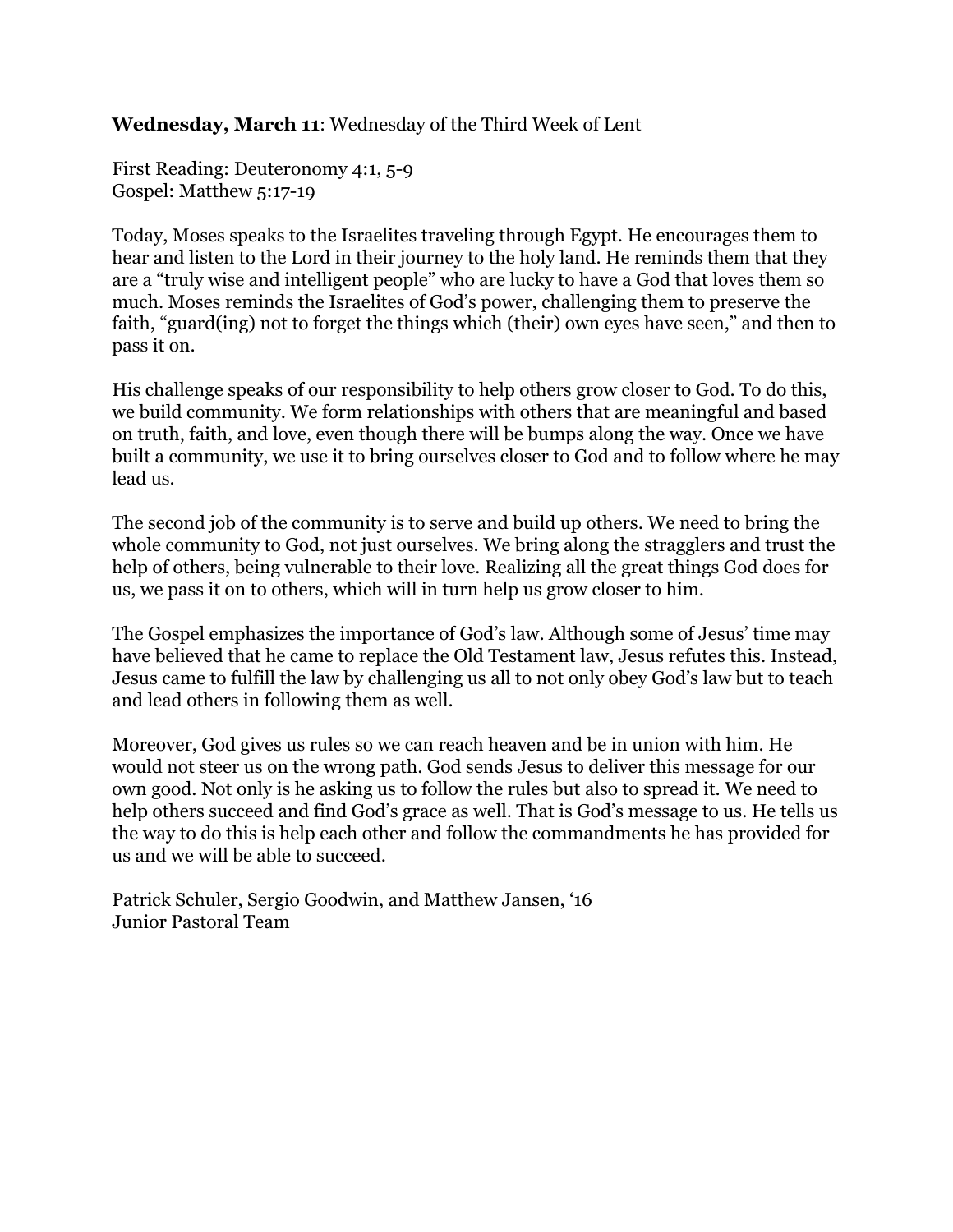#### **Thursday, March 12**: Thursday of the Third Week of Lent

First Reading: Jeremiah 7:23-28 Gospel: Luke 11:14-23

#### R. **If today you hear his voice, harden not your hearts.**

*Even now, says the LORD, return to me with your whole heart, for I am gracious and merciful.*

I'm always struck by today's familiar Psalm when I hear it at Church. Harden not my heart? I'm at Church! I'm not the one He needs to worry about! If I heard God's voice, of course I wouldn't harden my heart! I would rejoice and be glad and freak out…but in a good way.

That's easy to say. But, upon further thought…

What if God's voice said something I didn't like? What if He called me to do something that wasn't so easy? What if God told me I was wrong?

If this happened, I'm guessing it wouldn't be my heart that would be the problem. Rather, I think I would emulate my toddler-aged children and pretend my ears stopped working.

Being a follower of Christ is an all-in proposition that asks us to avoid that selective hearing and be a follower and believer – not *if* it becomes difficult but especially *when* it becomes difficult. This is a daunting task set before us!

Thankfully we are given some extra encouragement in the *Verse Before the Gospel*. I don't read it as an invitation to not try. In particular, the words "Even now" and "return" are glaring to me. God is accepting of us in our full humanity, weak and failing. This isn't an excuse to not try to be ever-faithful to Him; rather, it is an invitation to come back to Him after we try but inevitably stumble. It is this love that sustains us through the difficulty of our faith.

During this Lenten season, I pray for a willingness to accept what God has put before me – the good and the bad – and pray in thanksgiving for His loving mercy.

John M. Penilla '99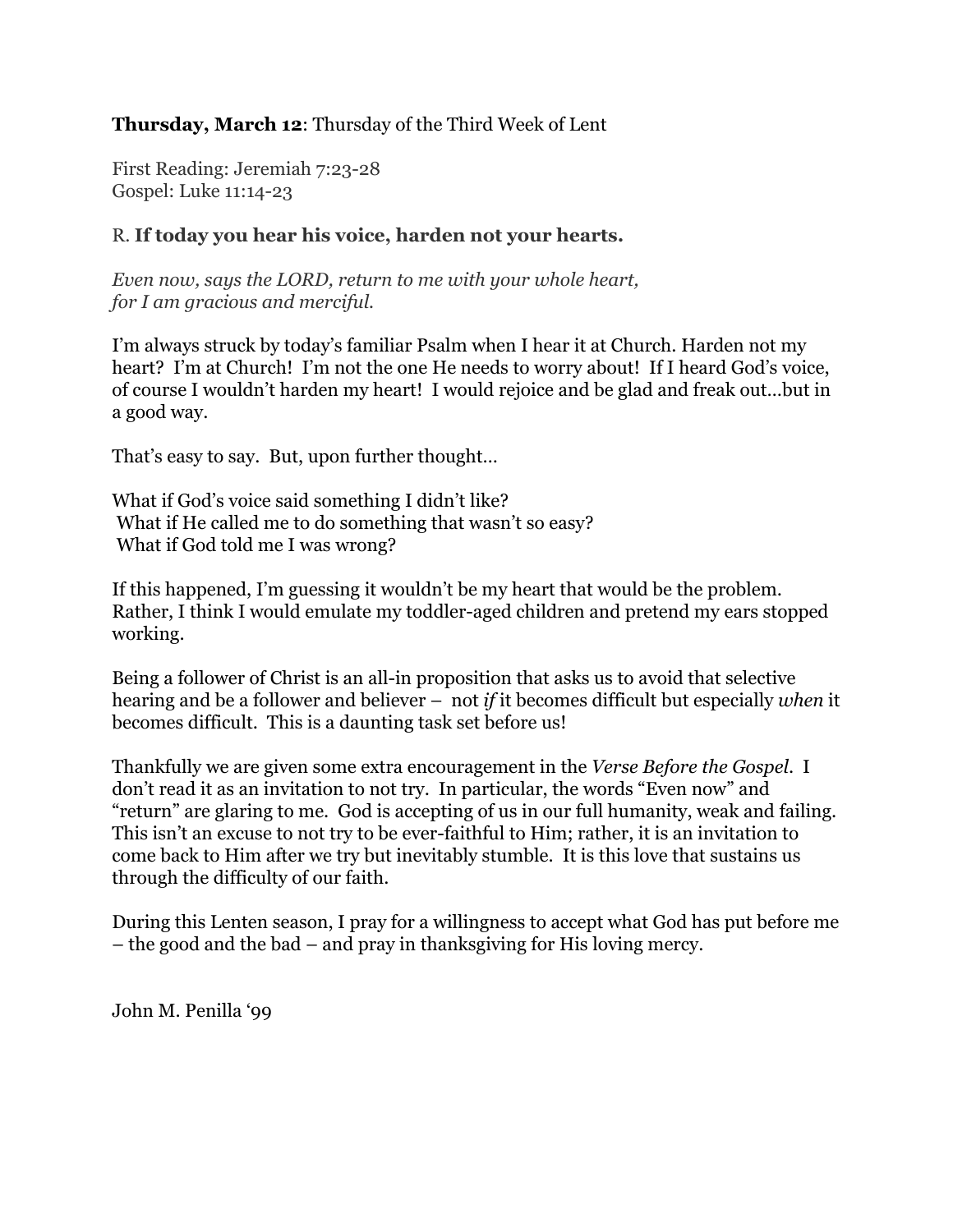## **Friday, March 13**: Friday of the Third Week of Lent

First Reading: Hosea 14:2-10 Gospel: Mark 12:28-34

The First Reading and Responsorial Psalm for today reflect a powerful, involved God who seems to be reaching out to us. Hosea writes that the Lord is the only one who can save and redeem the Israelites. He will love, heal, and defend his chosen people and he wants us to hear his voice. In the end, the reading focuses on the individual making the right choice and following the way of the Lord.

The Responsorial Psalm pictures God as a protector and active deity who uses heavenly powers to rescue and speak to His people. In the final verse, He says that the Israelites will hear his voice and follow his leading hand. He asks us to simply recognize him for who he is. Personally, I mostly see God through the little things in life, as some might call them. That isn't to say that God doesn't act in large ways, it's just that he can more commonly be found in the simpler joys of life sometimes.

In the Gospel, when asked what the greatest commandment is, Jesus answers by first saying we must love God fully and give ourselves to Him and Him alone. The second commandment, he continues, is to love your neighbor as yourself.

When I think of the first commandment, I think of how many things get in the way of us and God: homework, social life, sports, scholarship deadlines, theater rehearsals, club meetings, dances...the list goes on and on. Despite all of these difficulties, we can still love God in the ways Jesus teaches us to, and that is by simply taking a second and noticing God. Once you start to consciously see his presence, whether it be through trying to love other people more this Lent, simply remembering to take a second and be grateful for what God has given you, or recognizing His presence in the simple joys of life, loving God is no longer as immense a challenge. Loving God, in fact, can become second nature to us.

Joel Wilper and Thomas Lally, '15 Senior Pastoral Team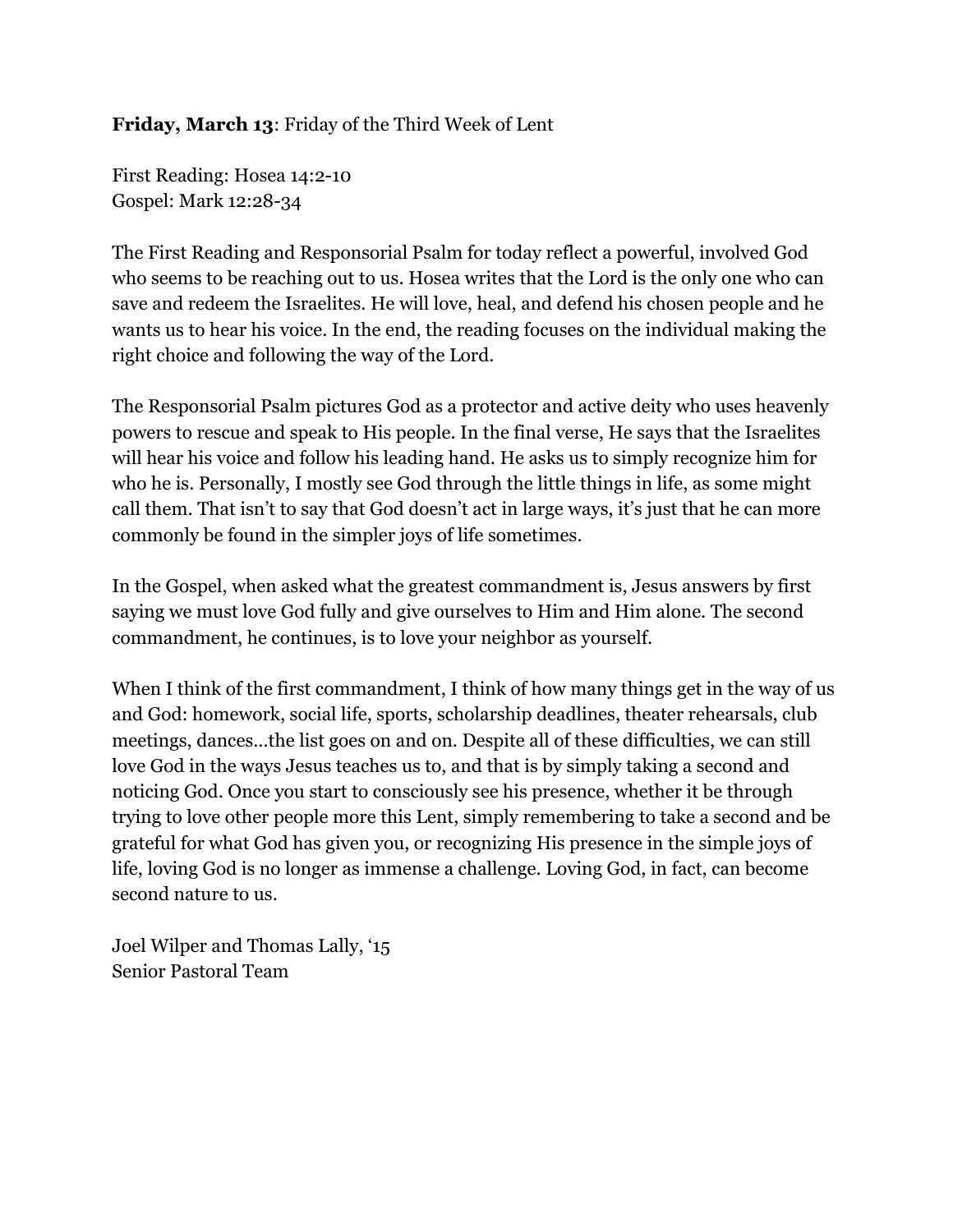## **Saturday, March 14**: Saturday of the Third Week of Lent

First Reading: Hosea 6:1-6 Gospel: Luke 18:9-14

We've probably all been the Pharisee in today's Gospel at one time in our lives--making a grand show of our faith, or at the very least having the impression that lengthy, formal prayers are somehow superior to true conversations with God. The main idea of today's Gospel is that both the Pharisee and the tax collector are sinners, yet only the tax collector admits it. The Pharisee makes a mistake that we buy into a lot: that if we "fast twice a week and pay tithes on our incomes" then we will make up for our human flaws. This is not so. Rather, we should try to be like the tax collector, taking little moments of the day to speak to God. His prayer is not gaudy. It is humble and genuine. The tax collector's prayer is deeply personal. In our own lives, we could pray in the hallways during a passing period with our arms full of books, on the drive to school in the morning, or during a workout. As long as we are humble and honest with God like the tax collector, our prayers will reach Him far better.

During this Lenten season, we might be making a Lenten promise such as giving up candy or helping out around the house. Although these promises are made with good intentions, they easily become a show of who is willing to do the hardest thing this Lent. Why not take Jesus' advice in today's parable and try to perform our Lenten promises humbly? Maybe add a new Lenten Promise: to pray informally once or twice a day.

Ethan McIntyre and Cade Dernlan, '16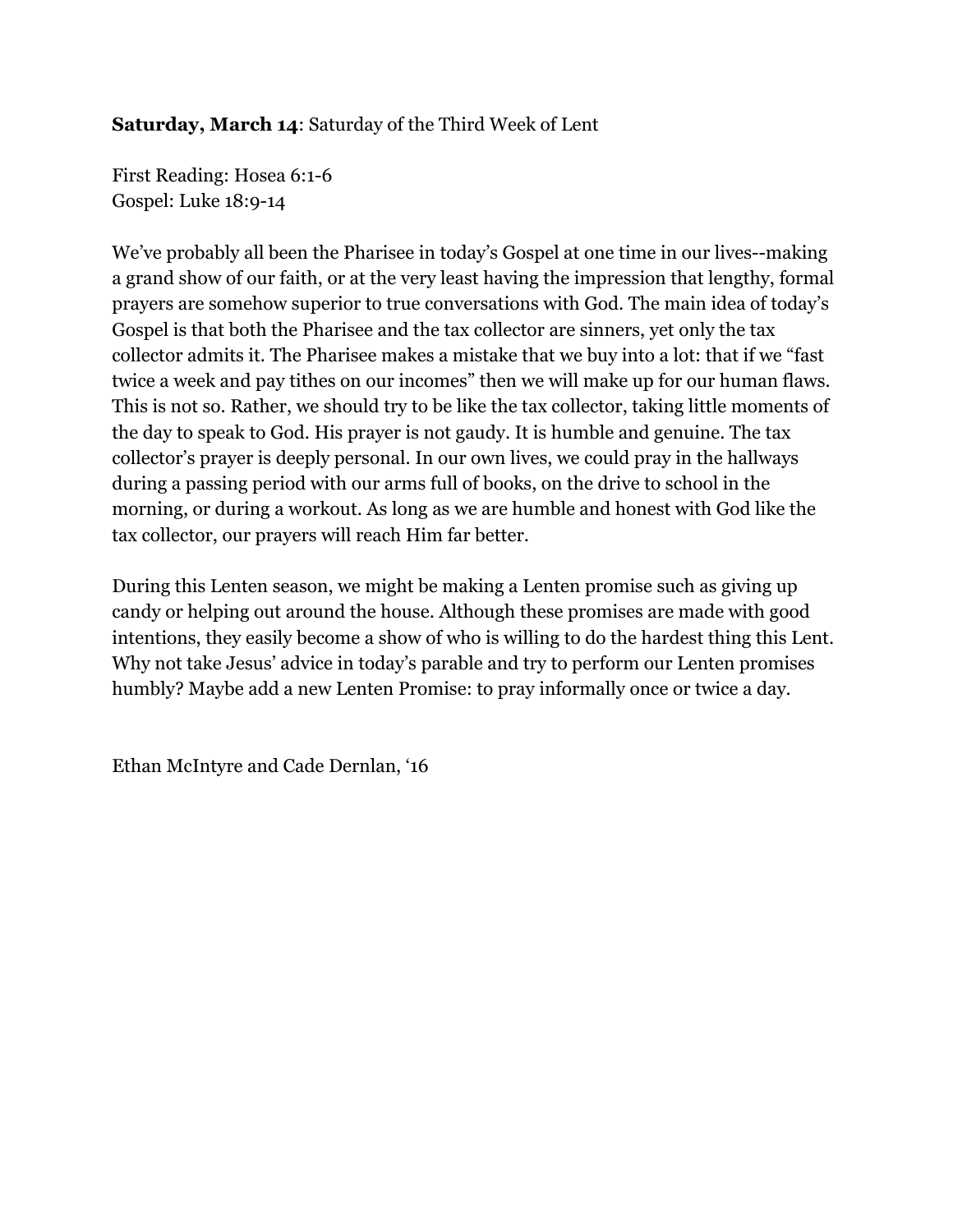## **Sunday, March 15:**Fourth Sunday of Lent

First Reading: 2 [Chronicles](http://www.usccb.org/bible/readings/031515-fourth-sunday-lent.cfm) 36:14-16, 19-23 Second Reading: [Ephesians](http://www.usccb.org/bible/readings/031515-fourth-sunday-lent.cfm) 2:4-10 [Gospel:](http://www.usccb.org/bible/readings/031515-fourth-sunday-lent.cfm) John 3:14-21

Today in the Gospel, Jesus was talking to Nicodemus and he said, "Just as Moses lifted up the serpent in the desert, so must the Son of Man be lifted up, so that everyone who believes in him may have eternal life."

Jesus then explained to Nicodemus why God had sent Jesus into the world. God sent Jesus so that the world may be saved through him, and so that whoever believes in him will be saved. Jesus was sent as the light so that those who do good things go towards the light and those who do bad things go away from the light.

For us, Lent should be a time to reflect on whether we are going towards or away from the light in what we say, think, and do. We say that we should dedicate all of our thoughts, words, and actions to God. Today, attempt to use some of your conversations, actions, and thoughts for the greater glory of God, which is to lead others to Christ, who is the light. When you encounter someone you are not on great terms with, make an attempt to say something that would draw you and the other person towards God. In your actions, try to make the conscious choice to do something more than normal, more than just doing things mindlessly. If we could all just dedicate some, or even just a couple, of our thoughts, words, and actions, to God, we would all be drawn to God like a moth to a flame. God sent Jesus into the world to save us, and if we dedicate some of what we do every day to him, that goal will be accomplished soon.

Liam Heffernan, '18 Freshman Pastoral Team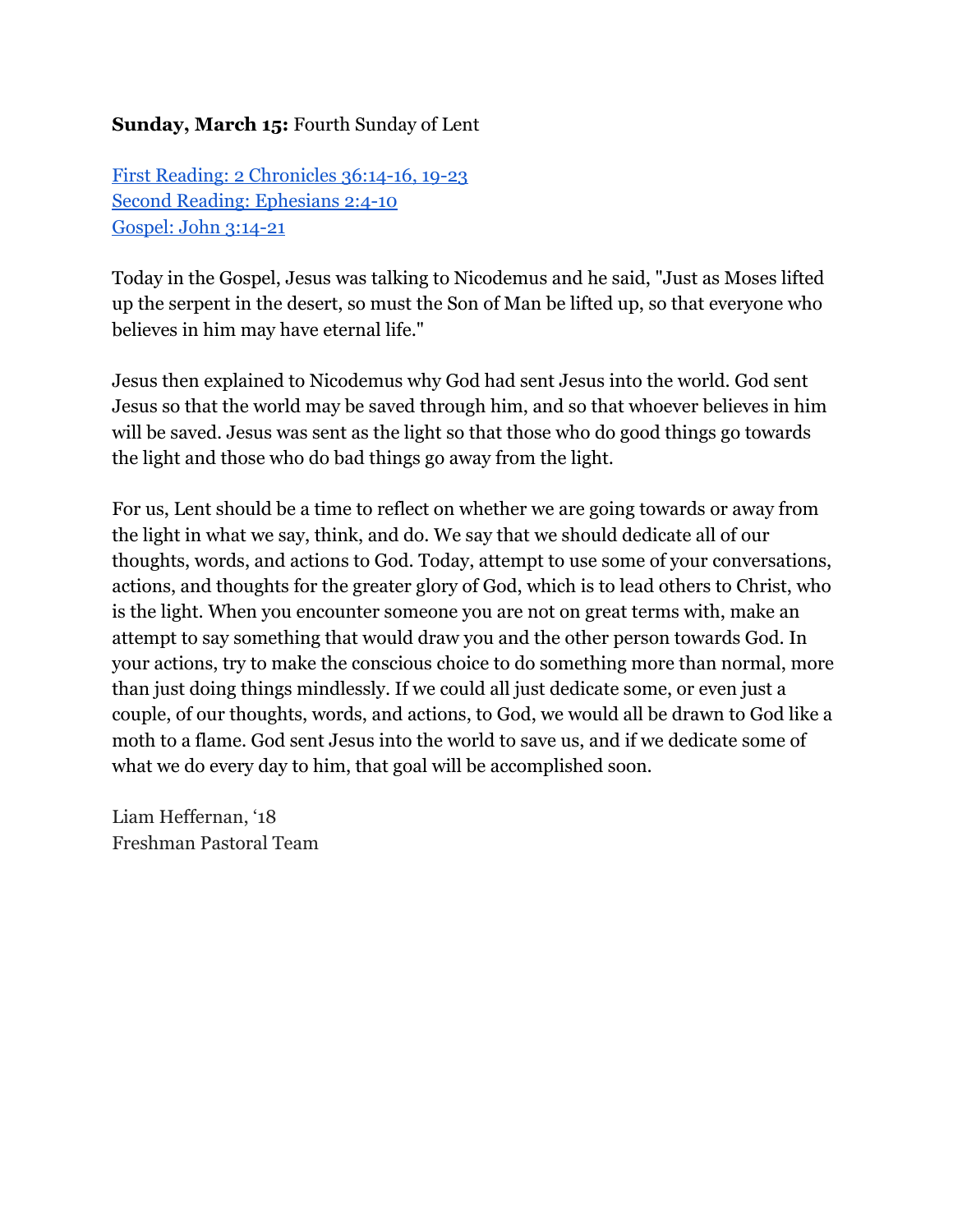#### **Monday, March 16:**Monday of the Fourth Week of Lent

First Reading: Isaiah 65:17-21 Gospel: John 4:43-54

New Heavens. A New Earth.

When I read the words of the prophet Isaiah, I feel confident that I am in the hands of a poet—with a poet's imagination, a poet's compassion, and a poet's rhetorical skill. He speaks about the future, about the new earth, but his vision has perhaps more to teach us about the old earth and the lamentable present: the sound of weeping, the sound of crying, the infant who survives but a few days. This is where the prophet lives, surrounded by the outcry of those who suffer. And as a man of faith, he knows the great poetry of faith that has come before him. He returns to the first thing that we are told about God: "In the beginning, God created the heavens and the earth." And as he tries to hold his trust in this divine creativity side by side with his awareness of the suffering of the world he lives in, he hears a voice that emerges from the welter of human pain and speaks of new heavens and a new earth, a new creation that is about to come into being. This voice says not just, "Let there be…" but also, "There shall no longer be…" Let there be light and delight. There shall no longer be sorrow and tears.

Just as Isaiah the prophet and poet looks to the writers of the past to inspire his vision of a new Jerusalem coming into being even in the midst of the old, so the prophets and poets who have come after him have stood in the midst of their own broken cities and looked back to Isaiah's words for a new vision of what could be. When Rome was sacked by Visigoths, Augustine wrote *The City of God*. When the civil wars of thirteenth century Florence drove Dante into exile, he wrote his *Divine Comedy* about a pilgrimage to the eternal city. Witnessing the the earliest signs of what ravages the industrial revolution and its "dark Satanic Mills" would bring to London, William Blake wrote, "I will not cease from Mental Fight, / Nor shall my sword sleep in my hand: / Till we have built Jerusalem, / In England's green & pleasant Land."

And what about us—we who live in our own divided city? We are a school that is named for the city in which it stands—the city from which we draw life from and the city which we serve. Do we hear—perhaps a little more clearly than we did this time last year—the sound of weeping in the streets of this unfinished Jerusalem of ours? Does it hurt us just a little more to know how many of the lives around us will end too soon? If so, then perhaps we are learning something of Isaiah's compassion—fine tuning our attentiveness to the sufferings of a broken world. And what would we see if we looked upon our city with a prophet's imagination? What would a *new* Saint Louis look like and how might this school help bring it about? Perhaps we should look to our artists to show us the way—artists like the ones who painted murals on the plywood boarding up businesses in Ferguson and on South Grand. Perhaps we should be cultivating a little of the artist in each of us—or the musician, the dancer, the actor, the poet—the part of us that is capable of doing something new. It seems to me that Isaiah is telling us that the God who created us is still in the business of creativity, and that we are called to join in the work: the building of houses, the planting of vineyards, investments in the old earth that will make it new.

Mr. Terry Quinn English Department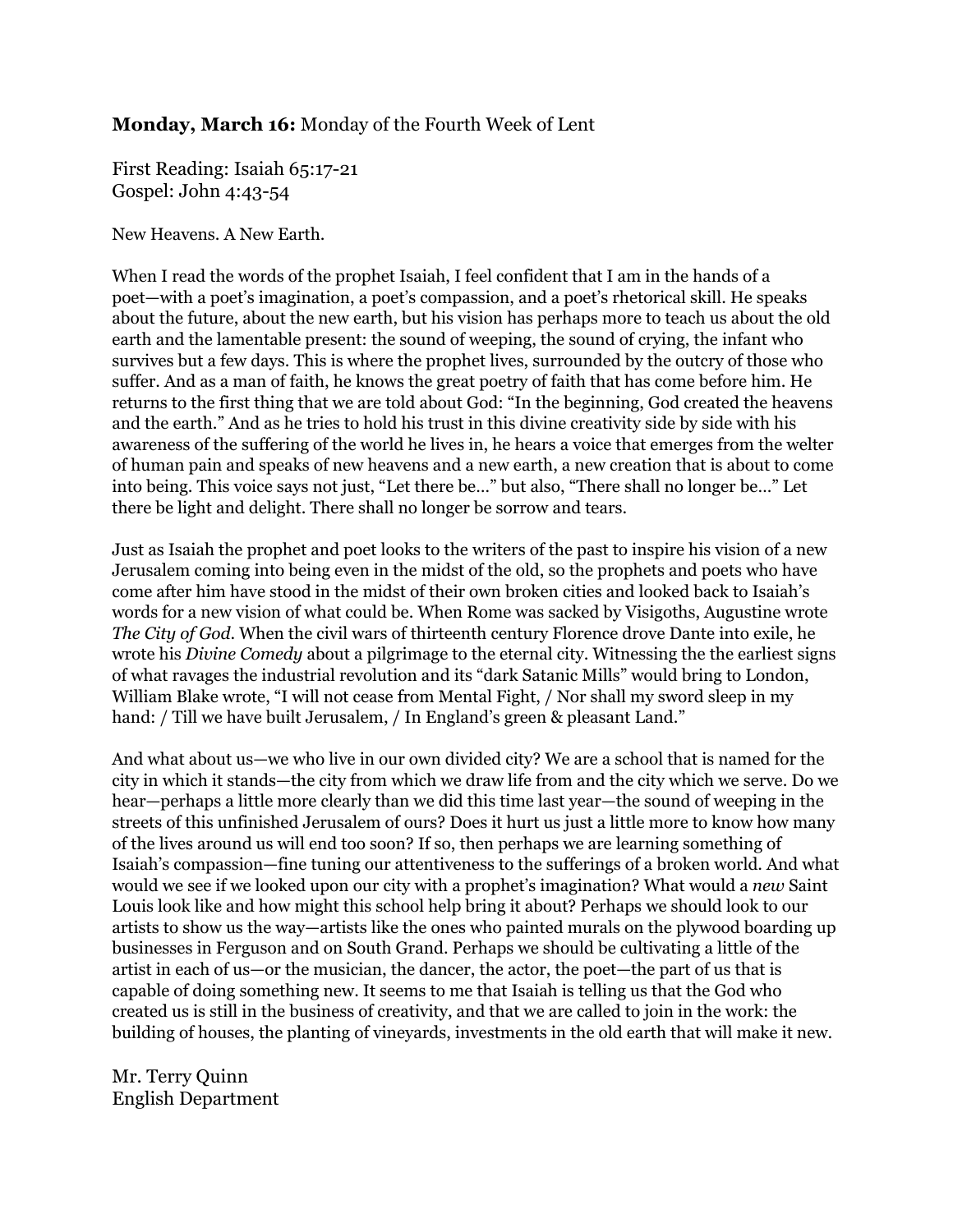**Tuesday, March 17:**Tuesday of the Fourth Week of Lent

First Reading: Ezekiel 47: 1-9, 12 Gospel: John 5:1-16

"Do you want to be well?" Jesus' question to the crippled man in today's Gospel seems like a strange one. Of course he wants to be well! He's been lying there sick for 38 years!

Jesus heals the man. But his question is a good one for us to ask ourselves: do I want to be healed? Do I really want to get up off my mat and live a new life? It takes courage, courage like that of St. Patrick, whose feast we celebrate today. Following Jesus requires that we give up everything else. He warned the newly healed man, "Do not sin any more." The last time I went to Confession, the priest said to me, "I absolve you from these and all the sins of your past life." I thought to myself, "No, Father, it's 'the past sins of your life.'" But no; he really meant "of your past life." That means I'm starting on a new life! Today! Lent is a time for us to turn from our mat of habitual crippling sins, and that's challenging. But, as the psalm says, God is our "ever-present help in distress." So don't be afraid to be healed: just ask Jesus.

Thomas Hogan, '15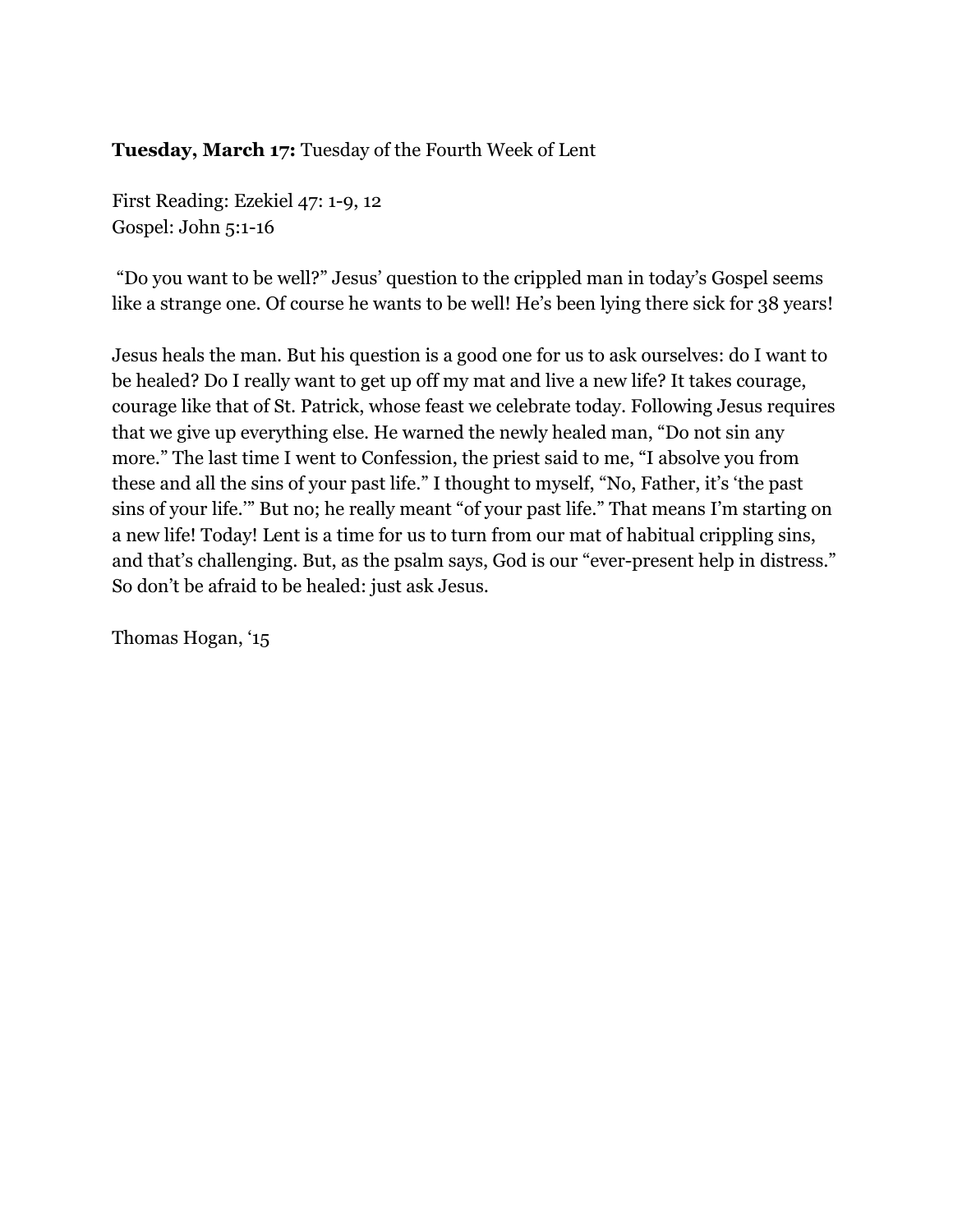#### **Wednesday, March 18:**Wednesday of the Fourth Week of Lent

First Reading: Isaiah 49:8-15 Gospel: John 5:17-30

In this Gospel passage, Jesus is under fire from the Jews. They want to kill him because, by calling God his Father, he made Himself equal to God.

Jesus' response is fascinating, and one that may be difficult for us to embrace given the individualistic, egotistical, self-serving, me-first society.

Everything that he does he does because of his Father. He cannot do it alone. As a father of four and a surrogate father of over a thousand, I find this both scary and exciting. I have the ability and the responsibility, to shape the lives of my children and my students. The difference is that God is doing amazing things like raising the dead. I am a sinner. I am flawed. How can I come close to emulating God's plan? How can I be a positive influence in my children's lives and in the lives of my students?

Jesus spells it out very clearly. His message is difficult to ignore. "Hear my word." "Hear the voice." "Those who hear will live." "Hear his voice."

I need to open my ears and listen. I need to stop talking. I need to stop doing. I need to listen. I am not alone. Jesus admits he cannot do it alone. If he can't, I certainly can't. We are in this together. I need to put myself out there, vulnerable and willing to follow God's plan.

Opening myself up to hearing the word of Jesus and recognizing my weaknesses will allow me to best serve my children and my students. This is a daunting prospect, made easier having the comfort in knowing that Jesus is with me every step of the way.

Dr. Brock Kesterson Assistant Principal for Student Life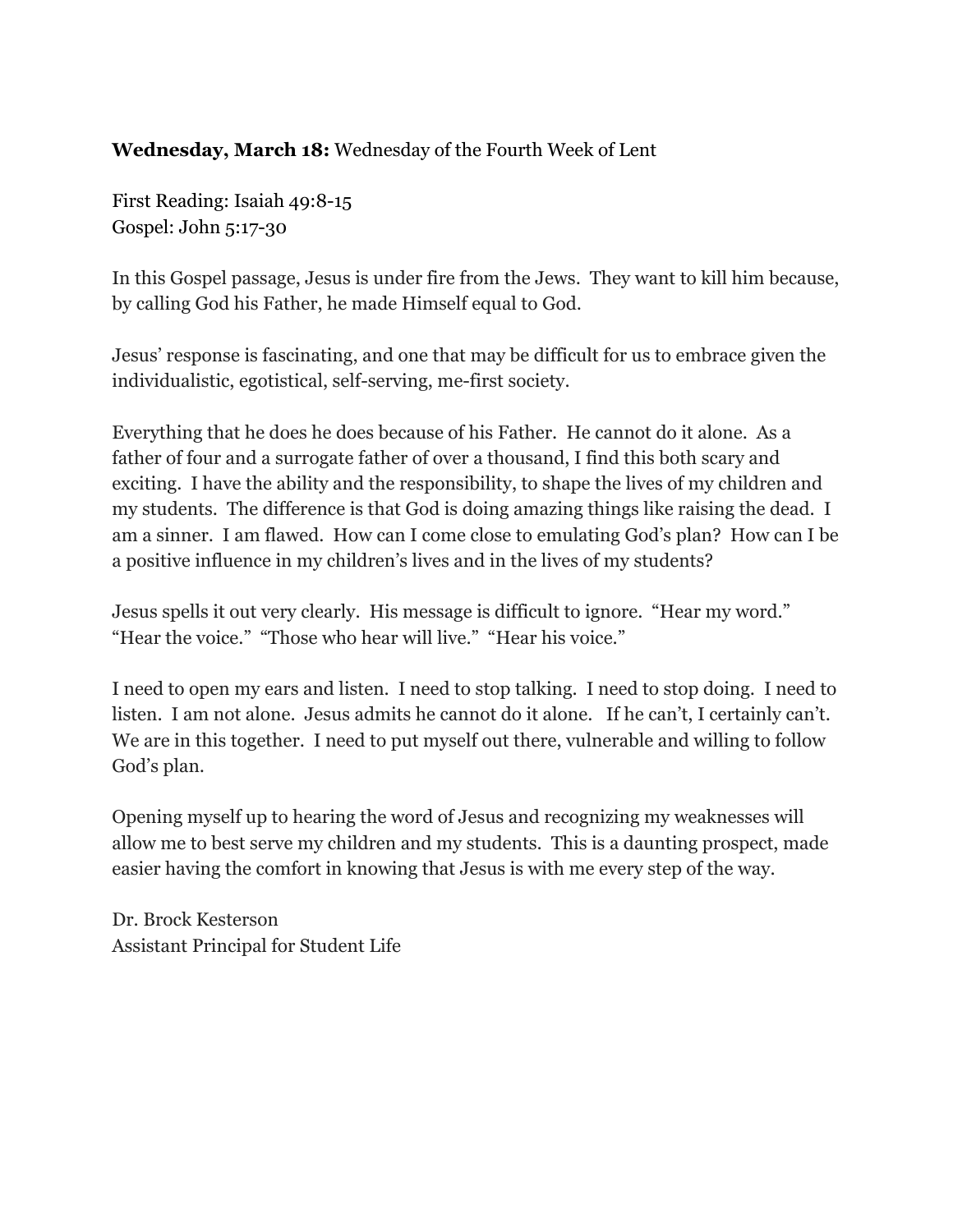**Thursday, March 19:**Solemnity of St. Joseph, Husband of the Blessed Virgin Mary

First Reading: 2 Samuel 7:4-5A, 12-14A, 16 Second Reading: Romans 4:13, 16-18, 22 Gospel: Matthew 1:16, 18-21, 24A

In the first two readings, we clearly see God's role as a father. When I look at the relationship I have with my dad, I see that the times we are happiest are when we are both living selflessly for the other. God the Father is always giving completely of himself—he even gave his only Son to save us. So, we rely on him just like children rely on their father. This allows us to cry, "Abba," which literally means "Dada," like a toddler would call out to his dad. God has given us so much and we often forget to say thank you. Today, try to think of at least two things that you are truly thankful for, one for your father and one for God the father. Sometime this week, bring it up directly with both of them in a conversation.

When I think of St. Joseph, the word "father" does naturally come to mind. However, the Gospel reading from the Feast of the Solemnity of St. Joseph tells the story of Joseph not as the earthly father of Christ, but as Mary's husband and as a Man of God before Jesus was even born.

Whenever we need to make a difficult decision, St. Joseph is an excellent model to follow. He was very unsure about marrying Mary once he found out she was pregnant, but after thinking and praying about it, he decided to trust God's plan. Like Joseph, we are called to be people of faith in our daily lives. We can identify with Joseph easily because he, like us, was an average human. Like us, he had doubts and struggles. But through his faith in God and his love for Mary, he was able to overcome these doubts and even become a saint. God may not call us to be the foster father of the Messiah, but in smaller ways He does ask us to trust in His plan.

Evan Gorman and Jacob Price, '17 Sophomore Pastoral Team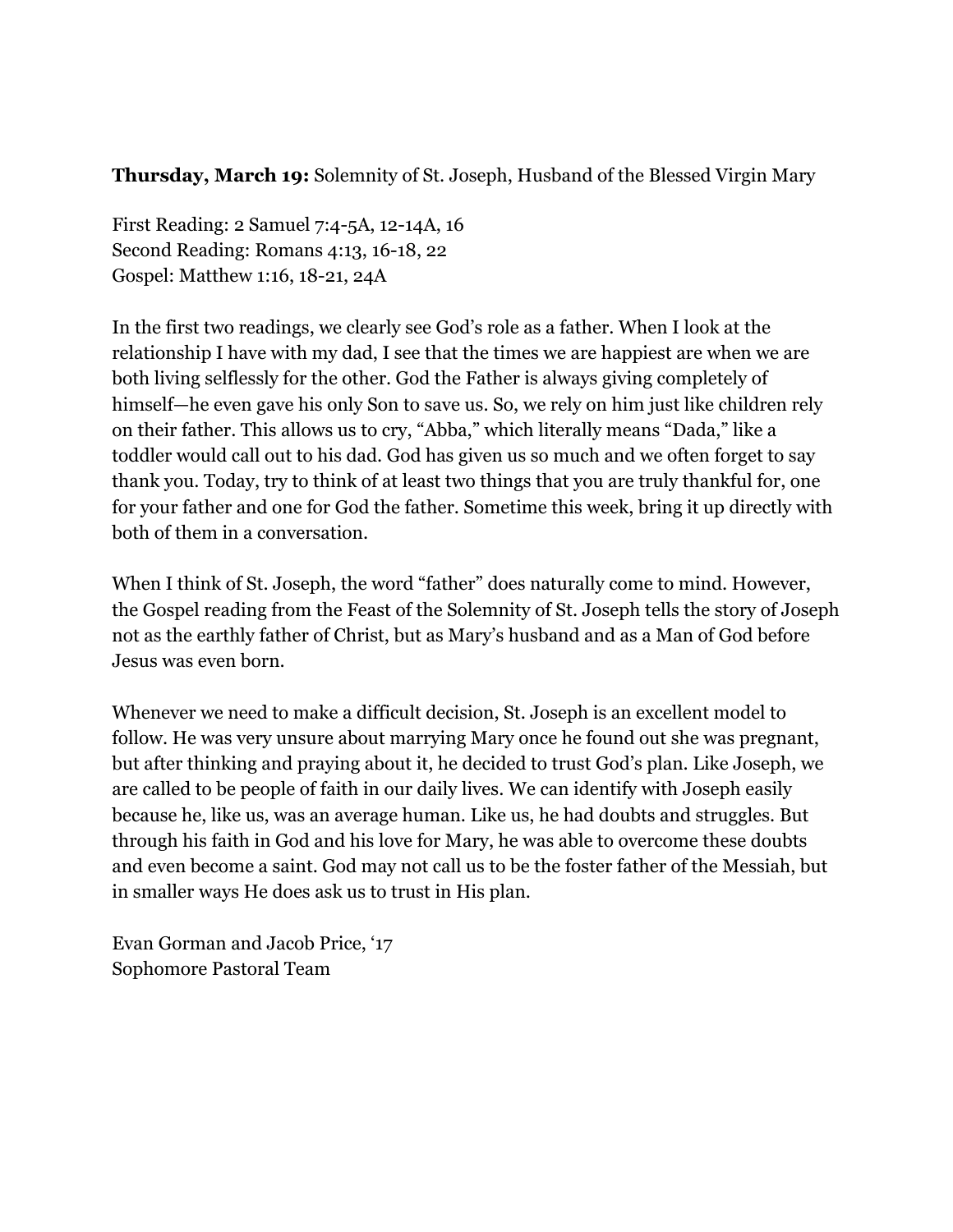**Friday, March 2o:**Friday of the Fourth Week of Lent

First Reading: Wisdom 2:1A, 12-22 Gospel: John 7:1-2, 10, 25-30

In today's First Reading, we hear "the wicked" discussing torturing a man who believes in God. They believe that if they torture this man, then God would come and save him. The Old Testament is full of stories like this where pagans hurt, shame, and insult those who believe in God. Yet the man had so much trust in God that he would die for Him. In our world today I feel that we have gotten away from that trust in God. Lent is a perfect time to regain that trust. In Lent, we sacrifice our favorite things or make a vow to do something everyday to show our love for God. Lent is also a perfect time to cleanse our soul from all of the sins we have committed. The pagans in the reading didn't feel remorse for what they did to the man. It is time for us to recognize the bad we have done in our lives and confess it to our Lord so that it can help us find eternal life in Heaven.

Danny Favazza, '18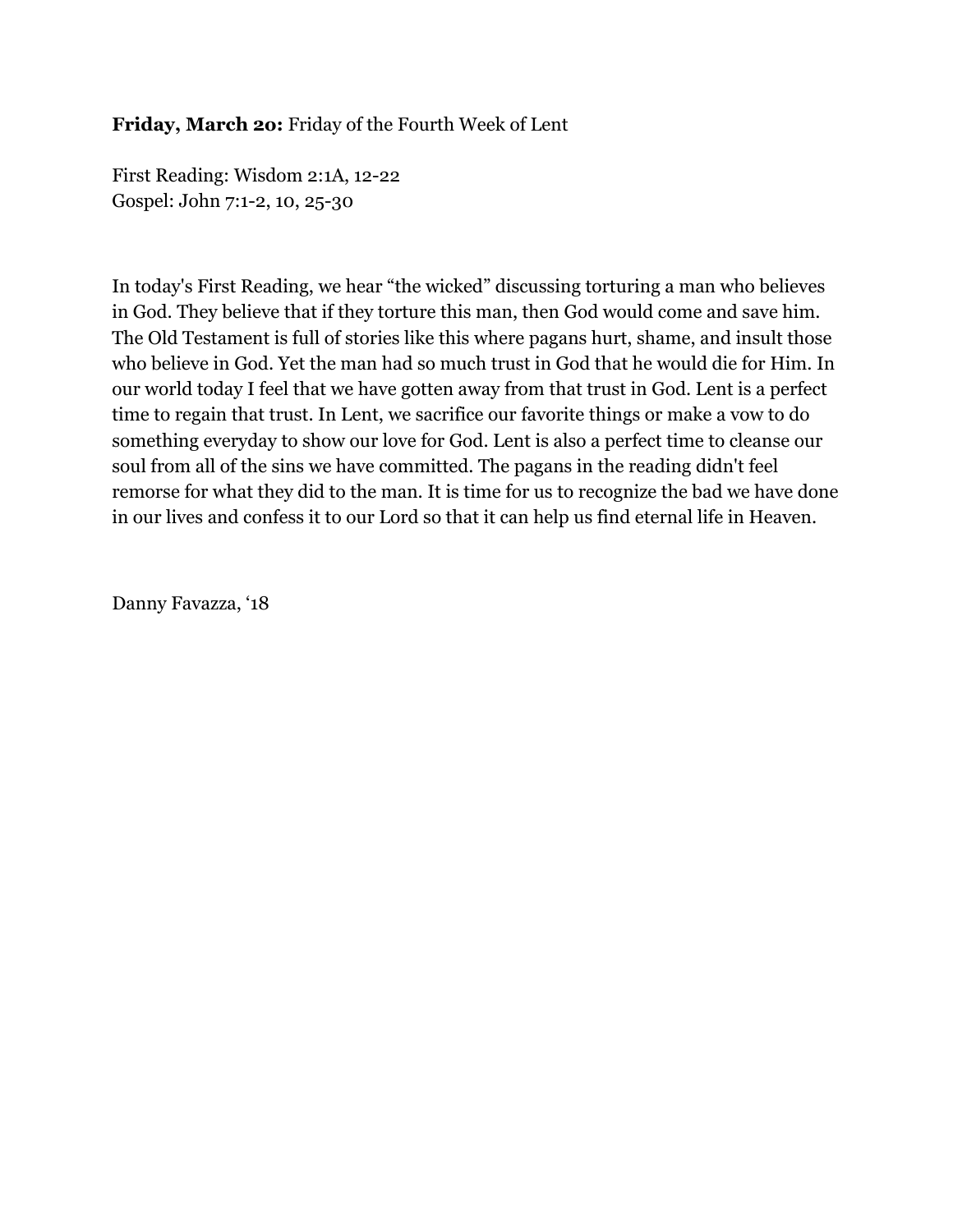## **Saturday, March 21:**Saturday of the Fourth Week of Lent

# First Reading: [Jeremiah](http://www.usccb.org/bible/readings/032115.cfm) 11:18-20 Gospel: John 7:40-53

In the first reading, Jeremiah is thanking God for his love, care, and protection. God knows everything, and with his knowledge he protected Jeremiah from danger that he himself did not even know about. Just as God protected Jeremiah and got vengeance on those who plotted against him, God will protect us too. He has a plan for us, and even if we cannot figure it out, we know that he loves and cares for us, and everything will work out in the end. As Jeremiah says, "You have entrusted my cause." God has also entrusted all of our causes too. He is always with us, always keeping watch and protecting us, and Jeremiah lets us know that God's presence in our lives is not only an incredible relationship of love, but is an eternal, everlasting, and unbreakable bond.

The Gospel this week talks about the divisions among the people in the crowd talking about Jesus. Many times we can have opposing beliefs on any number of beliefs, whether the differences arise over sports, or maybe art or music, or even religious stances. We must be reminded throughout this Lenten season that in Christ we find Infinite Truth. All questions and differences are resolved through Him. And even though we can certainly get lost on the path to answers, we must reflect on and pray to God for help in our search.

Additionally, Lent is a time of waiting. Before making any rash or hasty decisions, we should consider what Nicodemus says in the Gospel: "Does our law condemn a man before it first hears him and finds out what he is doing?" Just as the Pharisees would arrest Jesus before even hearing him, we must consider that some of our actions may seem equally rash and foolish. A theme that pops up a lot during Lent is one of patience, or self-discipline—most apparent in our fast and the decision to give something up. We must be equally steadfast in our decision-making during Lent, and truly think to what Lent is all about.

Joseph Schultz, Nick Messina, and Chris Weingart, '16 Junior Pastoral Team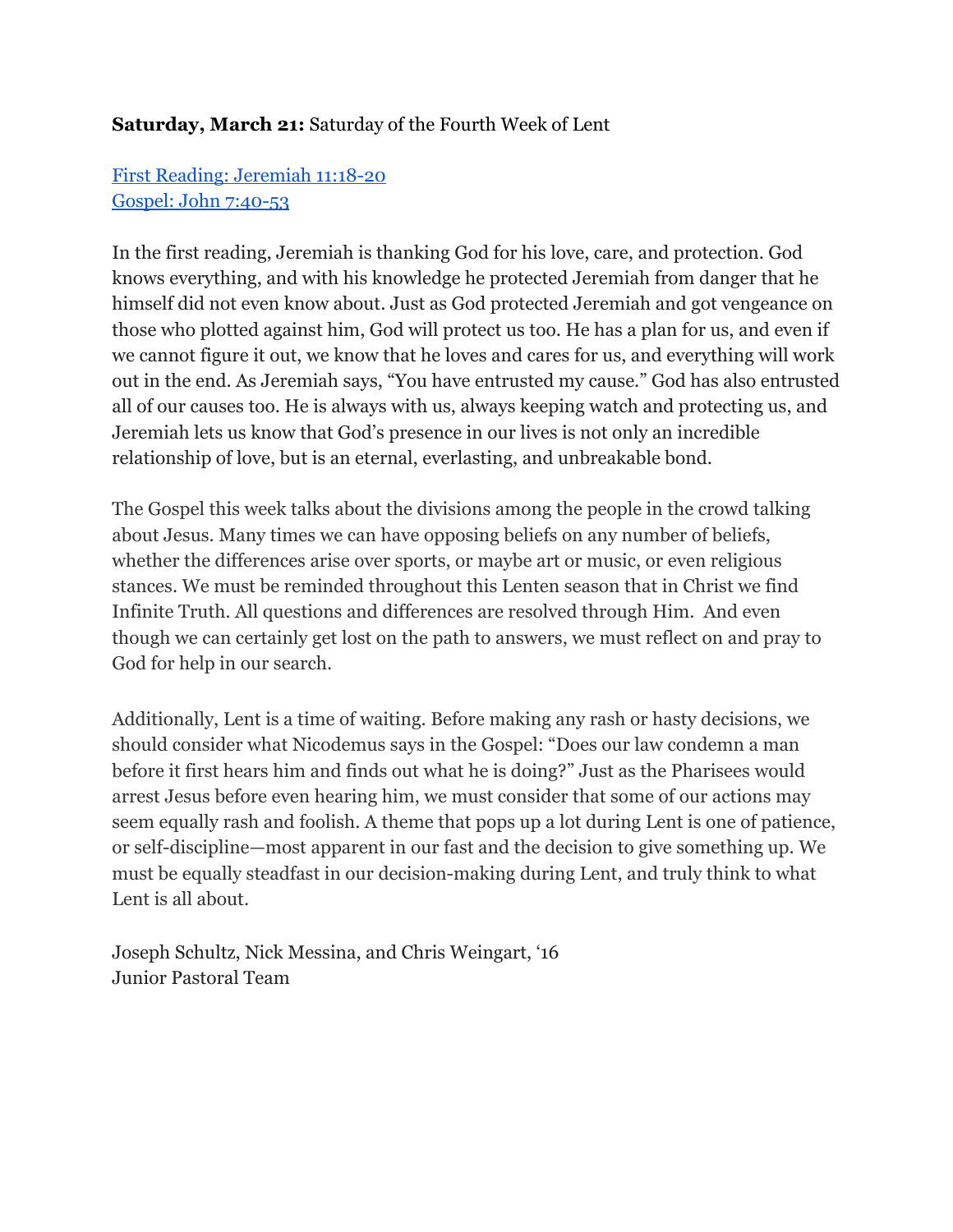## **Sunday, March 22:**Fifth Sunday of Lent

First Reading: [Jeremiah](http://www.usccb.org/bible/readings/032215-fifth-sunday-lent.cfm) 31:31-34 Second [Reading:](http://www.usccb.org/bible/readings/032215-fifth-sunday-lent.cfm) Hebrews 5:7-9 Gospel: John 12:20-33

Today's scripture passages gracefully guide us to an awareness of the beauty, the immensity, and the perfection of God's gift to us in the form of Jesus. I cannot do justice to these readings save to share a few thoughts that may serve as starting points for your own personal contemplation.

*I will make a new covenant…I will place my law within them and write it upon their hearts… All, from least to greatest, shall know me, says the LORD, for I will forgive their evildoing and remember their sin no more. (Jeremiah 31:31, 3334)*

*Have mercy on me, O God, in your goodness; in the greatness of your compassion wipe out my of ense. (Psalm 51:3)*

A new covenant, a new law - this is something much more than a set of dos-and-don'ts. It is the goodness and spirit of God as revealed in Christ. Justin, Irenaeus and Aquinas each equated Christ with the Greek notion of *logos* – the word, the truth. The law is the logos, the truth of this vast universe in which we live and of the One who creates it. The Truth walked this very earth in the Incarnate Jesus. The truth is that *God so loved the world that he gave his only Son, so that everyone who believes in him might not perish but might have eternal life (John 3:16).*

And why will this covenant exceed where the other failed? Because God is now God-man. Therein He shows us He knows the challenge of being human. He participates in the joy and suffering present in humanity. He rubs flesh and breaks bread with us, forgives' our missteps, tells us to do the same; and (if we allow Him) He permeates our being and breathes life into our lungs and fire into our hearts. If we truly surrender to this Jesus who came to dwell in us, we are therein so moved as to want nothing more than to live AMDG. The effect is not that we succeed in eliminating our tendencies but that, along with God, we forgive ourselves and find a way to maneuver around them so as to, in some small way, mirror Him.

*Son though he was, he learned obedience from what he suf ered; and when he was made perfect, he became the source of eternal salvation for all who obey him. – Hebrews* 5:8-9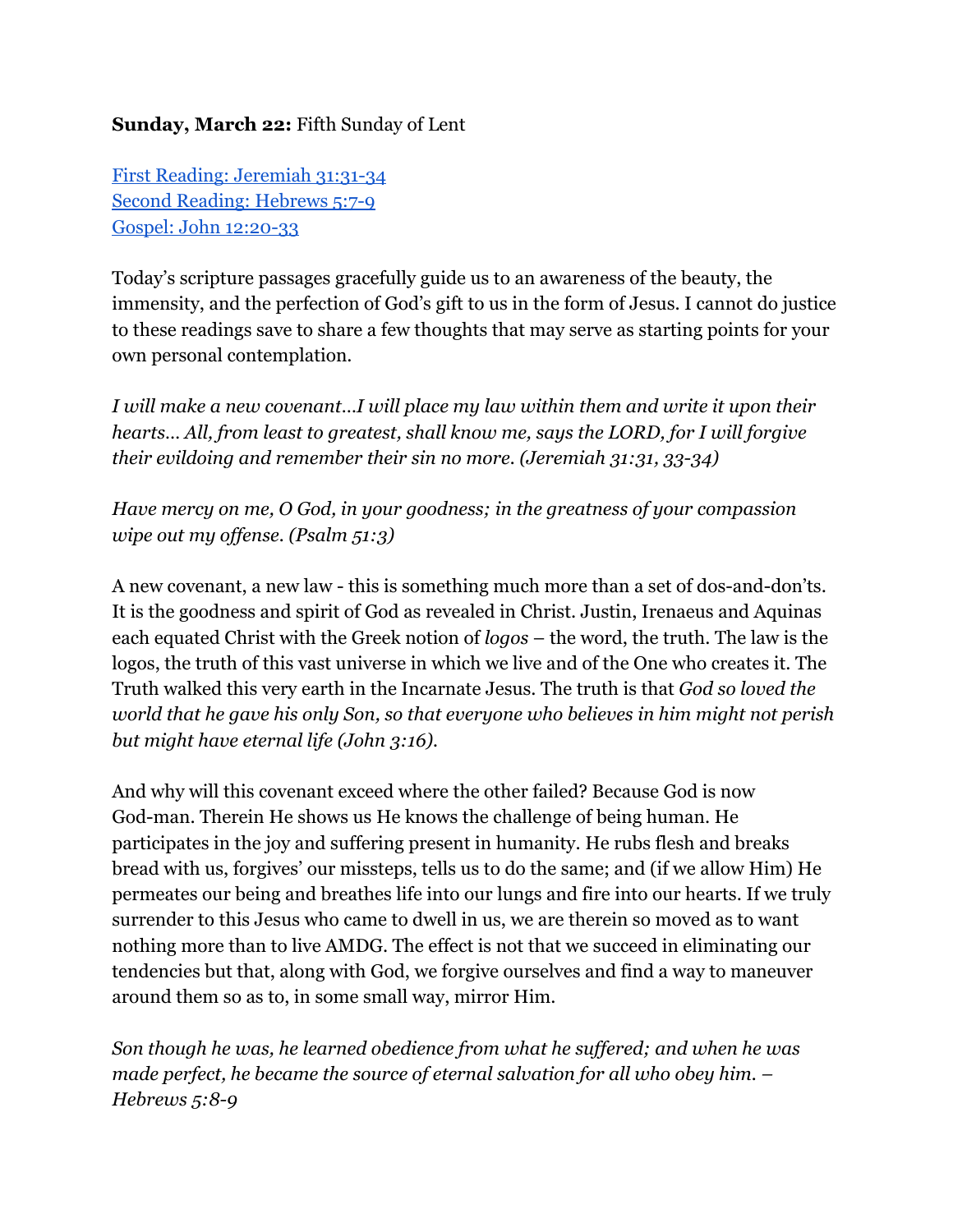*"I am troubled now. Yet what should I say? 'Father, save me from this hour'? But it was for this purpose that I came to this hour."– John 12:27*

Did you ever wonder why, after healing someone, Jesus often admonishes that person to "tell no one"? Here St. Paul explains the rationale for this messianic secret – that man accept Christ not as superhuman but as God now human and humbly dwelling amongst us. The ingeniousness and the perfection of redemption has as its essential requirement that Jesus experience all aspects of humanity – and particularly the total injustice of His passion. The requirement stems from the fact that this is what we too must face. From the experience of the humbled and obediently surrendering Christ, we can have faith and hope that, in our own experience of suffering and death and perceived abandonment, like Him we will find joy of rising above it. The power of His redemptive act is that He acted not out of His divine nature. Instead, through His surrender to His Father, he fulfilled the potential of His human nature and merged it into oneness with His divinity. We have a similar potential, to rise and share not just in the humanity of Jesus but slowly, progressively in his divinity.

# *"Father, glorify your name." Then a voice came from heaven, "I have glorified it and will glorify it again."*

*"This voice did not come for my sake but for yours. Now is the time of judgment on this world; now the ruler of this world will be driven out. And when I am lifted up from the earth, I* will draw everyone to myself." – John 12:28, 30-32

"Now" is the time for judgment. We live always in the "now". There really is nothing but "now". Instead of *giving up* something, for the remainder of Lent consider *giving* something - that most precious possession of now. Give "now" over to God. In pondering the scriptures of this season, open yourself to Him. Be silent and hear Him whisper to you. Then when He enters the quiet of your soul, resume your effort to set the world on fire - now!

Stephen Hutchison '68 Alumnus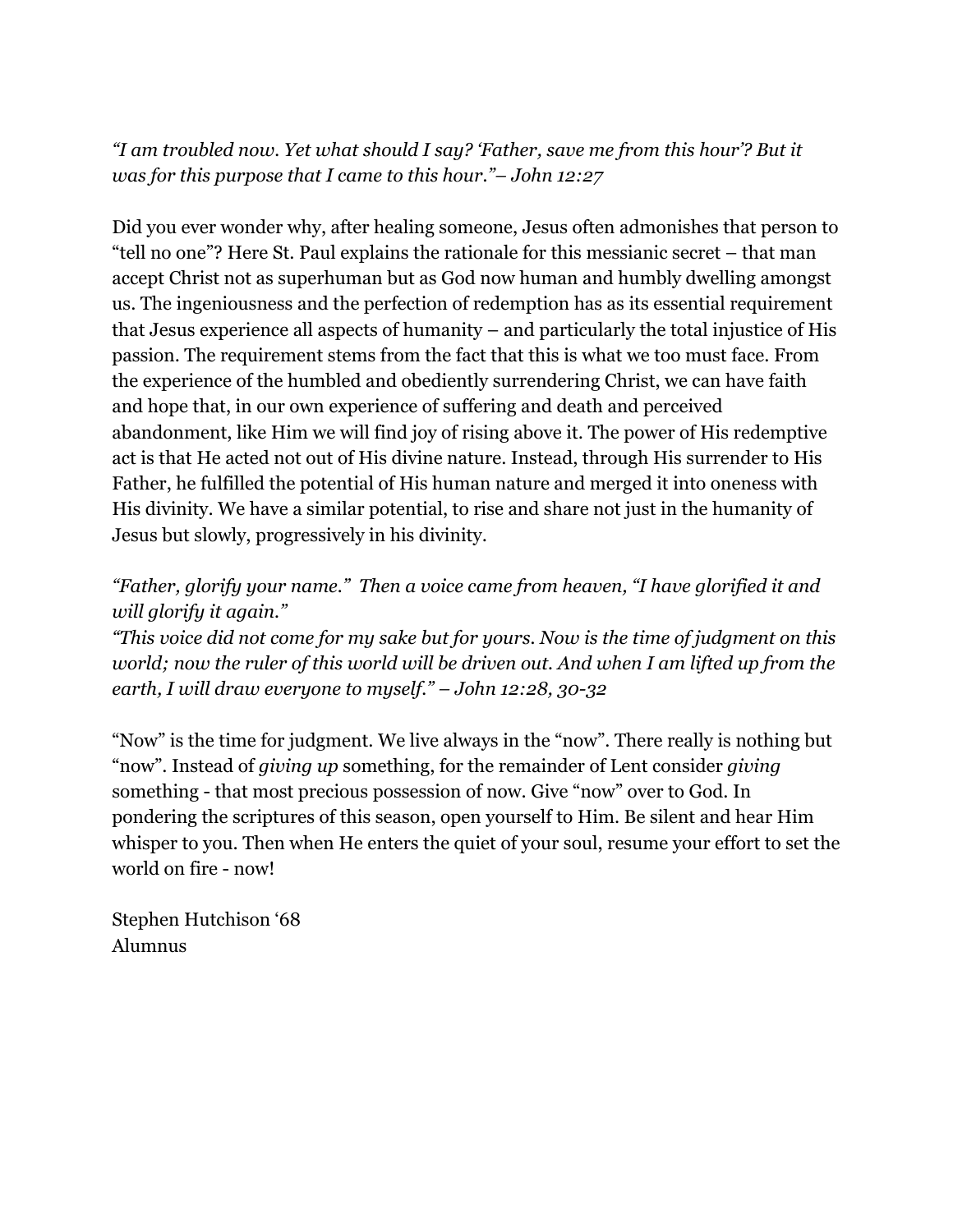#### **Monday, March 23:** Monday of the Fifth Week of Lent

First [Reading:](http://www.usccb.org/bible/readings/032315.cfm) Daniel 13:1-9, 15-17, 19-30, 33-62 [Gospel:](http://www.usccb.org/bible/readings/032315.cfm) John 8:1-11

I was one of 29 students who traveled with the SLUH Students for Life to Washington, D.C. in January to join the national March for Life. As a part of the pro-life activities surrounding the event, we scheduled a meeting with Senator Roy Blunt to discuss issues of human life. When he opened the floor for us to ask him questions, One of the SLUH students very quickly and eagerly asked for his thoughts on the death penalty. Blunt gave a very short, hasty response, saying, "The Pope and I would disagree on this one, but I think if you read the Bible, you find that it's very pro-death penalty." He then quickly declared that it was time for a group picture and ended our meeting.

I almost don't need to point out that the readings of today prove that the Bible is anything but pro-death penalty. In the story about the rape of and false accusation against Susanna, we see a prime example of the risk that capital punishment may take innocent life.

Innocence, however, is by no means an entitlement to the right to life. Even of those who are guilty, the verse before the gospel reads: "I take no pleasure in the death of the wicked man, says the Lord, but rather in his conversion, that he may live." Death snuffs out the possibility for good coming out of evil. Jesus takes this mentality one step further in the gospel when he points out the prideful scribes Pharisees that they cannot judge what sin forfeits the right to life, for they themselves are sinful. No action makes us unworthy of the life God has given.

Admittedly, reading these passages reminds me that just a few years ago, I myself was prodeath penalty. It took learning and openness for me to change this view, to accept the Church's teaching that the death penalty is only permissible if it is necessary for public safety, which in today's age, it never is.

So, when I look at these readings for today, I don't just remember the importance of human life. I am also reminded of one of the purposes of Lent. Lent is not a time for mourning or sadness. It is a call to conversion. The Christian life is one that requires constant conversion, and that constant conversion is a constant striving to do better in all things: issues of human life, the ways we treat others, the ways we pray and view God. Lent reminds us that we are always called to do more, to do better, for God.

Joe Slama, '15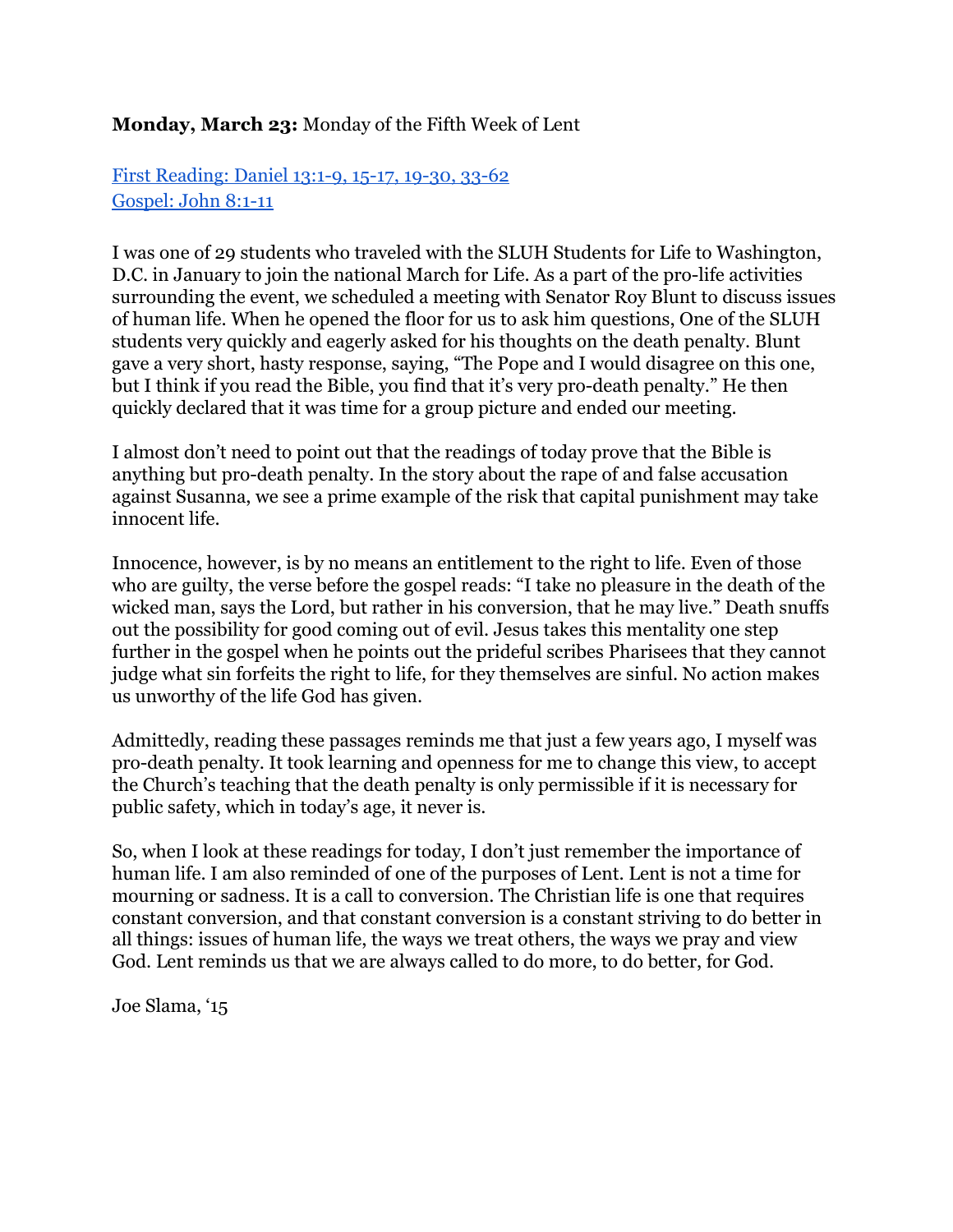## **Tuesday, March 24**: Tuesday of the Fifth Week of Lent

First Reading: Numbers 21:4-9 Gospel: John 8:21-30

In the first reading, Moses and the Israelites are struggling to survive in the desert. The people complain to Moses of having wretched food and water and blame God for their suffering. The Lord sends a punishment to the Israelites of saraph serpents which attack the Israelites, killing those who are bitten. Moses prays to the Lord asking forgiveness for his people. The Lord directs Moses to impale a serpent on a stake and if an infected Israelite was to look upon the stake, the person would be healed and live.

In our life we have been given countless blessings by God such as food, water, a home, and an education. The Israelites did not praise God for supplying them with food and water, but they complained that the food was wretched. This teaches us that in our own lives, especially during this Lenten season, we should thank God for all he has given us.

In today's Gospel, Jesus speaks to the Pharisees about how he will be going away to a place where they will be unable to follow him. The Pharisees, confused and doubtful, think about what they have been told and fail to understand what Jesus is saying, which is that he will soon be going to heaven. Jesus goes on to say that they will be unable to follow because they are wrapped up in their sins and restates that he is God's son. Others listening in the crowd of people believe in his message and begin to follow him.

We can have two different responses to Jesus's call in our own lives. As an example of a poor reaction, the Pharisees turn away and cannot see what is being explained to them. We also get a good example: hearing the words of Jesus and following him, like the other onlookers in the gospel.

During Lent, let us pray that we are open-hearted and open-minded to God working in our lives.

Andrew Hohenberger and Philip Cibulka, '17 Sophomore Pastoral Team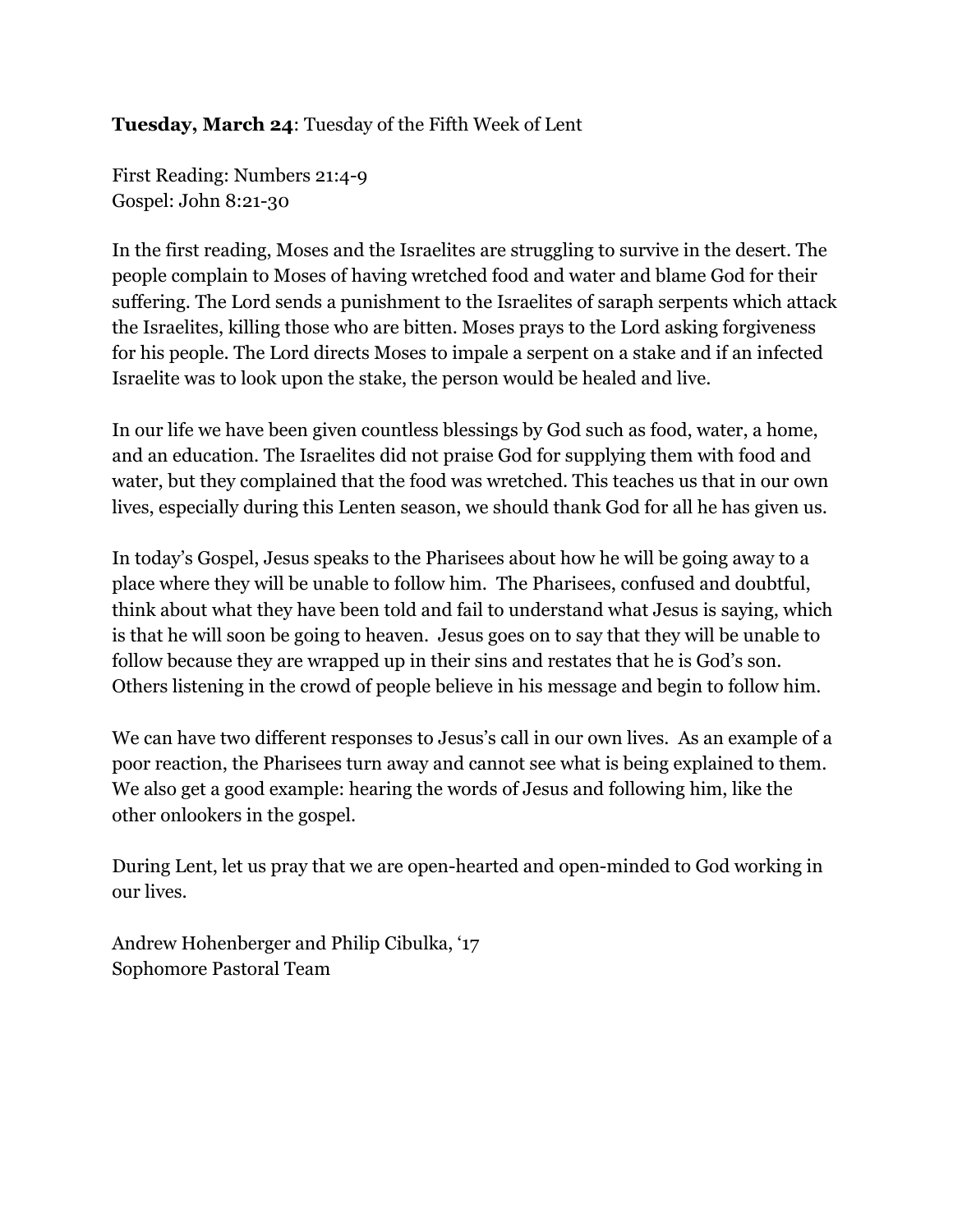# **Wednesday, March 25**: Solemnity of the Annunciation of the Lord

First [Reading:](http://www.usccb.org/bible/readings/032515.cfm) Isaiah  $7:10-14$ ,  $8:10$ Second [Reading:](http://www.usccb.org/bible/readings/032515.cfm) Hebrews 10:4-10 Gospel: Luke 1:26-38

In all of these readings, I'm struck by the human struggle to understand God's will and power, and how in the end it doesn't matter if we comprehend God - His will prevails.

The first and second readings set the stage for the Gospel, but in both there is a lack of understanding about God's power. In the first reading, King Ahaz is told to ask God for a sign, but he refrains from doing so, saying, "I will not tempt the Lord." Whether it be out of piety or arrogance, the King's refusal to ask God for help highlights the chasm between his sense of control and God's real control.

When Mary is told by the angel Gabriel that she will bear a son, she too has difficulty comprehending God's will and power, questioning "how can this be, for I have no relations with a man?" The angel confirms that it is true, and as if to further prove his point, informs Mary that her cousin Elizabeth, "called barren," is also pregnant. Gabriel concludes, "for nothing will be impossible for God."

In light of these readings, we might ask ourselves: Where do I struggle to comprehend God's will and power?

- Am I angry at God because a loved one is sick or in pain? Have I lost someone close to me and failed to see God's will in this loss?
- Am I frustrated with someone and think "they'll never change"? Or is it I who needs changing?
- Am I overwhelmed by the tasks in front of me a mountain of work, a difficult practice or rehearsal, a game I'm not sure we can win - and fail to believe that God's power will help me through?
- Am I boastful of a recent success a good grade, a big win, a successful performance - and take all the credit for myself?

Lord, help me to remember that Your will and power are at work in all things in my life, and that nothing is impossible for You. Amen.

John Moran Principal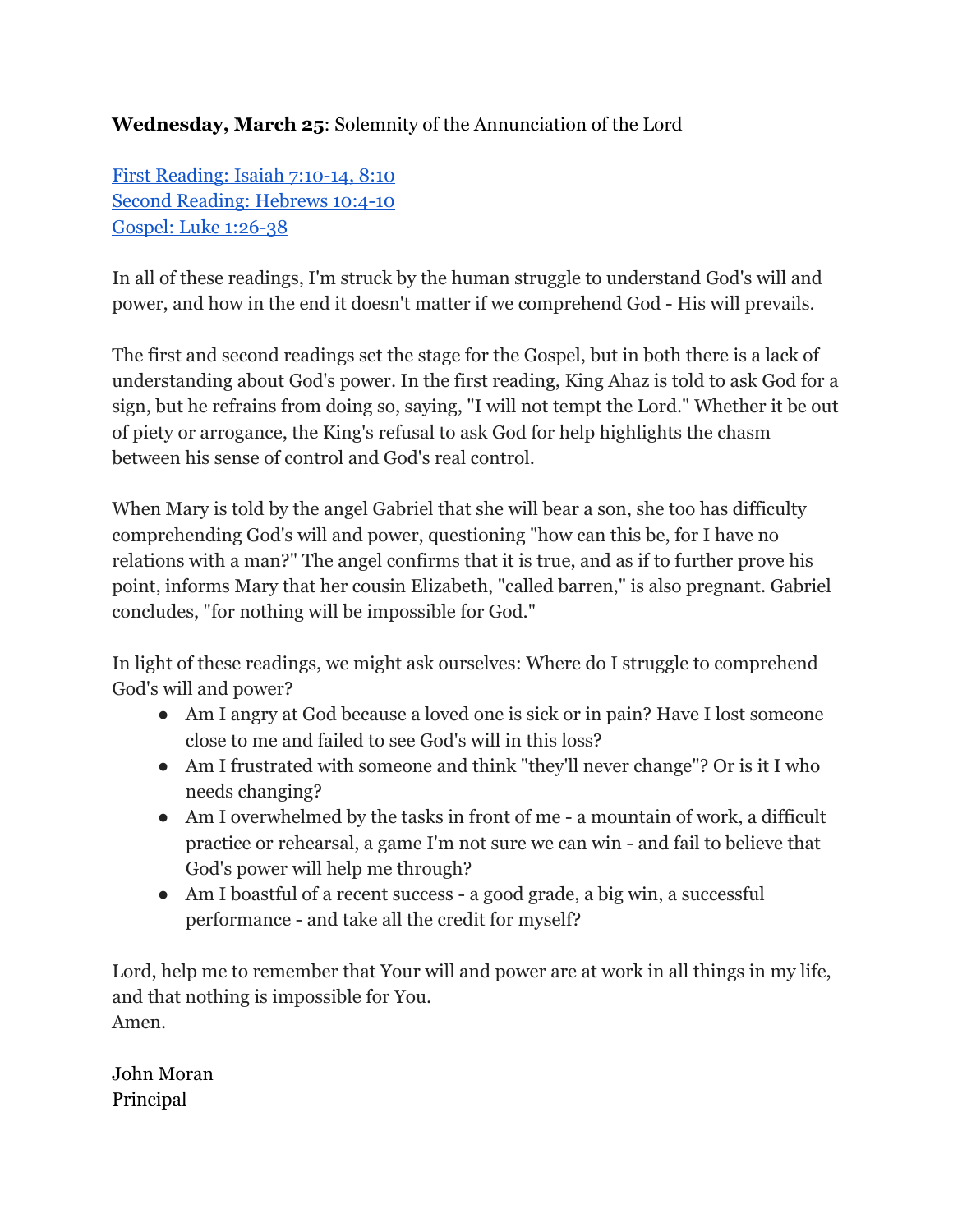#### **Thursday, March 26**: Thursday of the Fifth Week of Lent

First [Reading:](http://www.usccb.org/bible/readings/032615.cfm) Genesis 17:3-9 [Gospel:](http://www.usccb.org/bible/readings/032615.cfm) John 8:51-59

In today's gospel, Jesus tells his listeners than anyone who obeys his word will live forever. His listeners, though, counter that Abraham did not live forever, yet he obeyed God's word. They challenge him to explain himself. Is Jesus making himself better than Abraham? Jesus eventually answers them by saying, "Before Abraham came to be, I AM."

During this Lenten season, let us reflect on some of the mysteries of our great and powerful God. God is the Alpha and Omega, the beginning and the end. He is here with us now and always will be. This awesome mystery is expressed in this gospel when Jesus identifies himself as I AM, the name God provides for himself to Moses in the Old Testament. Jesus says that those who follow the word of God will live forever. This means that it's important for us to read the word of God so that we can follow it and live forever. As teens we sometimes test our faith and question it.

Let us remember that Jesus is the way, the truth, and the life; even more profoundly, Jesus is our friend whom we can always trust and depend on.

Let us pray during these final days of Lent to be open to God's word in the Bible and to discover God's word in our everyday lives through our friends, family, and our teachers.

Finally, let us also try to be open to God's grace and his presence in our lives. God is constantly trying to get our attention. All we have to do is slow down our busy lives for a moment and listen.

Matt Copland and Jack Schweizer, '18 Freshman Pastoral Team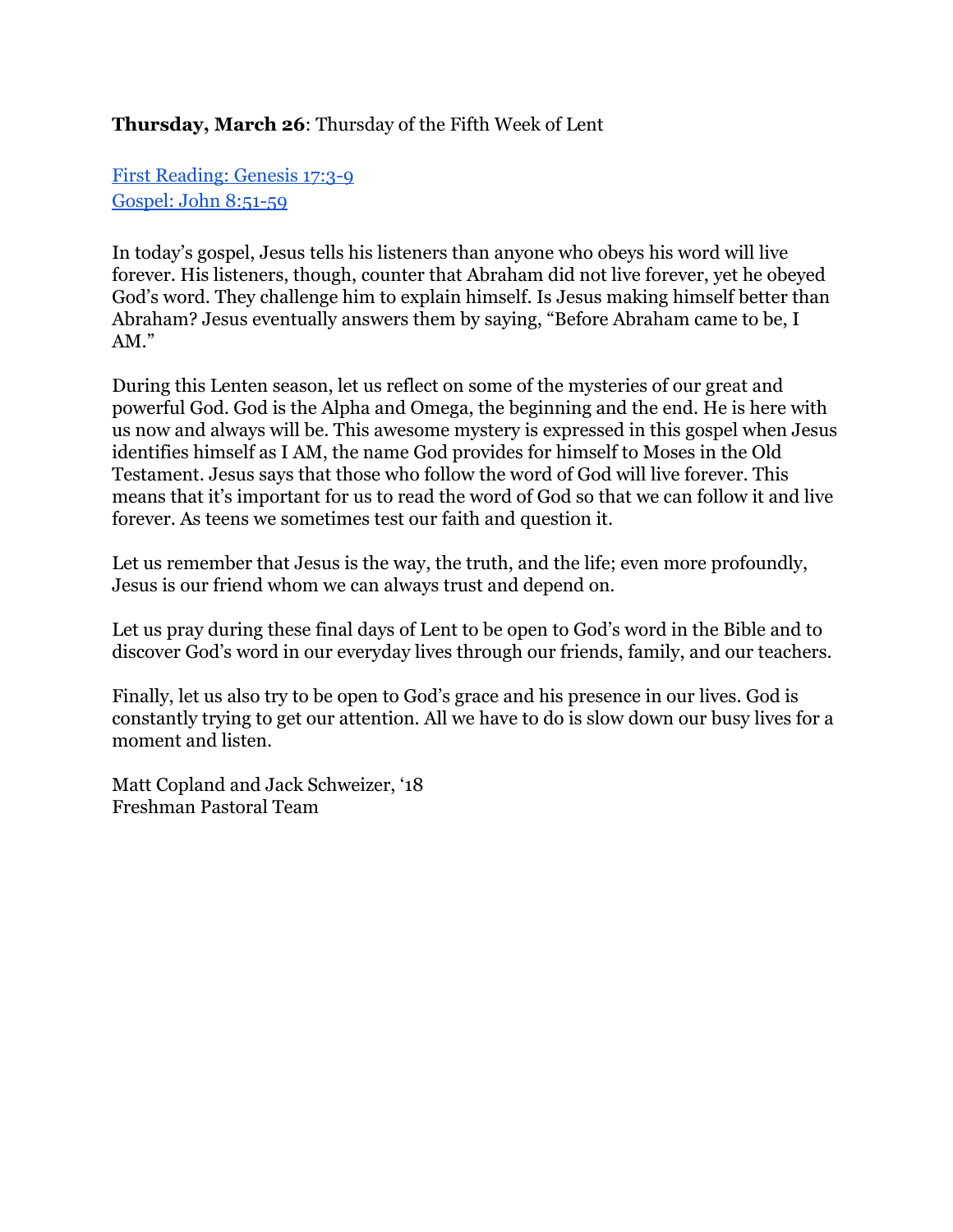# **Friday, March 27:** Friday of the Fifth Week of Lent

First Reading: [Jeremiah](http://www.usccb.org/bible/readings/032715.cfm) 20: 10-13 Gospel: John 10:31-42

From the Responsorial Psalm: "The cords of the nether world enmeshed me, the snares of death overtook me."

A few months ago, I had an experience that I hadn't discussed with anyone. I told a friend about it recently, as I asked for his opinion in writing about it in this Lenten reflection.

It was night, and I was in bed thinking about the events of the day and replaying them in my mind. Nothing stood out about the day; just regular work activities that I used to form a mental checklist of to-do's for the next day. As I often do, I prayed through the list and the people involved. This night, as I felt myself drifting from a state of prayer to one of sleep, a sensation unlike any I've experienced startled me. A chilling presence drew near to me, and I trembled, overcome by dread, fear, and torment. My spirit instantly knew: death is here.

I cried out to the Lord. How could this be? Was death here for me? For someone in my family? I prayed His protection over my husband and my children. Confused and frightened, I begged Him to fill my heart and mind with His comfort and peace. Have mercy on me, Lord! Gradually, the fear subsided and gave way to contemplation. I no longer felt choked by "the cords of the nether world" (an apt description) but curious and wanting. What do you require of me, Lord? Am I ready to meet you? I meditated and listened. I acknowledged that He could do with me what He willed, and I found solace in surrender. I knew then that death would leave alone that night, but the Lord got my attention. He requires all of me. Not just what I do, but how. And why. Every part of me (and you), all for His glory, to radiate His love and light.

Melissa Jones, CFRE Director of Advancement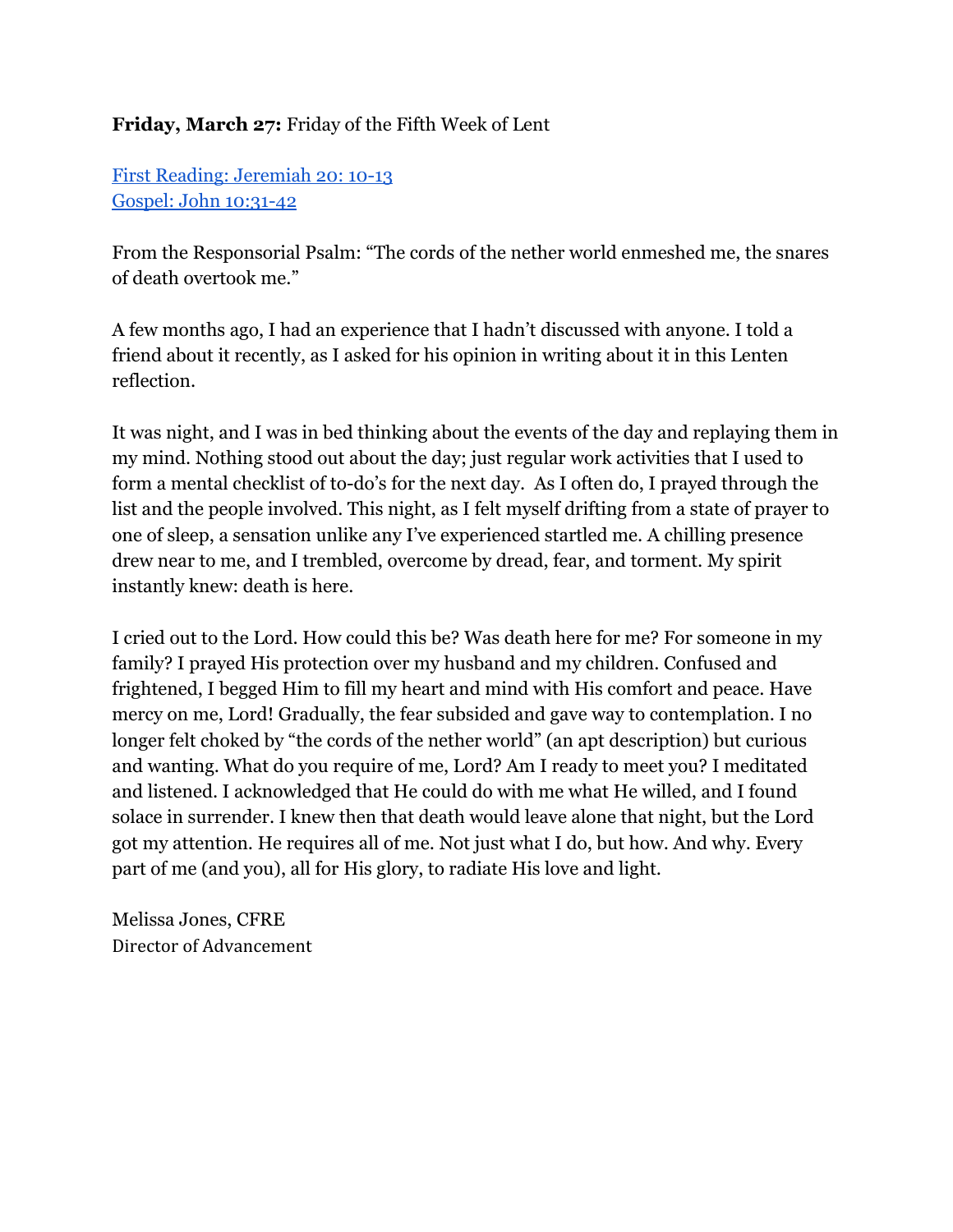# **Saturday, March 28:** Saturday of the Fifth Week of Lent

First [Reading:](http://www.usccb.org/bible/readings/032815.cfm) Ezekiel 37 21-28 [Gospel:](http://www.usccb.org/bible/readings/032815.cfm) John 11: 45-56

Our relationship to God is exactly that: a relationship.

Over and over in the first reading, we are reminded that we are God's people and he is our God. He has made an "everlasting covenant of peace" with us, and promised to put his sanctuary among us forever.

This might be the most reassuring thing I've heard in a while. As mortals, our relationships to teachers and friends and everybody we interact with can be tough to navigate. One of the two parties has a likelihood to make a mistake. God, on the other hand, repeats this message of a rock-solid promise to always be there. And the best part is that the person on the other side of this relationship is God. He can't mess it up.

In the Gospel, we see the chief priests growing fearful of Roman suppression, so they come up with only one solution: Kill Jesus. All of these men were afraid for their own lives and they feared the news of Jesus's signs would spread to Rome which would lead their involvement. This Gospel marks the beginning of the plot to kill Jesus, all because of an irrational choice and fear. It shows the grave consequences of unjustified decisions.

Next time you need to make a decision, pray to God to help guide you to the best choice. Because of our strong relationship with God, He will always be willing to listen to whatever comes your way.

Jimmy Reddy and Thomas Nowak, '16 Junior Pastoral Team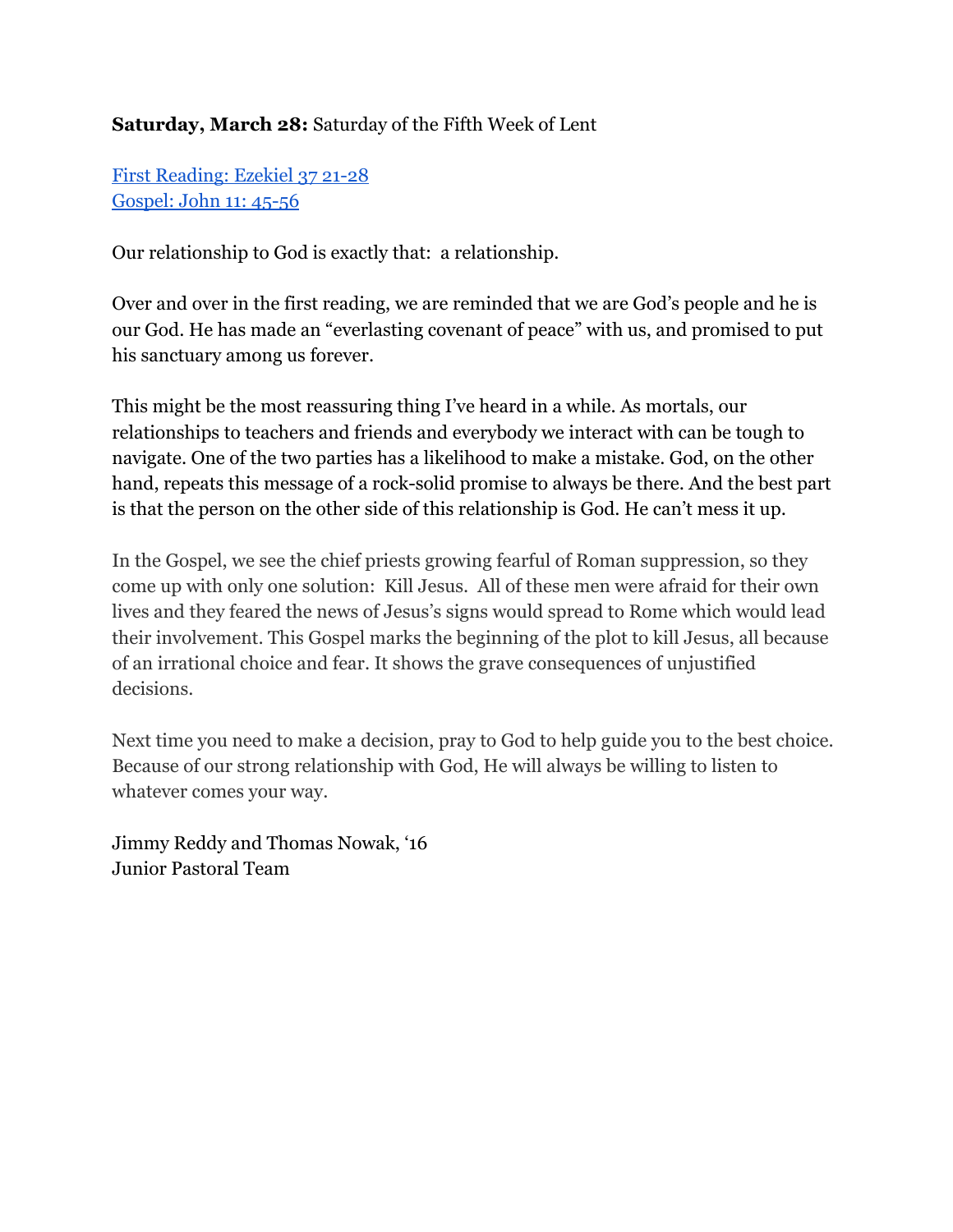#### **Sunday, March 29:** Palm Sunday of the Lord's Passion

[Procession](http://www.usccb.org/bible/readings/032915.cfm) with Palms - Gospel: Mark 11:1-10 First [Reading:](http://www.usccb.org/bible/readings/032915.cfm) Isaiah 50:47 Second Reading: [Philippians](http://www.usccb.org/bible/readings/032915.cfm) 2:6-11 [Gospel:](http://www.usccb.org/bible/readings/032915.cfm) Mark 14:1 - 15:47

*Many people spread their cloaks on the road, and others spread leafy branches that they had cut from the fields. Those preceding him as well as those following kept crying out: "Hosanna! Blessed is he who comes in the name of the Lord!"*

*They all condemned him as deserving to die. Some began to spit on him. They blindfolded him and struck him and said to him, "Prophesy!" And the guards greeted him with blows.*

I have never been quite sure how to feel on Palm Sunday. On one hand, there is a spirit of celebration on today's feast. Many churches commemorate Jesus' triumphal entry into Jerusalem by symbolically passing out palms and processing into the Church amidst joyful music. Before the procession, we hear the Gospel reading proclaimed: Jesus is hailed as king while the people lay cloaks and palms at his feet. At no other point in the Gospels do the crowds get closer to understanding the true identity of Jesus. For a brief moment, it seems that all is well.

But this exultation is soon shattered by the proclamation of the Gospel. Literally minutes after the story of Jesus' procession, we hear the Passion account. The elation of the day is replaced by the sober feeling of disappointment and sadness as we hear about betrayal, abandonment, injustice, slander, torture, dehumanization, and death.

Every year, I ask myself the same questions: How could the crowds demand crucifixion only days after they hailed Jesus as king? How could their faith be so weak? How could they not understand? How could they be so fickle?

But then I wonder: am I really that different than the crowds? I would like to think my faith is surely stronger than that of the crowds, but a deeper self-examination may show otherwise.

It's easy to praise God when it's a beautiful day, I ace the test, someone compliments my work, my relative's surgery goes well, or everything goes according to plan. But how quickly my faith can waver as soon as I am pushed, challenged, or made uncomfortable in some way. What happens when it's been gray and rainy for the past week, when I bomb the test, when someone criticizes or calls me out, when complications arise in the surgery, when I lose control? Do I still praise God? Or, like the crowds in the gospels today, do I lose heart and condemn my own God?

Lord, as we approach your Passion, give us the strength to follow you when our crosses are heavy, when we are confused and lost, when it seems that darkness is all around. Grant us the grace to trust fully in you.

Michael Schonhoff Campus Ministry and Theology Department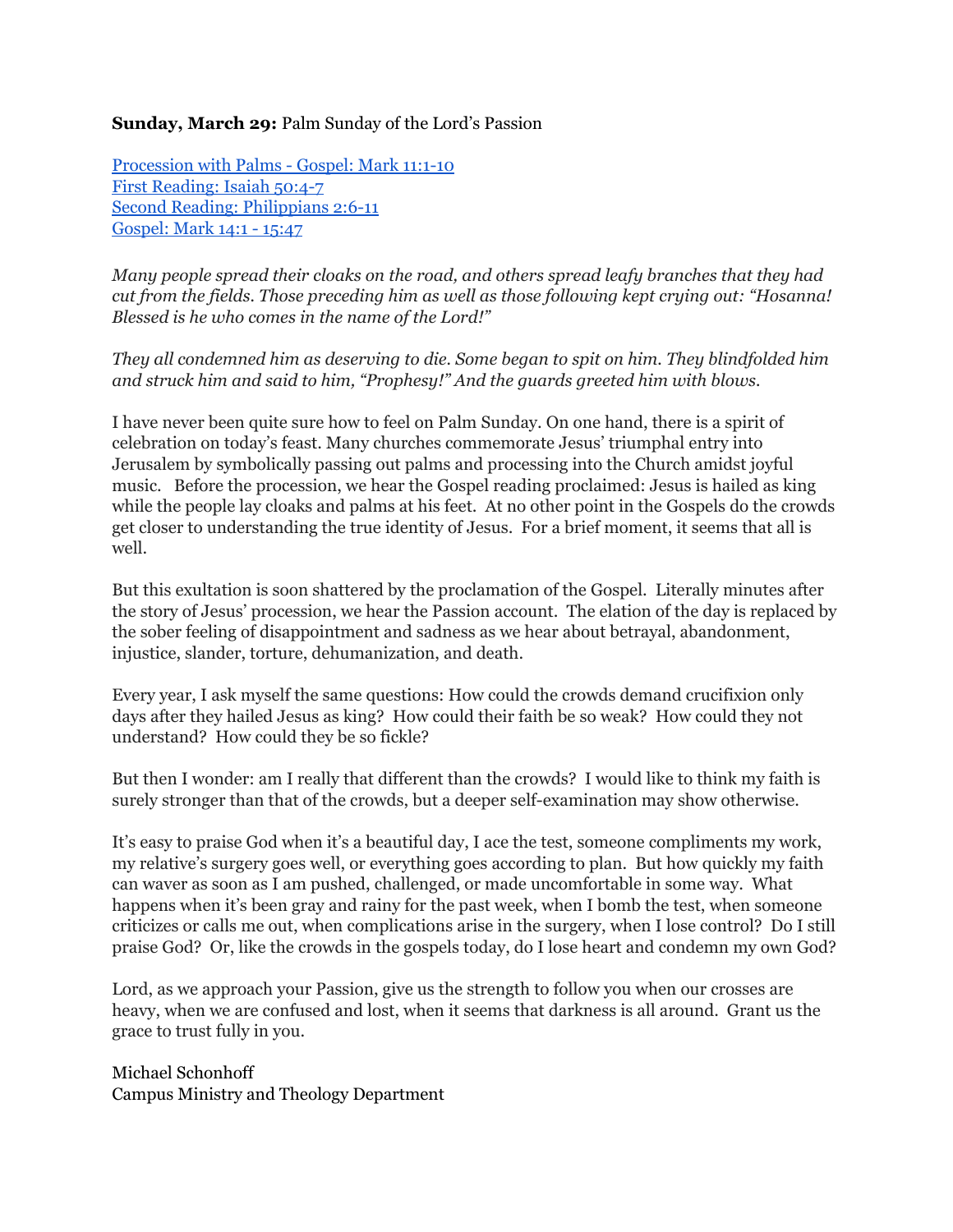# **Monday, March 30:**Monday of Holy Week

First [Reading:](http://www.usccb.org/bible/readings/033015.cfm) Isaiah 42:1-7 [Gospel:](http://www.usccb.org/bible/readings/033015.cfm) John 12:1-11

When I read this gospel, I'm drawn to Judas and his question:

"Why was this oil not sold for three hundred days' wages and given to the poor?"

I think the question is a good one. As someone who values simplicity, I find myself agreeing with the question – couldn't there be another way to anoint and honor Jesus, one that's not so expensive? Oil that could be sold for three hundred days' wages seems a bit excessive, doesn't it? Then the extra money could be given to those in need.

I'm also reminded that Jesus knows where Judas is coming from here. Judas isn't coming from a place of true empathy and compassion for the poor, and so I think Jesus responds in a specific way. It's easy to be on the outside and make judgments about decisions others are making – I struggle with that. At times I can look at choices others make and jump to similar questions that Judas asks. And many times it comes from a judgmental place, not a compassionate one. I don't think Jesus is insinuating that we should never question another's choice or offer constructive criticism to anyone. Rather, we need to be aware of where those feelings and questions are coming from within ourselves. Are they coming from a place of compassion and empathy or of judgment and jealousy?

That last line that Jesus says to Judas - "you do not always have me" - is also an important one to me. More than just inferring that Jesus won't be around much longer, I wonder if he's telling Judas that he doesn't always have the best of intentions. So, next time I'm in a judgmental place, I'll ask myself, "Do I have Jesus right now?"

Mr. Nick Ehlman, '99 Campus Ministry and Math Department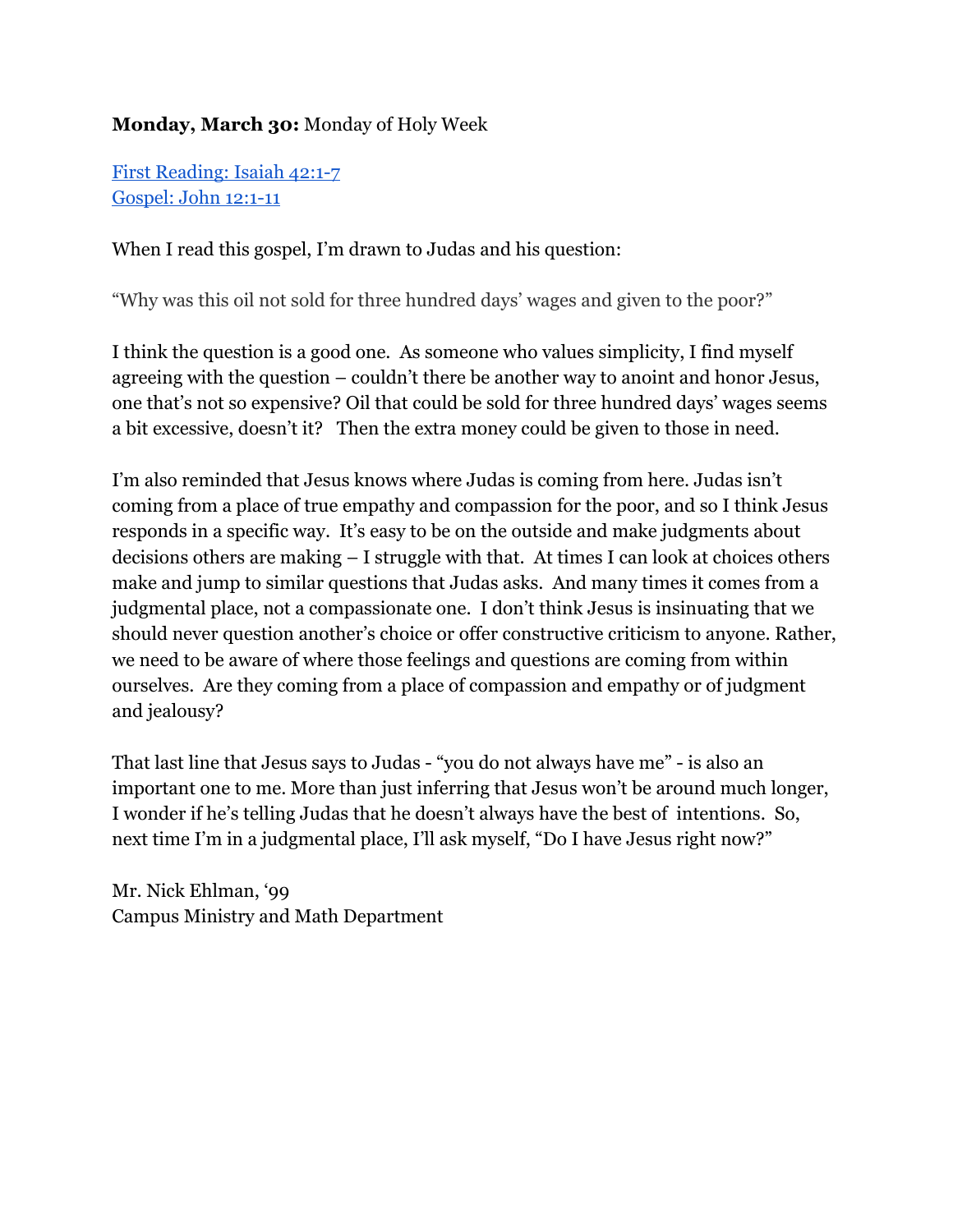#### **Tuesday, March 31:** Tuesday of Holy Week

First [Reading:](http://www.usccb.org/bible/readings/033115.cfm) Isaiah 49:1-6 Gospel: John 13:21-33, 36-38

*"Amen, amen, I say to you, the cock will not crow before you deny me three times."*

How many times in our lives do we deny Jesus and not realize that we are doing so? The most obvious way to deny Jesus is to deny that we believe, but there are many other less obvious ways that we may deny Jesus.

Last summer, in the midst of a St. Louis heat wave, our air conditioner stopped working. I was almost eight months pregnant which compounded the misery. We did our best to keep the doors closed and the cold air in, but it was a sweaty, uncomfortably sleepless night. As I lay awake, I couldn't help but think of those who lived regularly on the street or in a building without heating or cooling. How often do I take for granted the modern conveniences I am afforded on a regular basis? Why does it take a loss of comfort to remind us what we are blessed with? When we don't appreciate the things that we have in our lives, we deny Jesus. Betrayal number one.

I have a former co-worker who is unmarried without children and lives alone. Because all of her family and close friends live out of town she often invites co-workers to get together for dinner. For many reasons I found myself dodging her invitations. The one dinner I went to was drawn out; spent listening to the woman's list of many ailments. I found myself consumed with the list of tasks I needed to accomplish before the next day rather than engaged in conversation. Recently, this woman contacted me and asked if we could get together. I sputtered a few lame excuses to try to get out of it. When I got home that evening and complained to my husband that she had asked me to dinner again, his reply surprised me. "She's just lonely and needs someone to talk to," he said, "Indulge her." It had not occurred to me that with very little effort, I could offer this woman the attention and companionship that she craves. When we ignore someone who needs us, we deny Jesus. Betrayal number two.

St. Louis is known for it's age-old question, "Where'd you go to high school?" When we ask this question, we are not only trying to find common ground with a person but we are also making assumptions about them based on their response. My family is not from St. Louis so when I applied to high school during my eighth grade year I had not even heard of many of the private schools let alone be aware of the stereotypes associated with each school. However, it was big at that time to throw around the term "first choice only." As in, such and such school only considers those students who list them as their first choice. I remember gossiping with some friends about how a classmate of ours got accepted to a particular school and saying, "She must not be smart enough to get into \_\_\_\_\_\_\_\_\_ because \_\_\_\_\_\_\_\_\_\_\_\_ is a second choice school." It never occurred to me that this particular school could have been her first choice for a variety of other reasons. When we make assumptions about a person and pass judgment especially in a gossipy manner, we deny Jesus. Betrayal number three.

We may deny Jesus when we don't appreciate the things that we have in our lives, when we ignore someone who needs us, or when we make assumptions about others. What are the ways that you turn from Jesus, and how can you start acknowledging him more this Easter week?

Mrs. Simonie Anzalone Campus Minister and Dance Teacher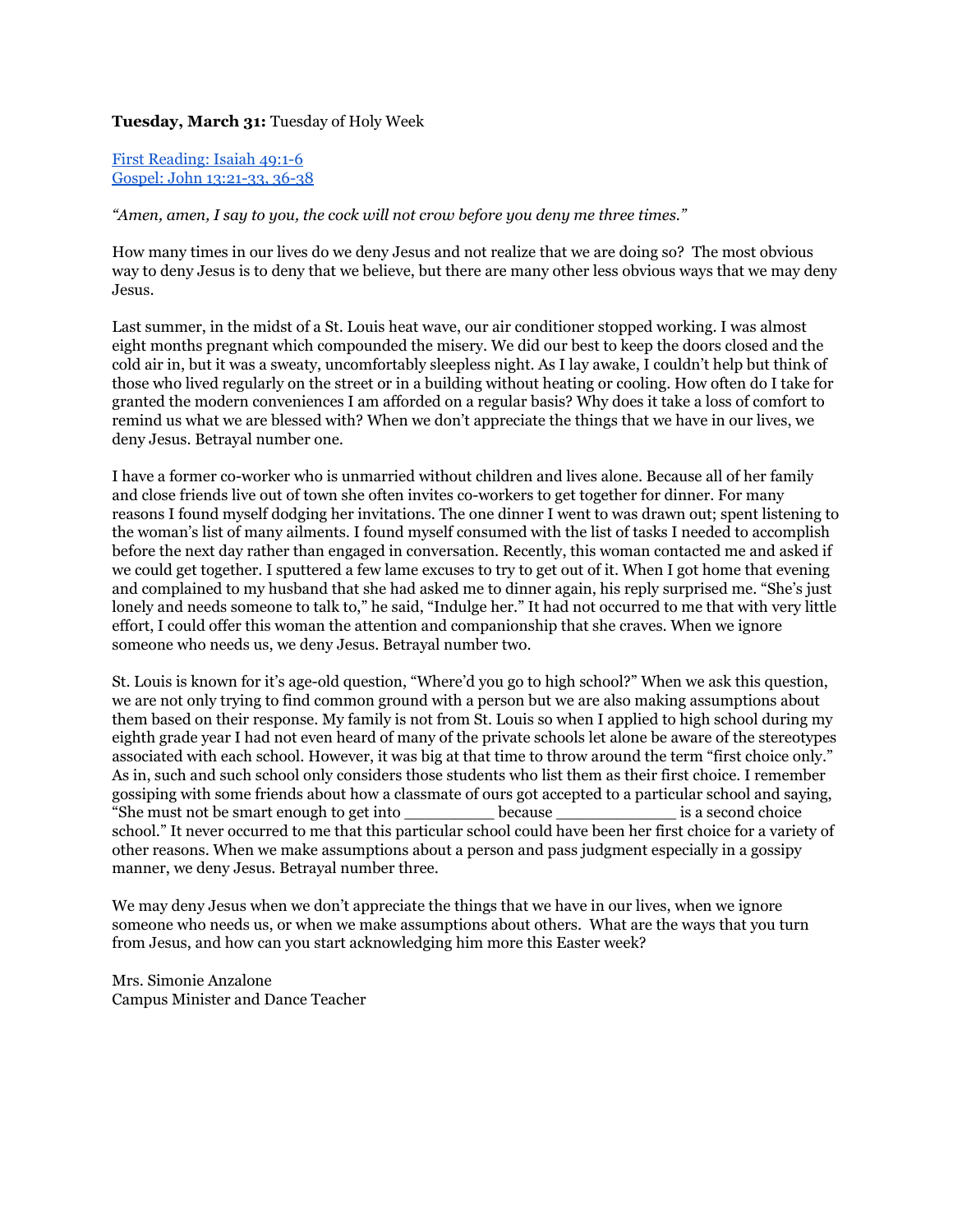# **Wednesday, April 1:**Wednesday of Holy Week

First [Reading:](http://www.usccb.org/bible/readings/040115.cfm) Isaiah 50:49A Gospel: [Matthew](http://www.usccb.org/bible/readings/040115.cfm) 26: 14-25

Today is one of those days that strikes me as getting short shrift. Even though it's smack-dab in the middle of Holy Week, Wednesday has no catchy name like many of the other days of this week. It's just…Wednesday. But I don't think it is a day that should quickly be forgotten.

In addition to getting a beautiful reminder from Isaiah about God's involvement in our lives (seriously: read over that and try to not be comforted!), I find it to be an important day of preparation for the days ahead.

Rather than being three separate days, each with their own meaning, the Church teaches that the coming Triduum is actually one continuous liturgy. Beginning with the Thursday evening liturgy and continuing through evening prayer on Sunday, the 72hour Triduum commemorates Jesus' life, suffering, death, and resurrection—the events by which he won our salvation. If you've never been to services on all three nights consecutively, give it a shot. We miss out on the incredible depth of symbolism of the Triduum liturgy if we just go to church on Easter. If we haven't experienced and prayed with the death on Friday, our experience of the resurrection mightn't pack the same punch.

Today, though, is the "calm before the storm" – the last moment to check ourselves and ready our hearts and minds before the incredible story of our faith plays out. On days like today, preparation is the norm. If the St. Louis Cardinals play in a playoff game, I don't just sit down at the first pitch and watch. Ahead of time, I make sure the TV is working, that I have ample snacks, and that the viewing areas is comfortably arranged for the people I am inviting over.

So, as we pray with the words of Scripture on this day, I invite us all to reflect on the ways in which we are prepared to enter in to this wonderful mystery that awaits us. Are you ready?

Brian Gilmore '02 Campus Ministry and Theology Department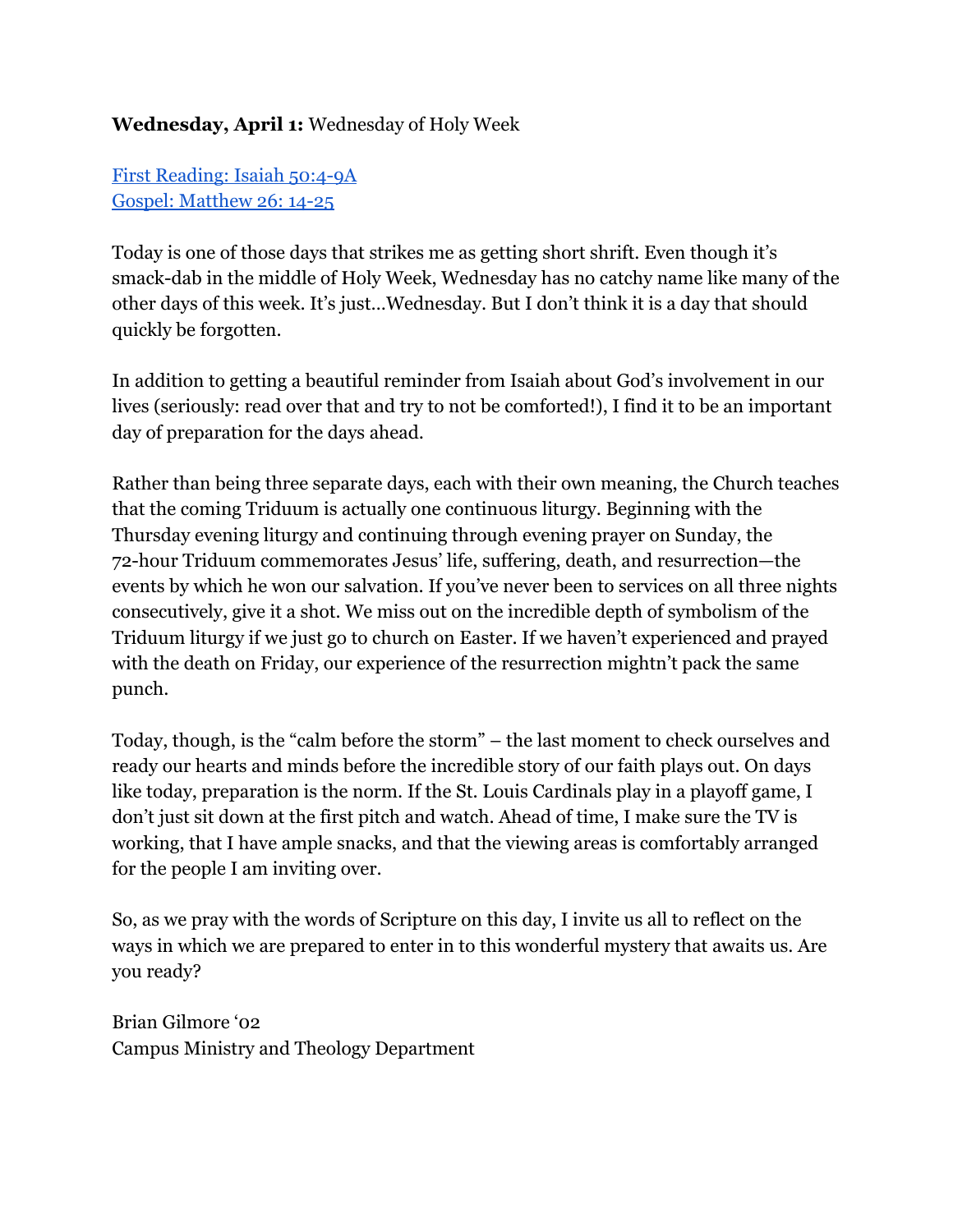## **Thursday, April 2:**Holy Thursday Evening Mass of the Last Supper

First [Reading:](http://www.usccb.org/bible/readings/040215.cfm) Exodus 12:1-8, 11-14 Second Reading: 1 [Corinthians](http://www.usccb.org/bible/readings/040215.cfm) 11:23-26 [Gospel:](http://www.usccb.org/bible/readings/040215.cfm) John 13:1-15

At the last supper, Jesus gives himself to the disciples as a sacrifice, reminiscent of the Passover lamb. The whole of his life is summed up in this sacred moment at the table in the upper room: he will now give away all that he had been given. Once he has instituted this sacramental memorial of himself, all that remains is to fulfill the offering and submit to the cruel death his enemies were plotting. Yet in a real way, the offering happened already on Holy Thursday.

The Eucharist is Jesus' self-gift to his Father and to us  $-$  and to make this clear, he also washed the feet of the Apostles. This famous and evocative scene is meant to teach, without any doubt, that the purpose of his life has always been self-gift. If we are to be his followers, this must be our purpose also.

Yet we have a fear that, if we give away what we have, we will be left empty. It is a reasonable fear. If I have an apple and I give it away, I will not have anything anymore. This is basic math.

There is more to it though. The proof is the life of Jesus. When Jesus pours out his whole life, his whole divinity and every last drop of his blood, what results – the Church – is an explosion of life and joy, forgiveness, peace and holiness that had never happened before in human history.

So on this Holy Thursday, let us pay close attention to the truth that Jesus' self-gift teaches us: the most profound joys in this life come only by giving fully of ourselves, even to the point that we fear being left empty. Let us consider how and where in our own lives we are being called to give ourselves in a Eucharistic offering. And let us pray for the faith to know that, when we have given all we have, God will provide even more than we ever imagined.

Mr. Tim Kieras, SJ Foreign Language Department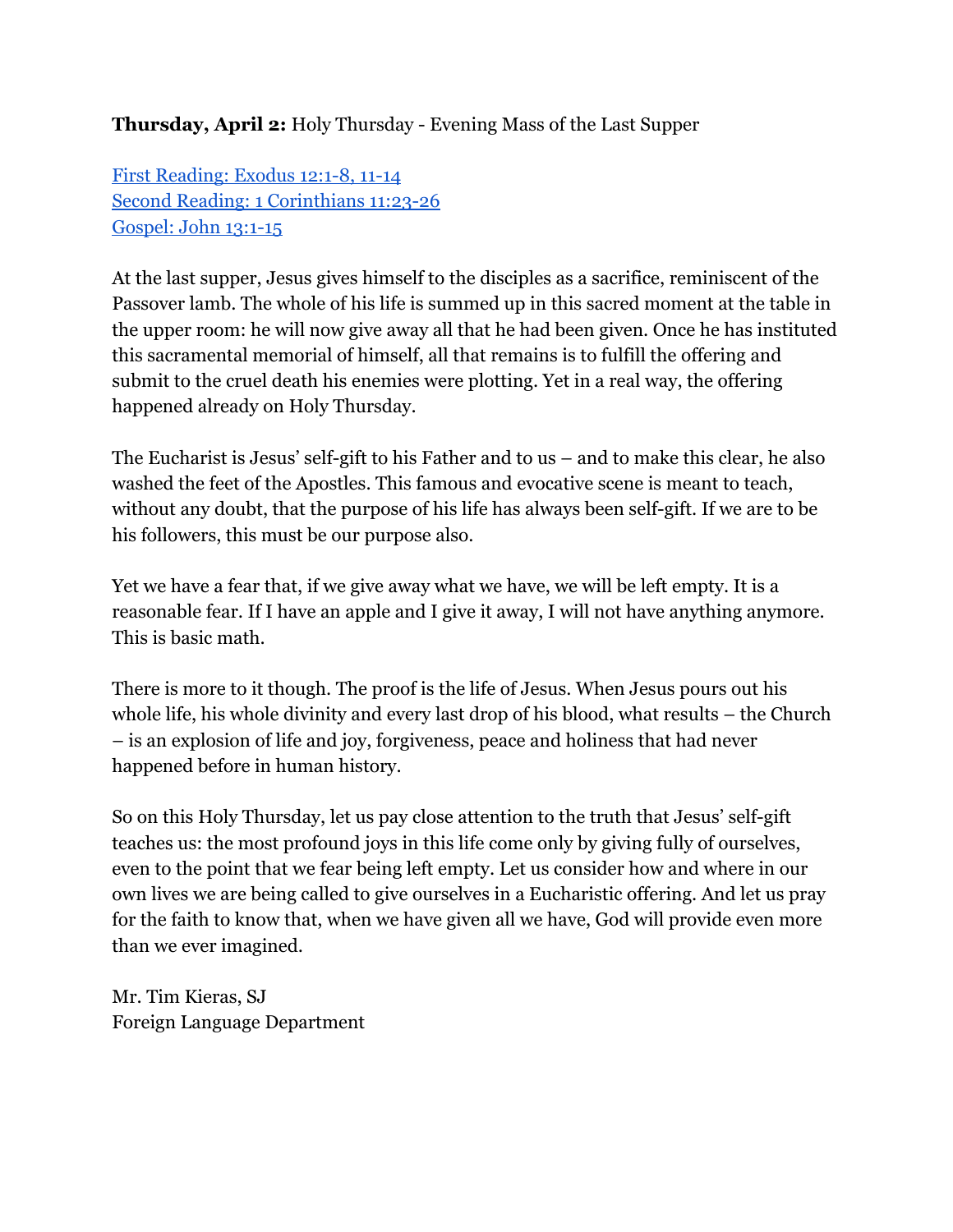# **Friday, April 3:**Good Friday of the Lord's Passion

First [Reading:](http://www.usccb.org/bible/readings/040315.cfm) Isaiah 52:13 53:12 Second [Reading:](http://www.usccb.org/bible/readings/040315.cfm) Hebrews 4: 14-16; 5:7-9 [Gospel:](http://www.usccb.org/bible/readings/040315.cfm) John 18:1 - 19:42

Have you ever noticed in the story of the crucifixion how so many people want to help Jesus but just can't bring themselves to do it? They're all too scared of the consequences.

When Christ needs a friend the most, Peter can't bring himself to stand up for Jesus. He flakes and denies Christ. He just can't do it. The consequences of helping seem too terrifying.

Pontius Pilate is hesitant to condemn the Lord, so he does everything he can to get Jesus out of it—everything except the one thing that would actually work: refusing to execute Christ. But Pilate is too scared to do that. He wants to be popular.

Joseph of Arimathea, a disciple of Christ only in secret, finally has the courage to come forth and show that he is Christ's follower. But by then, it's too late. Jesus is already dead. Peter, Pilate, and Joseph couldn't stand up for Christ, and now something terrible has happened.

Not too terrible for God, though. Amazingly, God takes this horrible event and transforms it. God takes the tragic consequence of humanity's paltry response to Jesus and turns it into our salvation. And thank God for that! We're so weak. I know I am. I want to do the right thing, yet so often, despite what seems to be my best effort, I fail. But somehow God can transform even those failures.

If I make today all about my sin and how I've failed the Lord, though, I'm missing the point! The crucifixion is not about my sin; it's about the Lord's overwhelmingly powerful love. Jesus is so crazy about us that there's nothing we can do—even killing him—that will keep his love from winning. We're weak, but he is infinitely strong. Pretty cool, huh? I guess that's why we call it Good Friday.

Mr. Chris Kellerman, S.J. Campus Ministry and Theology Department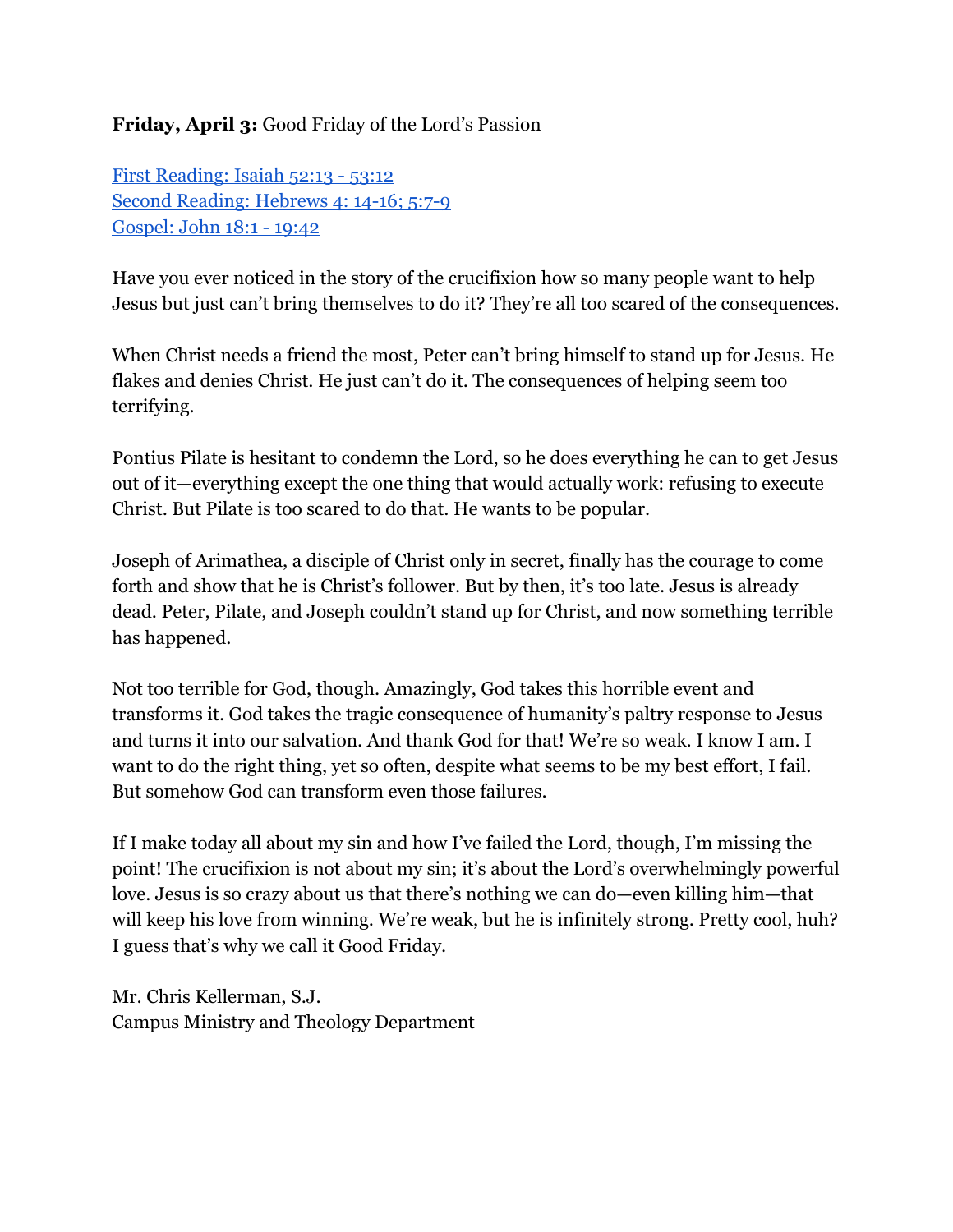#### **Saturday, April 4**: Holy Saturday at the Easter Vigil in the Holy Night of Easter

#### [Readings](http://www.usccb.org/bible/readings/040415.cfm) for Holy Saturday at the Easter Vigil in the Holy Night of Easter

*"You seek Jesus of Nazareth, the crucified. He has been raised, he is not here. Behold the place where they laid him. But go and tell his disciples and Peter, 'He is going before you to Galilee; there you will see him, as he told you.'" (Mark 16:6-7)* 

We join Mary Magdalene, Mary, the mother of James, and Salome, in receiving the message of the angel: Yes, behold the place where they laid him, *but do not linger*! *Go!* Tell the disciples; tell the world! This is the Good News; this is our hope! Life, not death, has the last word! This is our identity, into which we have been baptized, as Paul says in the Letter to the Romans.

But how often do we actually live as if this were true? Don't we often think and act as if Christ were still in the tomb? I think that again and again we find ourselves lingering at the tomb. Pain, anxiety, suffering and death seem to consistently overshadow or even drown out God's promise. A cursory look at our lives and the world appears to confirm this: loneliness, excessive workloads, racism, widening economic disparity, apathy towards the plight of the poor, disease, and yes, even violence committed in the name of God.

The thing is, lingering at the tomb appears easier, more comfortable. There are no demands on us. It is easy to look at the world, see only crucifixion and seek refuge from having to deal with it in the comfort of our living rooms. If social media and instantaneous news bring us closer to harsh realities, they also give us outlets to escape from them. But don't we end up becoming restless? Out of touch with reality? Irritated by any interruption of our "perfect" world? To linger at the tomb today is to bury our heads in the sand and forsake reality; but it is also to deny that Christ has redeemed and is redeeming *all of* reality. And it is to reject our invitation to join Christ in this sacred work of redemption.

It is more challenging to leave the tomb and seek the Risen Lord in the world around us and in our lives. And when we find him, it takes courage (and grace!) to proclaim the Good News that he has been raised and that we find our hope in him, especially when it will most likely come across as naive foolishness.

But this is the challenge of Holy Saturday. This day tells us exactly *where* we are: in an in-between time, when the certainty of God's victory is not always obvious. And it tells us *who* we are: we are the people who dare to proclaim Jesus Christ, crucified *and* Risen, in the face of all uncertainty. This is our hope; this is our faith.

So let us behold the place where they have laid him, but only if we leave at once to make haste for Galilee, where we will see him, as he told us.

Mr. Dan Finucane, '06 Campus Ministry and Theology Department